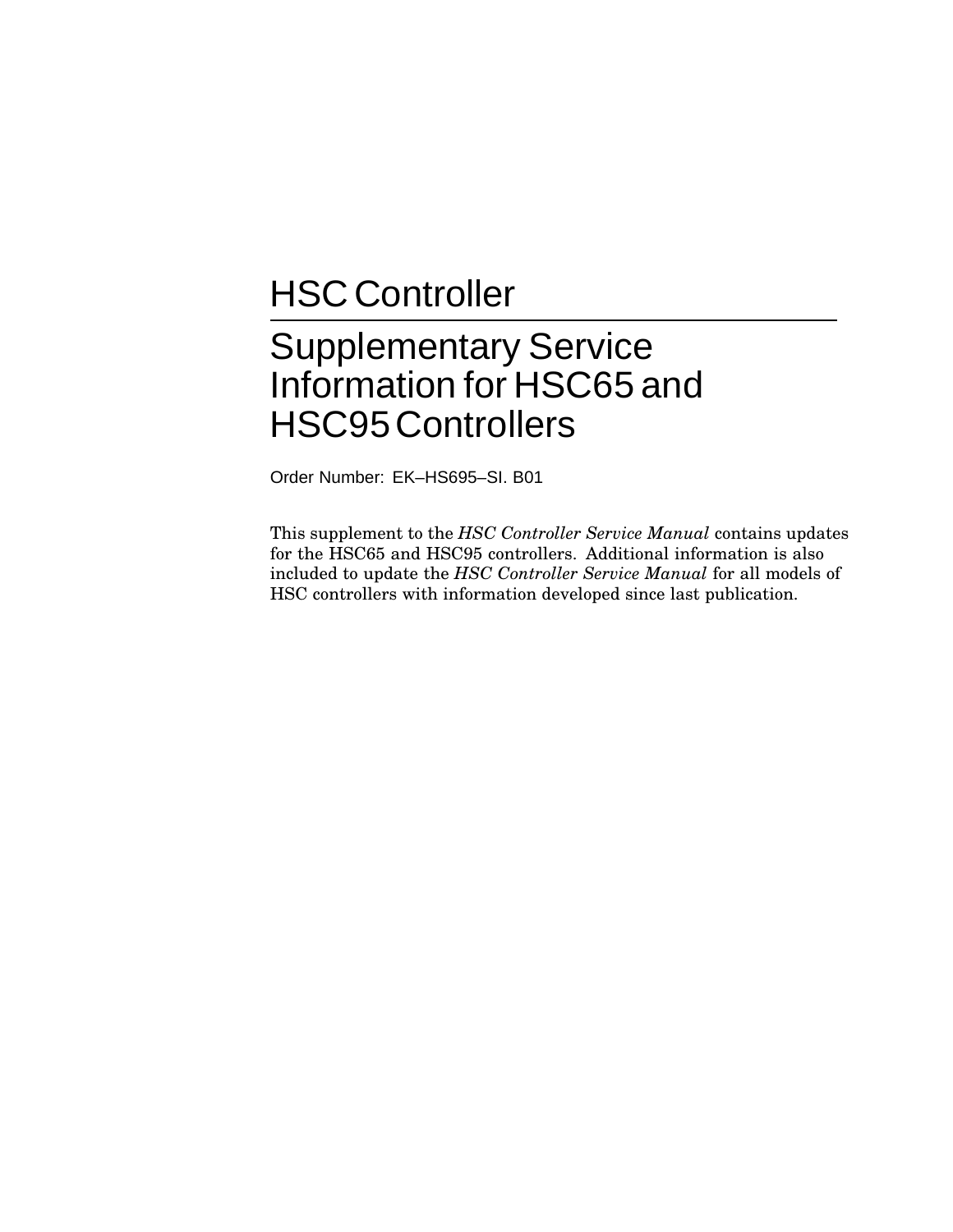#### **July 1993**

The software described in this document is furnished under a license and may be used or copied only in accordance with the terms of such license.

Restricted Rights: Use, duplication, or disclosure by the U.S. Government is subject to restrictions as set forth in subparagraph (c) (1) (ii) of the Rights in Technical Data and Computer Software clause at DFARS 252.227-7013.

**FCC NOTICE:** The equipment described in this manual generates, uses, and may emit radio frequency energy. The equipment has been type tested and found to comply with the limits for a Class A computing device pursuant to Subpart J of Part 15 of FCC Rules, which are designed to provide reasonable protection against such radio frequency interference when operated in a commercial environment. Operation of this equipment in a residential area may cause interference, in which case the user, at his own expense, may be required to take measures to correct the interference.

© Digital Equipment Corporation 1993.

All Rights Reserved. Printed in U.S.A.

CI, Digital, HSC, HSC Cache, HSC High Performance Software, HSC Software, HSC40, HSC50, HSC60, HSC65, HSC70, HSC90, HSC95, LA, MSCP, RA, RX, RX33, SA, SDI, TA, VAX, VAX–11/750, VAX 6000, VAX 9000, VMS, OpenVMS, and the DIGITAL logo are trademarks of Digital Equipment Corporation.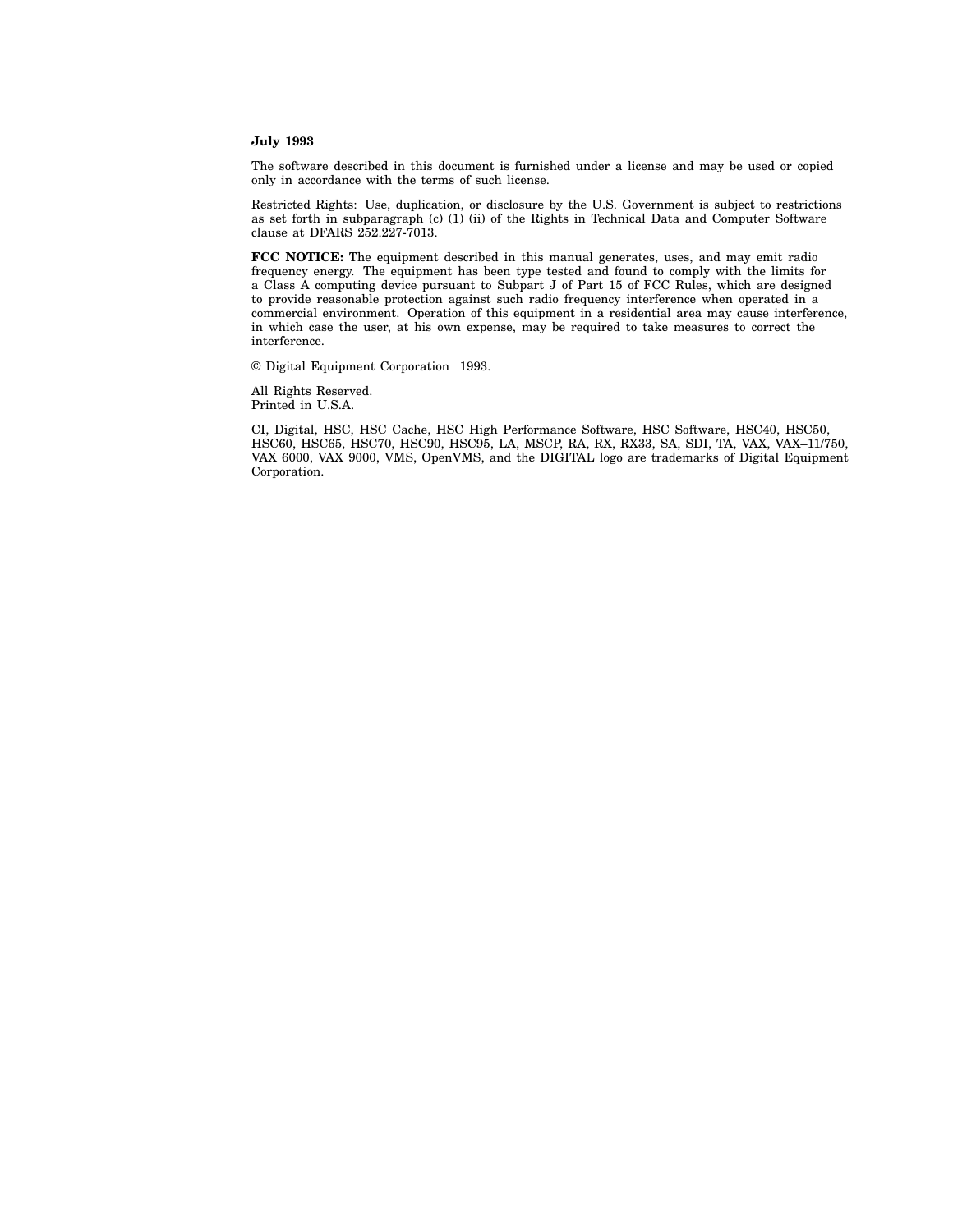# **Contents**

# **1 General Information**

|   | 1.1     |                                                              | $1 - 1$  |
|---|---------|--------------------------------------------------------------|----------|
| 2 |         | <b>HSC65 and HSC95 Service Manual Updates</b>                |          |
|   | 2.1     |                                                              | $2 - 1$  |
|   | 2.2     | General Information (Chapter 1) Updates                      | $2 - 1$  |
|   | 2.3     |                                                              | $2 - 5$  |
|   | 2.4     | Removal and Replacement Procedures (Chapter 3) Updates       | $2 - 9$  |
|   | 2.4.1   | Setting the Port Link Module Switches                        | $2 - 9$  |
|   | 2.4.2   | Removing and Replacing the HSC Memory Module (M.std5)        | $2 - 14$ |
|   | 2.4.3   | Removing and Replacing the SCSI Data Channel Module (K.scsi) | $2 - 14$ |
|   | 2.4.4   |                                                              | $2 - 15$ |
|   | 2.4.5   | Jumpers for Rev A5 RX33 Disk Drive                           | $2 - 16$ |
|   | 2.5     | Initialization Procedures (Chapter 4) Updates                | $2 - 16$ |
|   | 2.6     | Device Integrity Tests (Chapter 5) Updates                   | $2 - 16$ |
|   | 2.6.1   |                                                              | $2 - 16$ |
|   | 2.7     |                                                              | $2 - 18$ |
|   | 2.7.1   | CONFIG-Offline Configuration Diagnostic                      | $2 - 18$ |
|   | 2.7.1.1 |                                                              | $2 - 18$ |
|   | 2.7.1.2 |                                                              | $2 - 18$ |
|   | 2.7.1.3 | Typical CONFIG Diagnostic Test Run                           | $2 - 18$ |
|   | 2.7.1.4 | CONFIG Diagnostic Test Termination                           | $2 - 19$ |
|   | 2.7.1.5 |                                                              | $2 - 19$ |
|   | 2.7.2   | ROM-Offline ROM Update Diagnostic                            | $2 - 19$ |
|   | 2.7.2.1 |                                                              | $2 - 19$ |
|   | 2.7.2.2 |                                                              | $2 - 19$ |
|   | 2.7.2.3 |                                                              | $2 - 20$ |
|   | 2.7.3   | Updates to OMEM-Offline Memory Test                          | $2 - 21$ |
|   | 2.7.4   | Updates to OFLRXE-Offline RX33 Exerciser                     | $2 - 21$ |
|   | 2.8     |                                                              | $2 - 22$ |
|   | 2.9     | Troubleshooting Techniques (Chapter 8) Updates               | $2 - 22$ |
|   | 2.9.1   | Updates to the OCP Fault Code Displays                       | $2 - 22$ |
|   | 2.9.2   |                                                              | $2 - 23$ |
|   | 2.9.3   |                                                              | $2 - 23$ |
|   | 2.9.4   | Alphabetical List of HSC Software V8.0 Out-of-Band Messages  | $2 - 24$ |
|   | 2.10    |                                                              | $2 - 26$ |
|   | 2.10.1  | Normal Operation Status Codes                                | $2 - 27$ |
|   | 2.10.2  | K.scsi Module Internal Self Test                             | $2 - 27$ |
|   | 2.11    |                                                              | $2 - 32$ |
|   | 2.11.1  |                                                              | $2 - 43$ |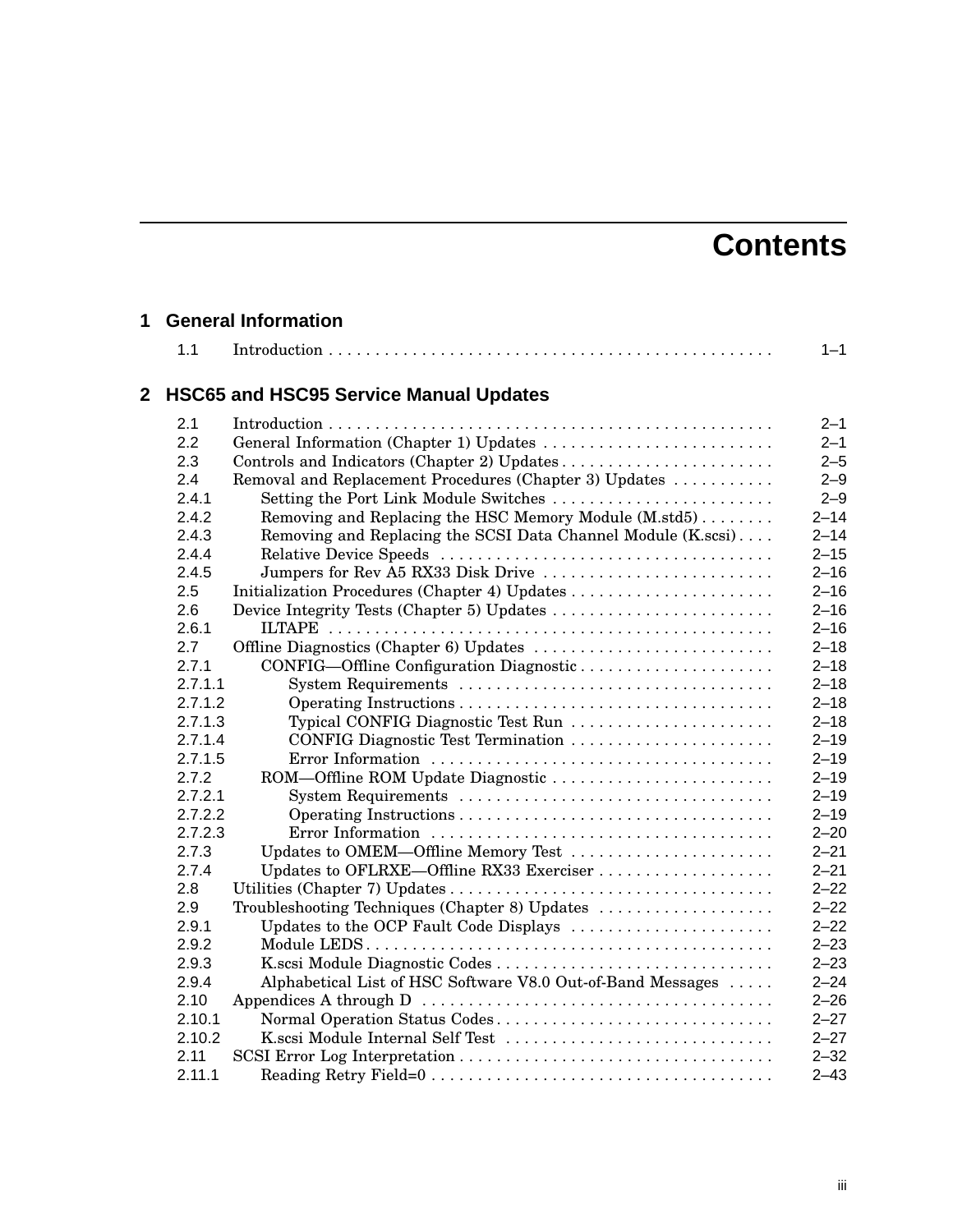# **Examples**

| $2 - 1$ | $SCSI$ $Error$ $Log$ $\ldots$ $\ldots$ $\ldots$ $\ldots$ $\ldots$ $\ldots$ $\ldots$ $\ldots$ $\ldots$ $\ldots$ | $2 - 32$ |
|---------|----------------------------------------------------------------------------------------------------------------|----------|
|---------|----------------------------------------------------------------------------------------------------------------|----------|

# **Figures**

| $2 - 1$ | HSC65 Controller Module Utilization Label          | $2 - 4$  |
|---------|----------------------------------------------------|----------|
| $2 - 2$ | HSC95 Controller Module Utilization Label          | $2 - 4$  |
| $2 - 3$ | LINK Module Node Address Switches                  | $2 - 10$ |
| $2 - 4$ | LINK Module (L0100–E2/L0118) Node Address Switches | $2 - 11$ |
| $2 - 5$ |                                                    | $2 - 13$ |
| $2 - 6$ | Memory Module M.std5 Jumper Locations              | $2 - 14$ |
| $2 - 7$ |                                                    | $2 - 17$ |

# **Tables**

| HSC65 and HSC95 Controller Configurations<br>$2 - 2$<br>$2 - 3$<br>$2 - 4$<br>L0118 LINK Module and CI Adapter Module Switch/Jumper<br>$2 - 5$<br>$2 - 6$<br>$2 - 7$<br>$2 - 8$<br>$2 - 9$<br>$2 - 10$<br>Required Configuration Checks for HSC Controllers<br>$2 - 11$<br>$2 - 12$<br>Normal Operation Status Codes for K-Requestors<br>$2 - 13$<br>$2 - 14$<br>$2 - 15$ | $2 - 1$ | HSC40, HSC70, HSC60, and HSC90 Controller Configurations | $2 - 2$  |
|---------------------------------------------------------------------------------------------------------------------------------------------------------------------------------------------------------------------------------------------------------------------------------------------------------------------------------------------------------------------------|---------|----------------------------------------------------------|----------|
|                                                                                                                                                                                                                                                                                                                                                                           |         |                                                          | $2 - 3$  |
|                                                                                                                                                                                                                                                                                                                                                                           |         |                                                          | $2 - 5$  |
|                                                                                                                                                                                                                                                                                                                                                                           |         |                                                          | $2 - 8$  |
|                                                                                                                                                                                                                                                                                                                                                                           |         |                                                          |          |
|                                                                                                                                                                                                                                                                                                                                                                           |         |                                                          | $2 - 12$ |
|                                                                                                                                                                                                                                                                                                                                                                           |         |                                                          | $2 - 13$ |
|                                                                                                                                                                                                                                                                                                                                                                           |         |                                                          | $2 - 15$ |
|                                                                                                                                                                                                                                                                                                                                                                           |         |                                                          | $2 - 15$ |
|                                                                                                                                                                                                                                                                                                                                                                           |         |                                                          | $2 - 16$ |
|                                                                                                                                                                                                                                                                                                                                                                           |         |                                                          | $2 - 23$ |
|                                                                                                                                                                                                                                                                                                                                                                           |         |                                                          | $2 - 24$ |
|                                                                                                                                                                                                                                                                                                                                                                           |         |                                                          | $2 - 27$ |
|                                                                                                                                                                                                                                                                                                                                                                           |         |                                                          | $2 - 28$ |
|                                                                                                                                                                                                                                                                                                                                                                           |         |                                                          | $2 - 34$ |
|                                                                                                                                                                                                                                                                                                                                                                           |         |                                                          | $2 - 35$ |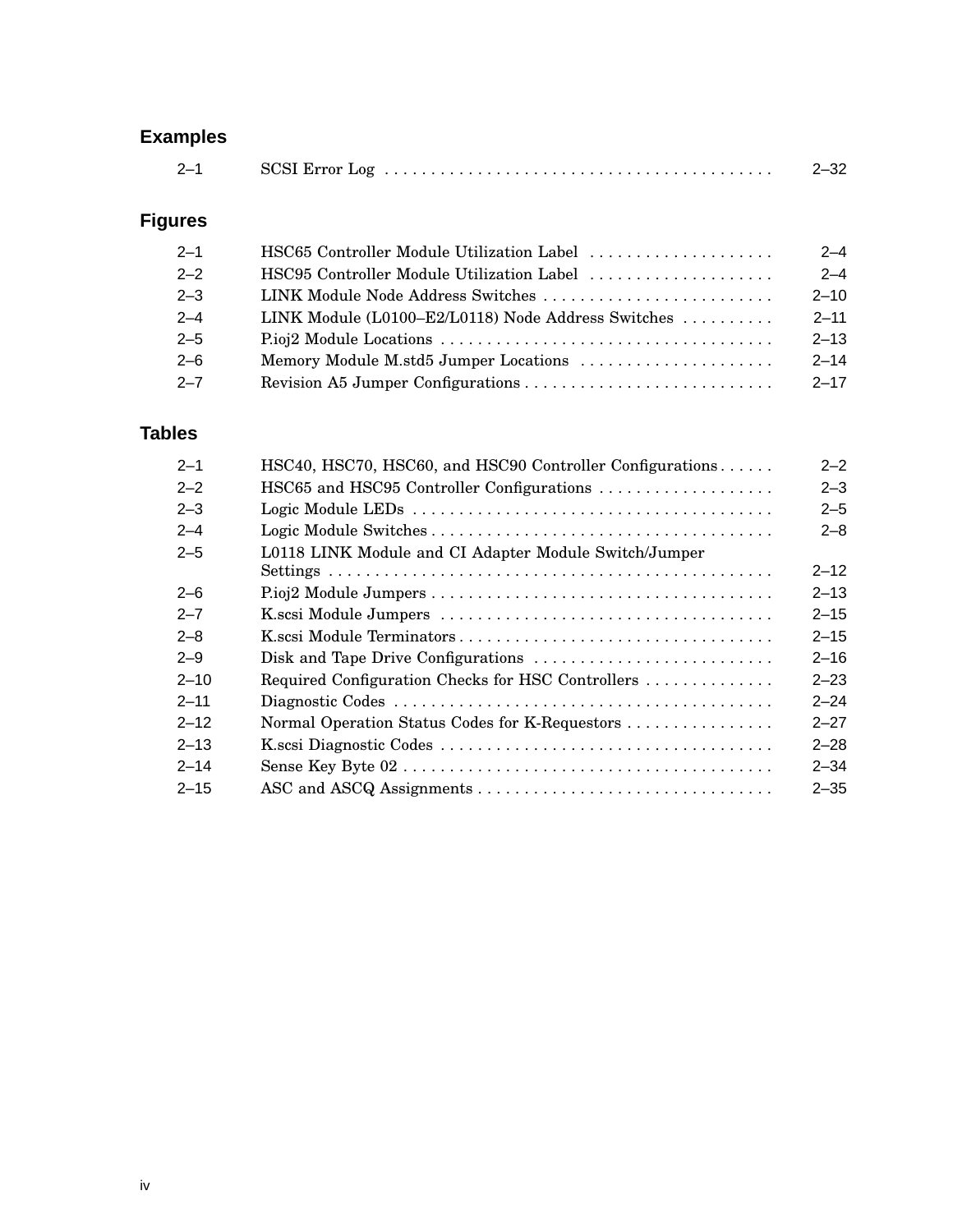# **1**

# **General Information**

# **1.1 Introduction**

The HSC65™ and HSC95™ controllers offer increased performance to the HSC™ controller family through updated processor electronics, improved cache performance, and optimized software. These controllers include the following modules:

• L0142–YC/YD P.ioj2 I/O control processor

This module has the following features:

- Support for up to three requestors for the HSC65 controller and up to eight requestors for the HSC95 controller
- Three megabytes of on-board program memory
- Increased number of control memory windows
- Gate array enhancements to improve processor performance
- L0121–BA M.cache2 cache memory module

This module contains an increased memory capacity of 64 megabytes. HSC Cache is standard on all HSC65 and HSC95 controllers and is used when upgrading existing HSC40™, HSC70™, HSC60™, and HSC90™ controllers to HSC65 and HSC95 controllers.

• L0123–BA M.std5 memory module

This module is similar to the memory module used in HSC60 and HSC90 controllers.

HSC High Performance Software™ V8.0 is optimized to perform with the HSC65 and HSC95 controllers as well as earlier HSC controller models except the HSC50™ controller.

A new requestor, the L0131–AA K.scsi module (HSC9X–SX), offers Small Computer System Interface (SCSI) drive interface capability to all HSC controller models except the HSC50 controller. SCSI capability is supported by the new KSUTIL utility. Complete instructions for using KSUTIL are included in the *HSC Controller User Guide* for V8.0 software.

Along with the K.scsi module, a new option is available to install up to two BA350–SA modular storage shelves, with integral SCSI devices, into the HSC controller cabinet. These shelves are installed in the top section of the cabinet and are supported by all models of HSC controller except the HSC50 controller.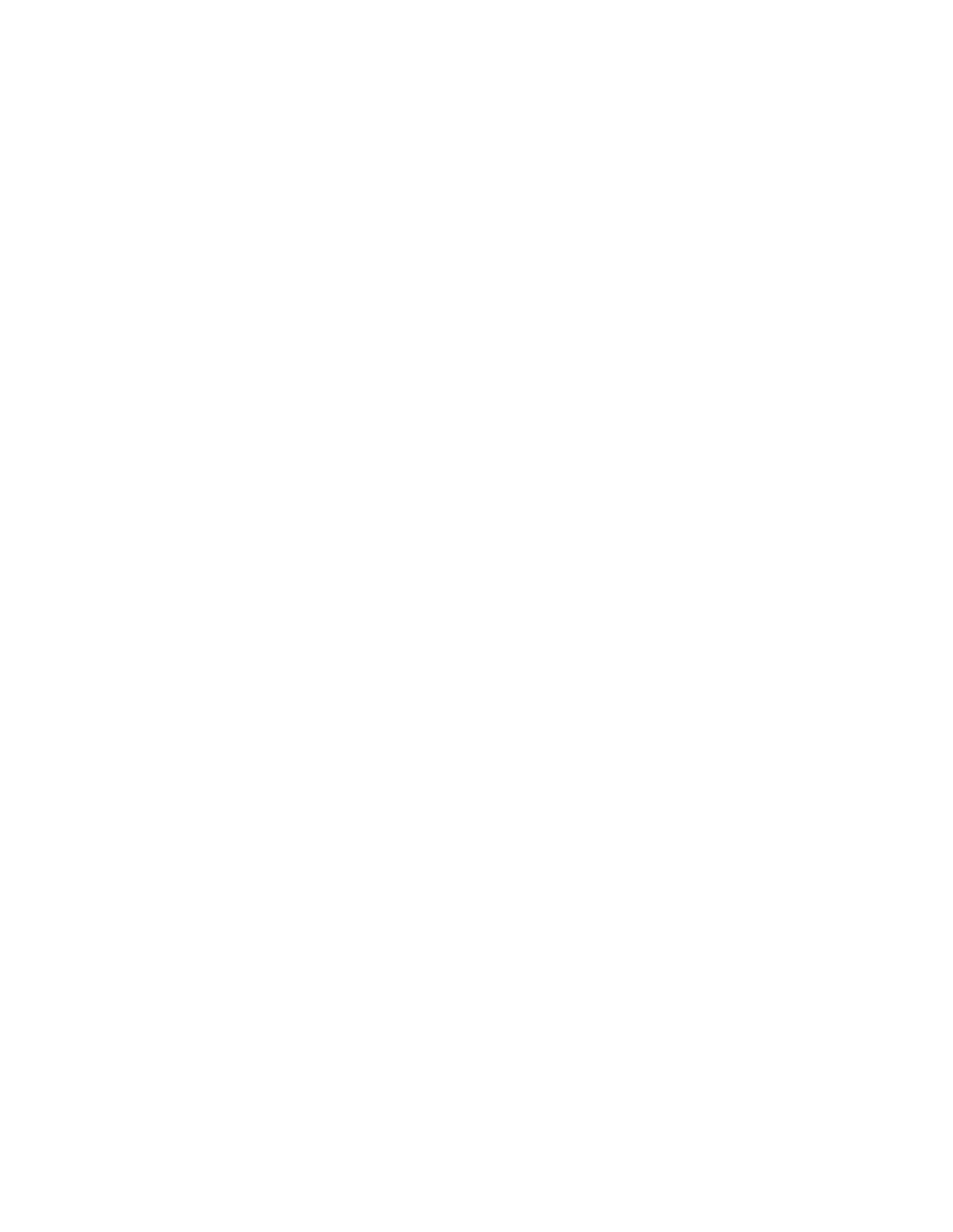# **HSC65 and HSC95 Service Manual Updates**

# **2.1 Introduction**

This chapter contains specific update information for the *HSC Controller Service Manual*. All updates are referenced to a specific chapter, table, or figure in the service manual.

# **2.2 General Information (Chapter 1) Updates**

Table 2–1 contains configuration information for the HSC65 and HSC95 controllers. This information supersedes the configuration data in Table 1–1 of the *HSC Controller Service Manual*. Tables 2–1 and 2–2 list the configuration of modules and relevant information for the various HSC controllers. Refer to the *HSC Controller Installation Manual* for site requirements.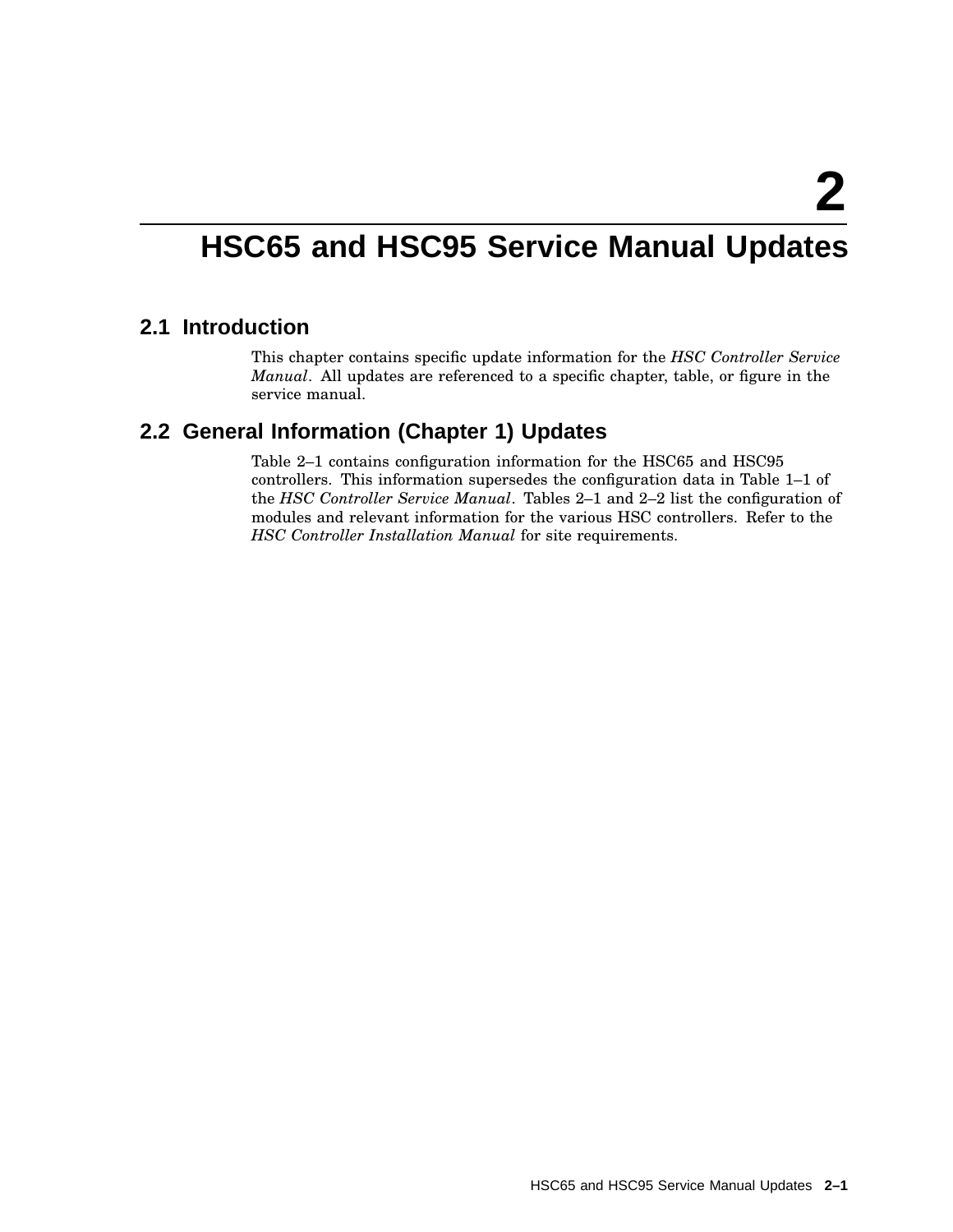| Configuration                         | <b>HSC90</b>         | <b>HSC60</b>      | HSC70                | <b>HSC40</b>      |
|---------------------------------------|----------------------|-------------------|----------------------|-------------------|
| Port processor                        | L0124–AA             | $L0124 - AA$      | $L0107 - YA$         | $L0107 - YA$      |
| Port link                             | $L0118-YA$           | $L0118-YA$        | $L0118 - 00$         | L0118-00          |
| Port buffer                           | L0125–AA             | $L0125-AA$        | L0109                | L0109             |
| I/O control processor                 | $L0111 - YC$         | $L0111 - YD$      | $L0111 - 00$         | $L0111-YA$        |
| Memory standard                       | L0123–AA             | $L0123-AA$        | L0117                | L0117             |
| 32-Mbyte cache $1$                    | L0121–AA             | $L0121 - AA$      | N/A                  | N/A               |
| Disk data channel                     | $L0108-YA$           | $L0108 - YA$      | $L0108-YA$           | $L0108 - YA$      |
| Tape data channel                     | $L0108 - YB$         | $L0108 - YB$      | $L0108 - YB$         | $L0108 - YB$      |
| Disk/tape data channel <sup>1</sup>   | $L0119-YA$           | $L0119-YA$        | $L0119-YA$           | $L0119-YA$        |
| 8-port disk data channel <sup>2</sup> | $L0119 - YB$         | $L0119 - YB$      | N/A                  | N/A               |
| SCSI data channel <sup>3</sup>        | L0131–AA             | L0131–AA          | L0131–AA             | L0131–AA          |
| Maximum disk or tape<br>requestors    | 8                    | 3                 | 8                    | 3                 |
| Available ports                       | Up to $48$           | Up to $20$        | Up to $32$           | Up to $12$        |
| Load devices                          | $\rm{RX33^{TM}}$     | RX33              | RX33                 | RX33              |
| Power controller <sup>4</sup>         | $30 - 35415 - xx$    | $30 - 35415 - xx$ | $30 - 35415 - xx$    | $30 - 35415 - xx$ |
| Auxiliary power supply                | $\operatorname{Yes}$ | 5                 | $\operatorname{Yes}$ | No                |
|                                       |                      |                   |                      |                   |

**Table 2–1 HSC40, HSC70, HSC60, and HSC90 Controller Configurations**

 $^{\rm 1}$  The L0121–AA, L0119–YA, L0119–YB, L0131–AA, and L0108–YA/YB are options.

 $^{2}$ This module can only be installed in requestors 3, 4, 5, and 6 of an HSC90 controller, and in requestors 3 and 4 of an<br>HSC60 controller.

 ${}^{3}\text{T}$ his option can only be installed in requestors 2, 3, 4, and 5 for the HSC70 and HSC90 controllers, and in requestors 2,<br>3, and 4 for the HSC40 and HSC60 controllers.

<sup>4</sup> xx" designates the model variation for ac line voltage and frequency. HSC40 and HSC70 controllers running on 3-phase<br>line voltage use the 881 power controller, 30–24374–xx.

<sup>5</sup>The HSC60–AA/BA controller does not have an auxiliary power supply unless the HSC Cache option is installed.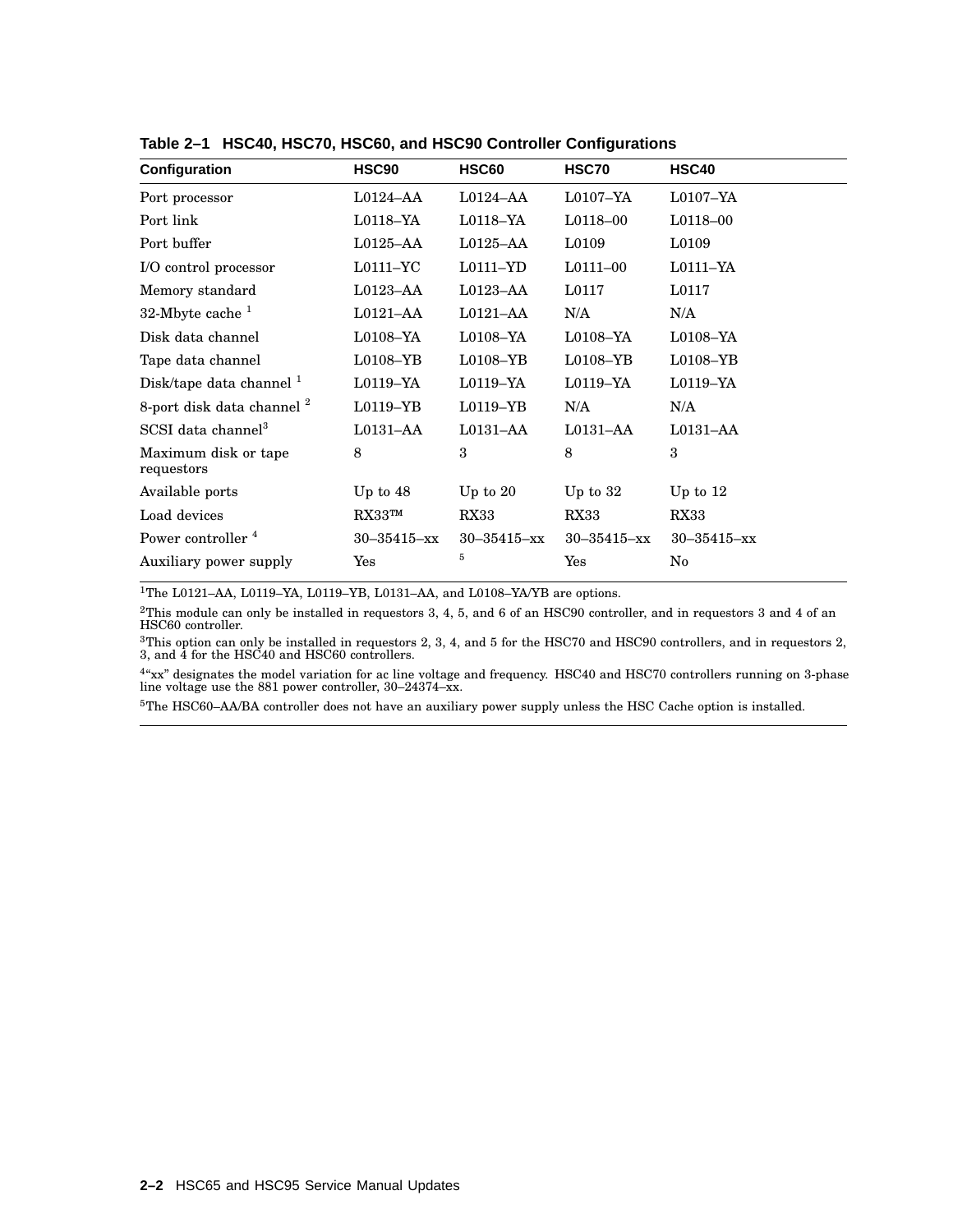| Configuration                         | HSC95             | HSC65                | <b>Rack Mount HSC95</b> |
|---------------------------------------|-------------------|----------------------|-------------------------|
| Port processor                        | $L0124 - AA$      | $L0124 - AA$         | $L0124 - AA$            |
| Port link                             | $L0118-YA$        | $L0118 - YA$         | $L0118 - YA$            |
| Port buffer                           | $L0125-AA$        | $L0125-AA$           | $L0125-AA$              |
| I/O control processor                 | $L0142 - YC$      | $L0142 - YD$         | $L0142 - YC$            |
| Memory standard                       | $L0123-BA$        | $L0123-BA$           | $L0123-BA$              |
| 64-Mbyte cache                        | $L0121 - BA$      | $L0121 - BA$         | $L0121 - BA$            |
| Disk data channel                     | $L0108-YA$        | $L0108 - YA$         | $L0108 - YA$            |
| Tape data channel                     | $L0108 - YB$      | $L0108 - YB$         | $L0108 - YB$            |
| Disk/tape data channel <sup>1</sup>   | $L0119-YA$        | $L0119-YA$           | $L0119-YA$              |
| 8-port disk data channel <sup>2</sup> | $L0119-YB$        | $L0119 - YB$         | $L0119 - YB$            |
| SCSI data channel <sup>3</sup>        | L0131–AA          | $L0131 - AA$         | L0131–AA                |
| Maximum disk or tape<br>requestors    | 8                 | 3                    | 8                       |
| Available ports                       | Up to $48$        | Up to $32$           | Up to $56$              |
| Load devices                          | RX33              | RX33                 | RX33                    |
| Power controller <sup>4</sup>         | $30 - 35415 - xx$ | $30 - 35415 - xx$    | n/a                     |
| Auxiliary power supply                | Yes               | $\operatorname{Yes}$ | Yes                     |

**Table 2–2 HSC65 and HSC95 Controller Configurations**

<sup>1</sup>The L0119–YA, L0119–YB, L0131–AA, and L0108–YA/YB are options.

<sup>2</sup>This module can only be installed in requestors 3, 4, 5, and 6 of an HSC95 controller, and in requestors 3 and 4 of an HSC65 controller.

 ${}^{3}$ This module can only be installed in requestors 2, 3, 4, and 5 for the HSC95 controller, requestors 2, 3, 4, and 5 for the HSC95–SA/SB controller (50%<br>SCSI), and in requestors 2 through 9 for the HSC95–ZA/ZB control

<sup>4</sup>"xx" designates the model variation for ac line voltage and frequency.

**Note**

These module configurations are enforced in the HSC software. If an invalid configuration is turned on, the HSC controller displays a fault code of 33.

Figures 2–1 and 2–2 show the module utilization labels for the HSC65 and HSC95 controllers to supplement the information shown in Section 1.6 of the *HSC Controller Service Manual*.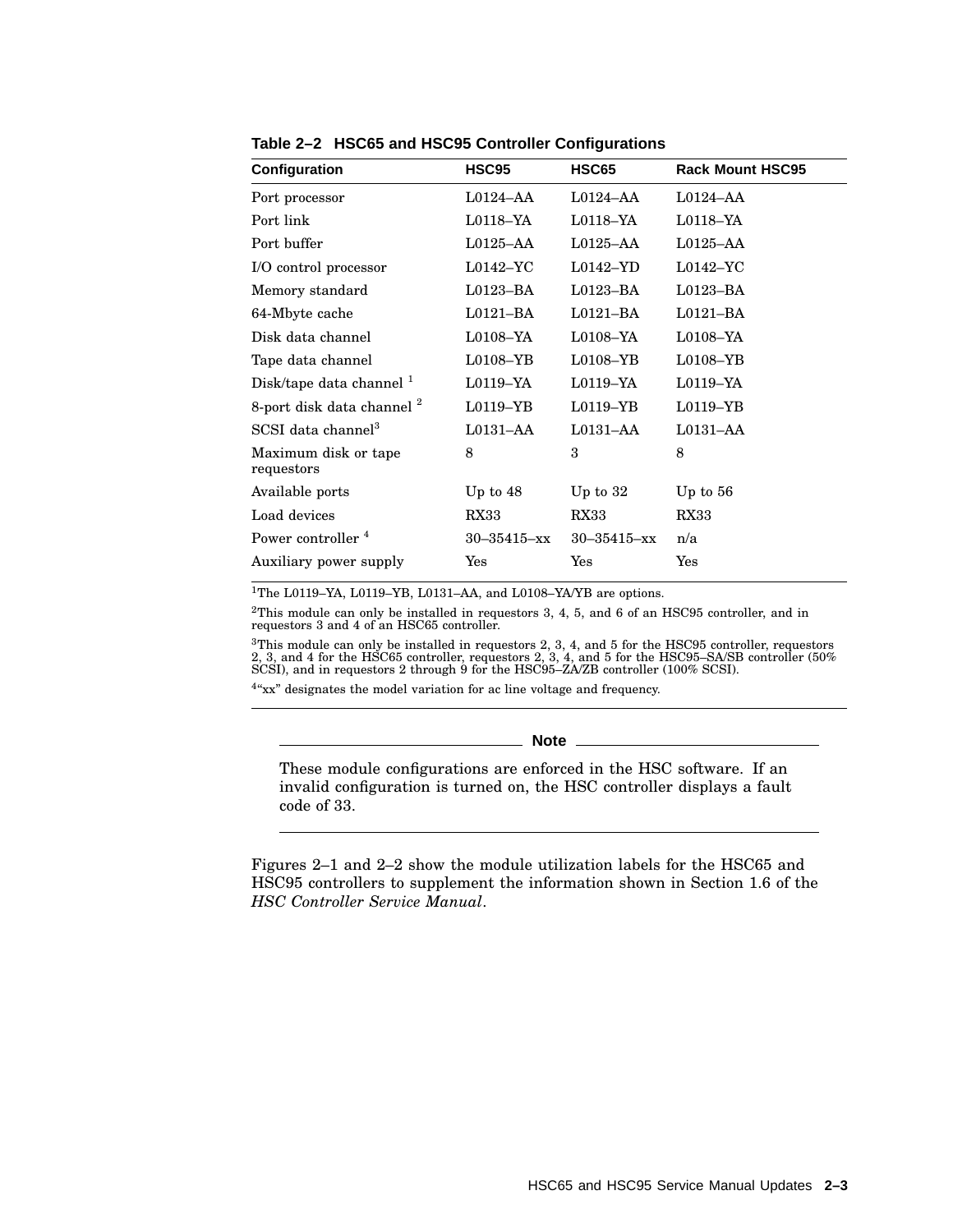

**Figure 2–1 HSC65 Controller Module Utilization Label**

CXO-3555C-TI\_R

**Figure 2–2 HSC95 Controller Module Utilization Label**

| Mod         | Rev:<br>Cl Port Link<br>$L0118 - YA$ | Rev:<br>CI Port Buffer<br>$L0125 - AA$ | Rev:<br>Cl Port Processor<br>$L0124 - 00$ | Memory Cache<br>$L0121-BA$<br>Rev: | 4-Port/K.scsi | 4/8-Port/K.scsi | 4/8-Port/K.scsi | 4/8-Port/K.scsi | 4/8-Port | 4-Port | 4-Port | 4-Port | <b>40</b><br>$\overline{LO}$ 123-BA<br>Memory<br>Rev: | Proc.<br>$L0142 - YC$<br>Rev:<br>I/O Cont. |
|-------------|--------------------------------------|----------------------------------------|-------------------------------------------|------------------------------------|---------------|-----------------|-----------------|-----------------|----------|--------|--------|--------|-------------------------------------------------------|--------------------------------------------|
| <b>Bkhd</b> |                                      |                                        |                                           |                                    | Α             | B/H             | C/J             | D/K             | E/L      | F      | M      | N      |                                                       |                                            |
| Req         |                                      |                                        |                                           |                                    | $\mathbf{2}$  | 3               | 4               | 5               | 6        | 7      | 8      | 9      |                                                       | 0                                          |
|             |                                      | 3                                      | 2                                         | 1                                  | 0             | 9               | 8               | 7               | 6        | 5      | 4      | 3      | $\mathbf{2}$                                          | 1                                          |
| Slot        | 4                                    |                                        |                                           |                                    |               |                 |                 |                 |          |        |        |        |                                                       |                                            |

CXO-3130C\_R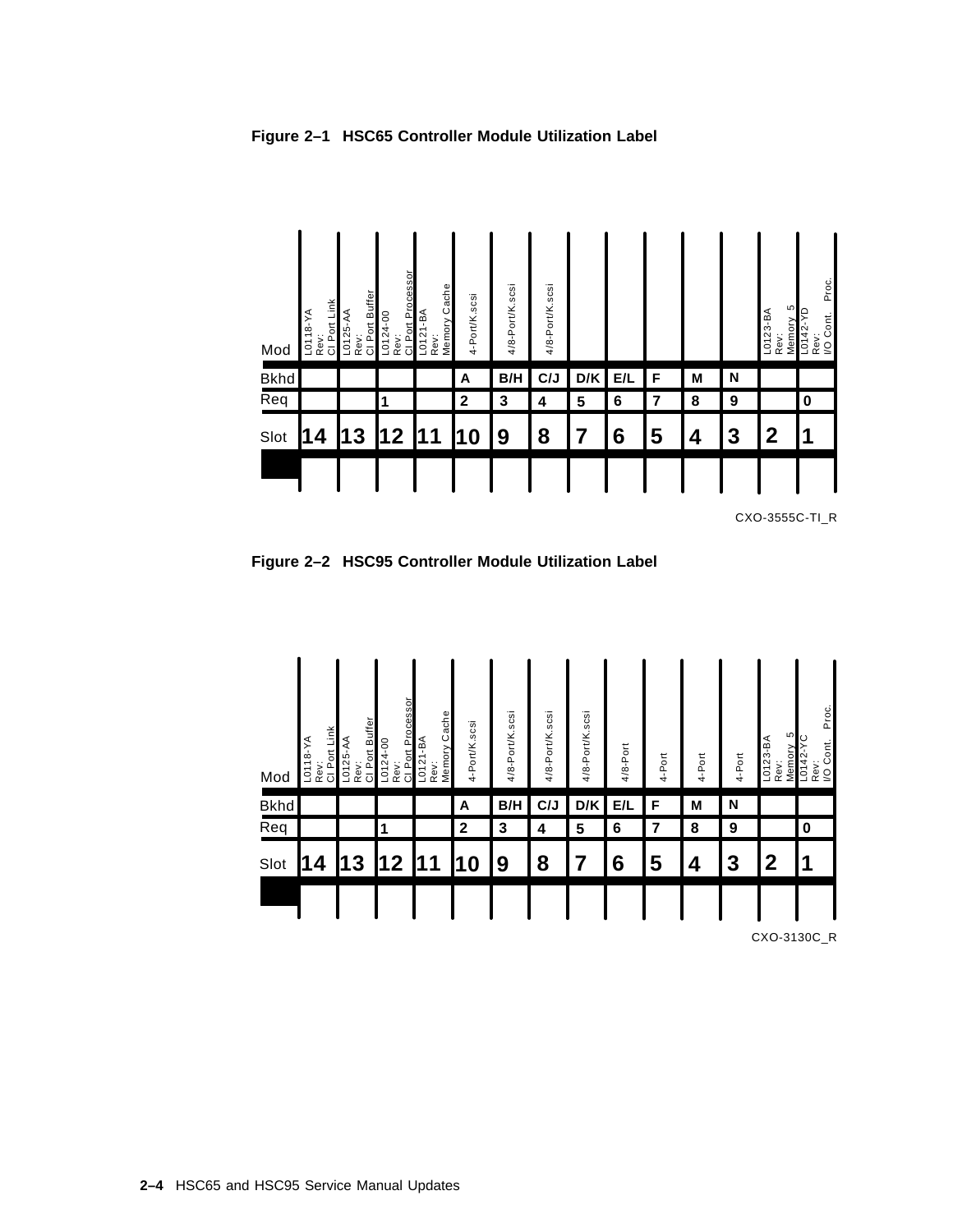| <b>Abbreviation</b> | <b>Description</b>                                                    |
|---------------------|-----------------------------------------------------------------------|
| Mod                 | Module type                                                           |
| Bkhd                | Bulkhead (where $SDI^{TM}/STI^{TM}$ connections to that DCM are made) |
| Req                 | "Requestor" (DCM)                                                     |
| Slot                | Backplane slot in the card cage that contains the DCM                 |
| 4-port              | 4-port DSA DCM                                                        |
| $4/8$ -port         | 4-port or 8-port DSA DCM                                              |
| K.scsi              | 6-device or 7-device SCSI DCM                                         |

The following abbreviations and descriptions are on the module utilization label.

# **2.3 Controls and Indicators (Chapter 2) Updates**

Table 2–3 contains an updated Table 2–4 of the *HSC Controller Service Manual*.

| <b>Module</b>                                                                                       | Color                                                                        | <b>Function</b>                                                                                              |
|-----------------------------------------------------------------------------------------------------|------------------------------------------------------------------------------|--------------------------------------------------------------------------------------------------------------|
| LINK (L0100)<br>LINK (L0118-00)<br>LINK2 (L0118-YA)                                                 | Green<br>Red                                                                 | Local CI™ activity<br>Internal maintenance mode                                                              |
| PILA (L0109)<br>PILA2 (L0125)                                                                       | Green<br>Red<br>Amber                                                        | Passed initialization tests<br>Failed initialization tests<br>Always lit (test LED for Engineering)          |
| K.pli $(L0107-YA)$<br>K.pli2 $(L0124-AA)$                                                           | Green<br>Red                                                                 | Passed initialization tests<br>Failed initialization tests                                                   |
| K.pli2 only                                                                                         | Amber (upper)<br>Amber<br>Amber<br>Amber<br>Amber<br>Amber<br>Amber<br>Amber | Parity LED 6<br>Parity LED 5<br>Parity LED 4<br>Parity LED 3<br>Parity LED 2<br>Parity LED 1<br>Parity LED 0 |
| K.sdi (L0108-YA)<br>K.sti $(L0108 - YB)$<br>K.si $4$ -port $(L0119-YA)$<br>K.si 8-port $(L0119-YB)$ | Green<br>Red                                                                 | Passed initialization tests<br>Failed initialization tests<br>(continued on next page)                       |

**Table 2–3 Logic Module LEDs**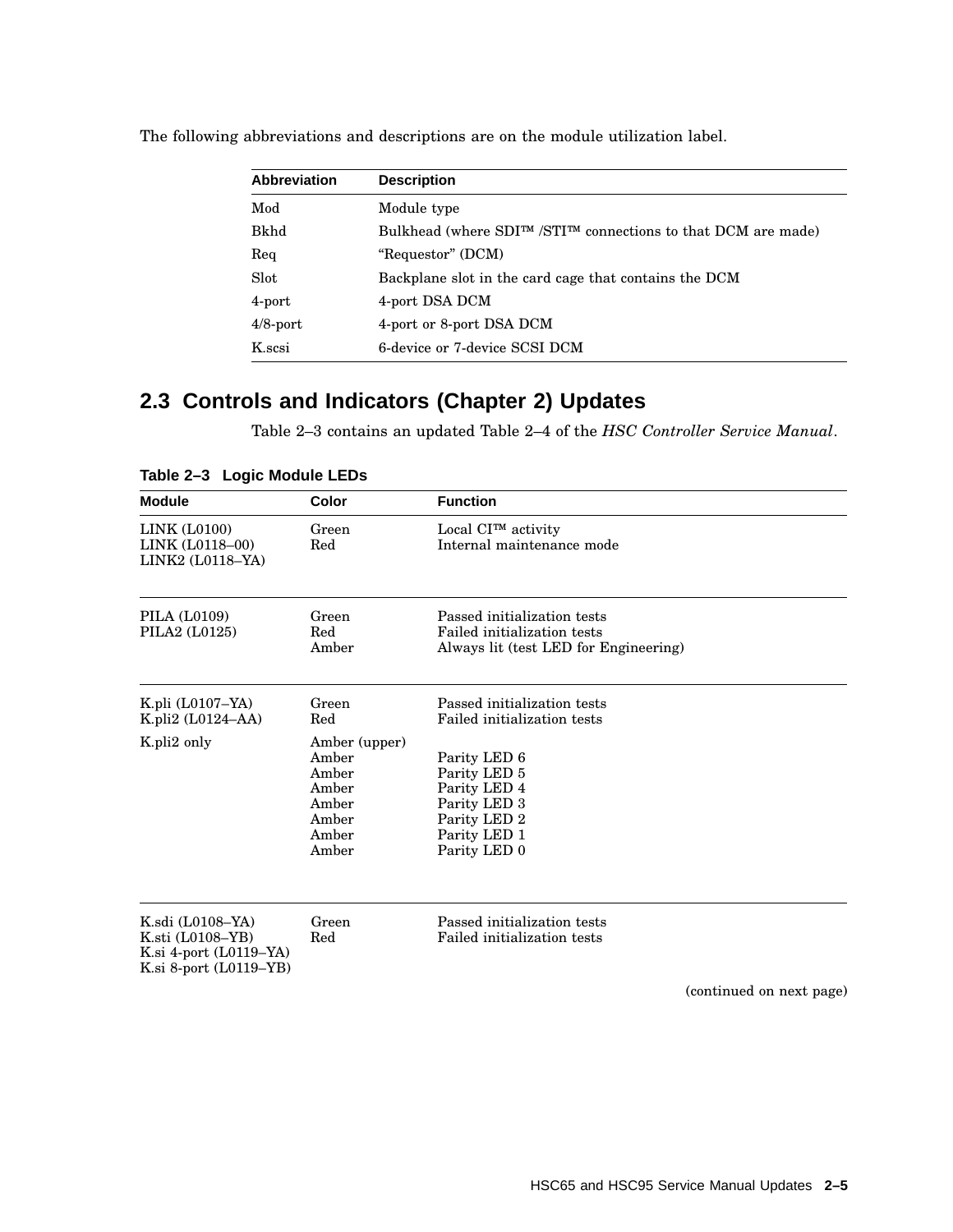| <b>Module</b>                                                                      | Color                                                                        | <b>Function</b>                                                                                                                                                                                                                                   |
|------------------------------------------------------------------------------------|------------------------------------------------------------------------------|---------------------------------------------------------------------------------------------------------------------------------------------------------------------------------------------------------------------------------------------------|
| K.si only                                                                          | Amber (upper)<br>Amber<br>Amber<br>Amber<br>Amber<br>Amber<br>Amber<br>Amber | D1-Off for PROM load, on for RAM load.<br>D2-Parity LED 6<br>D3-Parity LED 5<br>D4-Parity LED 4<br>D5-Parity LED 3<br>D6-Parity LED 2<br>D7-Parity LED 1<br>D8-Parity LED 0                                                                       |
| M. std (L0106–AA)                                                                  | Green                                                                        | Memory activity                                                                                                                                                                                                                                   |
| M. std2 (L0117–AA)<br>M. std4 (L0123–AA)<br>$M. std5 (L0123-BA)$                   | Amber<br>Red<br>Green<br>Amber                                               | Memory activity<br>Failed initialization tests<br>Passed initialization tests<br>M.cache module present (M.std4 and M.std5 only)                                                                                                                  |
| M.std4<br>$M$ .std $5$                                                             | Amber (upper)<br>Amber<br>Amber<br>Amber<br>Amber<br>Amber<br>Amber<br>Amber | D1-Single bit error<br>D2-Multiple bit error<br>D3-Hi-byte parity error<br>D4-Lo-byte parity error<br>D5-NIB3 error<br>D6-NIB2 error<br>D7-NIB1 error<br>D8-NIB0 error                                                                            |
| P.ioc (L0105-00)                                                                   | Amber (upper)<br>Amber<br>Red<br>Green                                       | State indicator<br>Processor clock<br>Failed initialization tests<br>Passed initialization tests                                                                                                                                                  |
| P.ioj $(L0111-00)$<br>P.ioj (L0111-YA)<br>P.ioj (L0111-YC)<br>P.ioj $(L0111 - YD)$ | Amber (upper)<br>Amber<br>Amber<br>Amber<br>Amber<br>Amber<br>Red<br>Green   | D1-J-11 power-up test or micro ODT mode<br>$D2$ —J-11 power-up test<br>$D3 - J - 11$ power-up test<br>$D4 - J - 11$ power-up test<br>D5-State indicator<br>D6-Processor clock<br>D7-Failed initialization tests<br>D8—Passed initialization tests |

# **Table 2–3 (Cont.) Logic Module LEDs**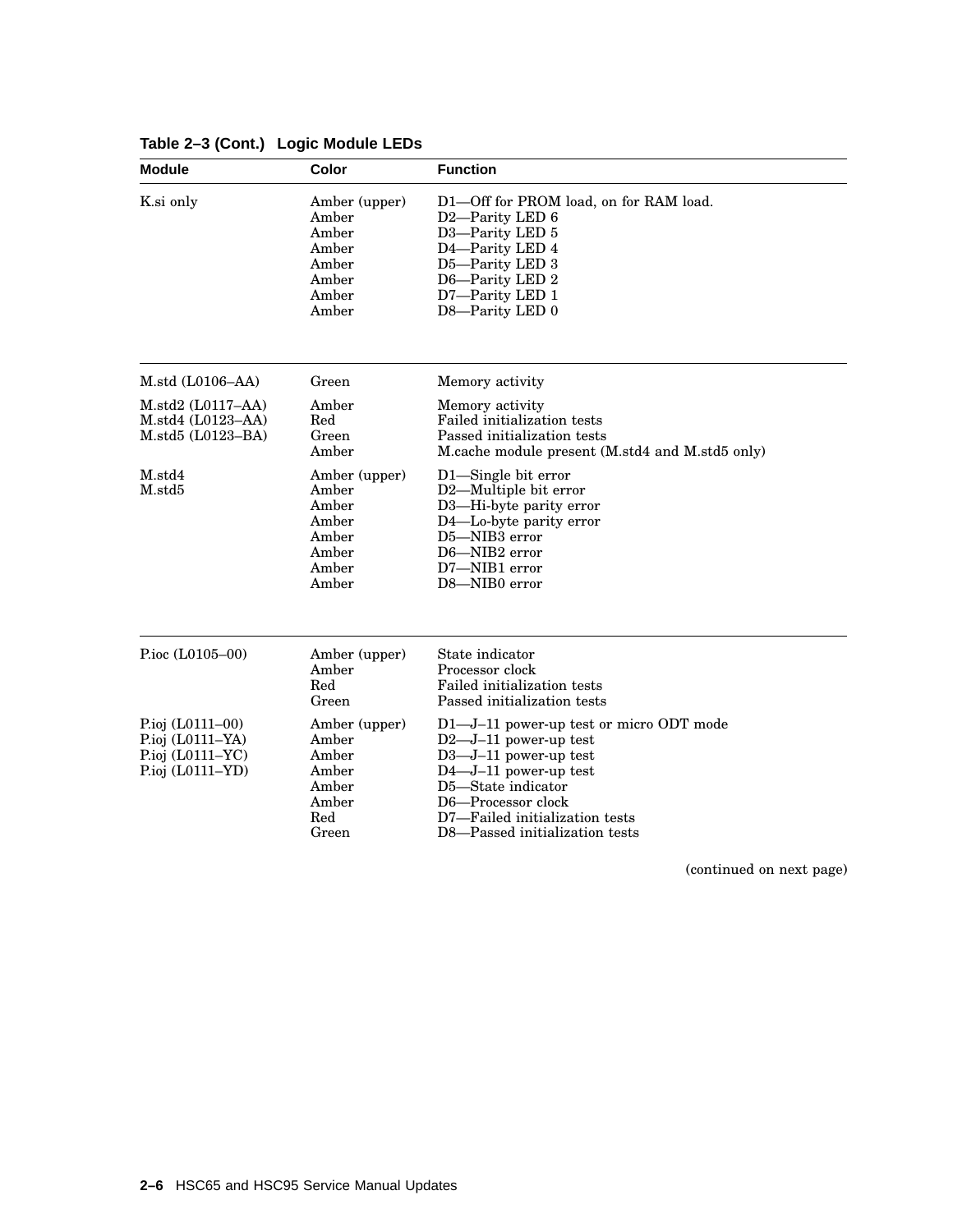| <b>Module</b><br>Color<br><b>Function</b>         |                       |                                                                                                                                                                                               |                                                                                                                                                              |                             |                                |  |  |
|---------------------------------------------------|-----------------------|-----------------------------------------------------------------------------------------------------------------------------------------------------------------------------------------------|--------------------------------------------------------------------------------------------------------------------------------------------------------------|-----------------------------|--------------------------------|--|--|
| P.ioj2 (L0142)                                    | Red<br>Amber<br>Green | D2-Error mode <sup>1</sup><br>D3-Diagnostic mode <sup>1</sup><br>$D4$ —Runtime mode <sup>1</sup><br>D5 and D6—The mode is determined by D2 through D4.<br>Decode these indicators as follows: |                                                                                                                                                              |                             |                                |  |  |
|                                                   |                       | Pack                                                                                                                                                                                          | <b>Diagnostic</b><br>Mode $(Amber)^2$                                                                                                                        | <b>Error Mode</b><br>(Red)  | <b>Runtime Mode</b><br>(Green) |  |  |
|                                                   |                       | D <sub>5</sub>                                                                                                                                                                                | LED <sub>7</sub>                                                                                                                                             | Any error                   | DMEM request                   |  |  |
|                                                   |                       | D5                                                                                                                                                                                            | LED <sub>6</sub>                                                                                                                                             | <b>Fast HIPAR</b><br>error  | <b>CMEM</b> request            |  |  |
|                                                   |                       | D <sub>5</sub>                                                                                                                                                                                | LED <sub>5</sub>                                                                                                                                             | Fast LOPAR<br>error         | Boot select                    |  |  |
|                                                   |                       | D <sub>5</sub>                                                                                                                                                                                | LED <sub>4</sub>                                                                                                                                             | Slow error                  | DMA request                    |  |  |
|                                                   |                       | D <sub>6</sub>                                                                                                                                                                                | LED <sub>3</sub>                                                                                                                                             | <b>Fast PERR</b><br>warning | $I/O$ Page                     |  |  |
|                                                   |                       | D <sub>6</sub>                                                                                                                                                                                | LED <sub>2</sub>                                                                                                                                             | Fast bank<br>select 2       | Intr cycle                     |  |  |
|                                                   |                       | D <sub>6</sub>                                                                                                                                                                                | LED <sub>1</sub>                                                                                                                                             | Fast bank<br>select 1       | Slow memory                    |  |  |
|                                                   |                       | D <sub>6</sub>                                                                                                                                                                                | LED <sub>0</sub>                                                                                                                                             | Fast bank<br>select 0       | NVM select                     |  |  |
|                                                   | Amber<br>Amber        | D7-State<br>to bottom:                                                                                                                                                                        | D8-Four-pack indicators, decode as follows from top<br>Micro ODT<br>J-11 power up tests, SLU<br>J-11 power up tests, Memory<br>J-11 power up tests, Sequence |                             |                                |  |  |
|                                                   | Green                 | D9-JSS ready<br>D10—Three pack indicators, decode as follows from top to<br>bottom:                                                                                                           |                                                                                                                                                              |                             |                                |  |  |
|                                                   | Green<br>Red<br>Amber |                                                                                                                                                                                               | Passed init tests<br>Failed init tests<br>Instruction fetch                                                                                                  |                             |                                |  |  |
| $M$ .cache $(L0121–AA)$<br>$M, cache2 (L0121-BA)$ | Green<br>Amber<br>Red |                                                                                                                                                                                               | Passed initialization tests<br>Initialization tests in progress<br>Failed initialization tests                                                               |                             |                                |  |  |

# **Table 2–3 (Cont.) Logic Module LEDs**

 $^1\mathrm{These}$  LEDs show the mode for D5 and D6.

 $^2\mathrm{See}$  Section 2.9 for more information on these indicators.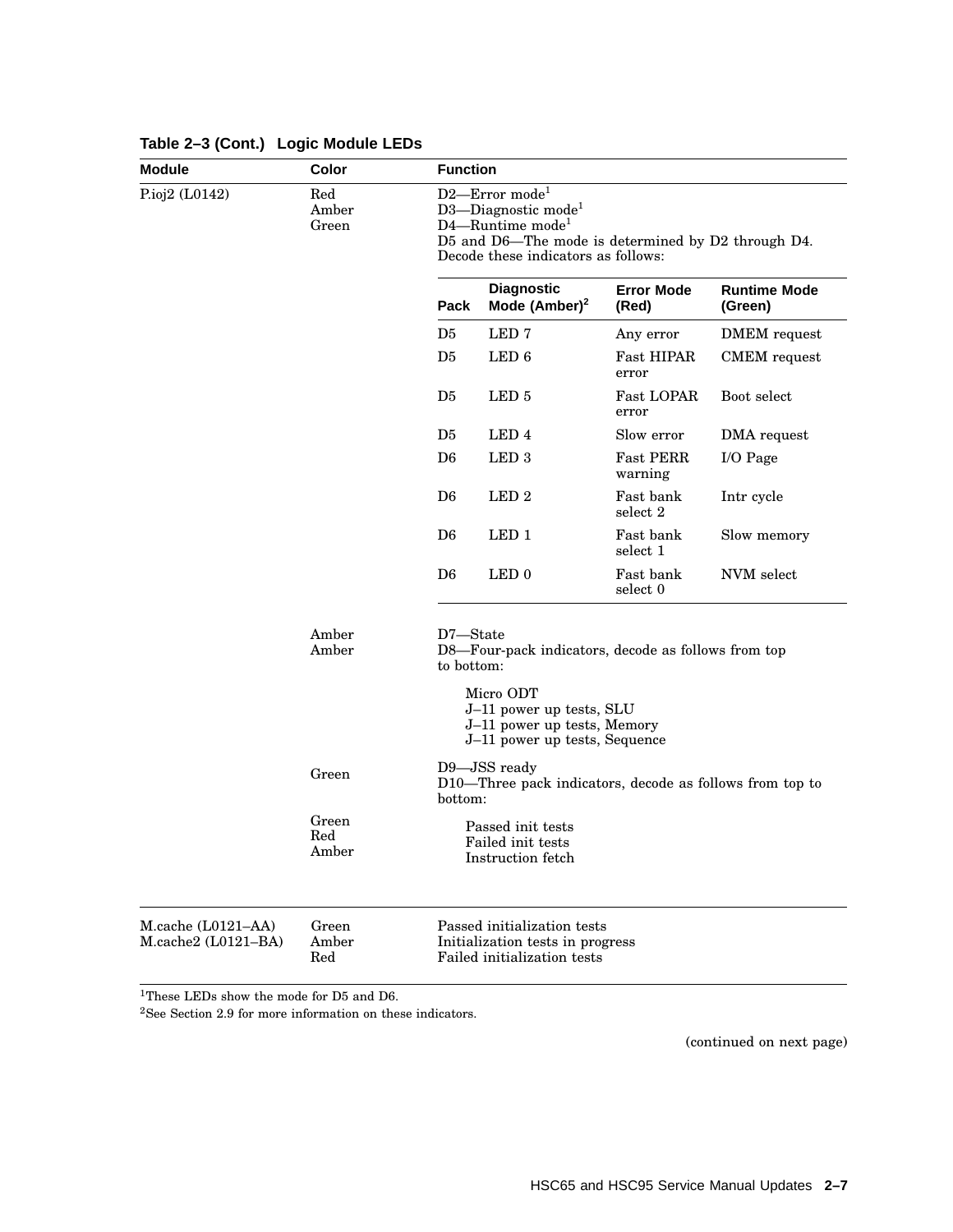| Module               | Color                                                                                                          | <b>Function</b>                                                                                                                                                                                                                                                                                                                                                                                            |
|----------------------|----------------------------------------------------------------------------------------------------------------|------------------------------------------------------------------------------------------------------------------------------------------------------------------------------------------------------------------------------------------------------------------------------------------------------------------------------------------------------------------------------------------------------------|
|                      | Amber (upper)<br>Amber<br>Amber<br>Amber<br>Amber<br>Amber<br>Amber<br>Amber                                   | D1—Single bit ECC error<br>D2-Multiple bit ECC error<br>D3—Hi-byte data memory parity error<br>D4-Lo-byte data memory parity error<br>D5-Functional state machine activity<br>D6—Diagnostics state machine activity<br>D7—M.cache waiting to be enabled<br>D8—Pattern compare failure                                                                                                                      |
| $K.scsi3$ (L0131–AA) | Green<br>Amber<br>$_{\rm Red}$<br>Amber (upper)<br>Amber<br>Amber<br>Amber<br>Amber<br>Amber<br>Amber<br>Amber | Passed initialization tests<br>Initialization tests in progress<br>Failed initialization tests<br>D1—Data transfer in progress<br>D2-Non-transfer dialog in progress<br>D3-Poll in progress<br>D4—Heartbeat (module functional)<br>D5—KSUTIL/firmware resident utilities operating<br>D6—Firmware resident utilities write in progress<br>D7—Firmware resident utilities read in progress<br>$D8 -$ Unused |

#### **Table 2–3 (Cont.) Logic Module LEDs**

 $^3$ Diode pack D1 through D8 indications are for normal operation only. Refer to Section 2.9 for indications when a module<br>fault is detected.

Table 2–4 contains an updated Table 2–5 of the *HSC Controller Service Manual*.

| <b>Module</b>                       | <b>Switch</b>  | <b>Setting</b>                                                                                                                                                                                                                        |  |
|-------------------------------------|----------------|---------------------------------------------------------------------------------------------------------------------------------------------------------------------------------------------------------------------------------------|--|
| LINK (L0100)                        | S1<br>S2       | Node address<br>Node address (must be same as S1)                                                                                                                                                                                     |  |
| LINK (L0118-00)<br>LINK2 (L0118–YA) | S1<br>S2<br>S3 | Node address.<br>Node address (must be the same as S1).<br>S3-1—On if cluster size >16, otherwise off (see<br>Section $2.4.1$ ).<br>S3-2—Normally off. Delta time.<br>S3-3—Normally off. Quiet slot.<br>S3-4—Normally on. Slot count. |  |
| PILA (L0109)<br>PILA2 (L0125-00)    | S1             | H/W rev. Do not change except by FCO.                                                                                                                                                                                                 |  |
| K.pli $(L0107-YA)$                  | S1             | H/W rev. Do not change except by FCO.<br>(continued on next page)                                                                                                                                                                     |  |

#### **Table 2–4 Logic Module Switches**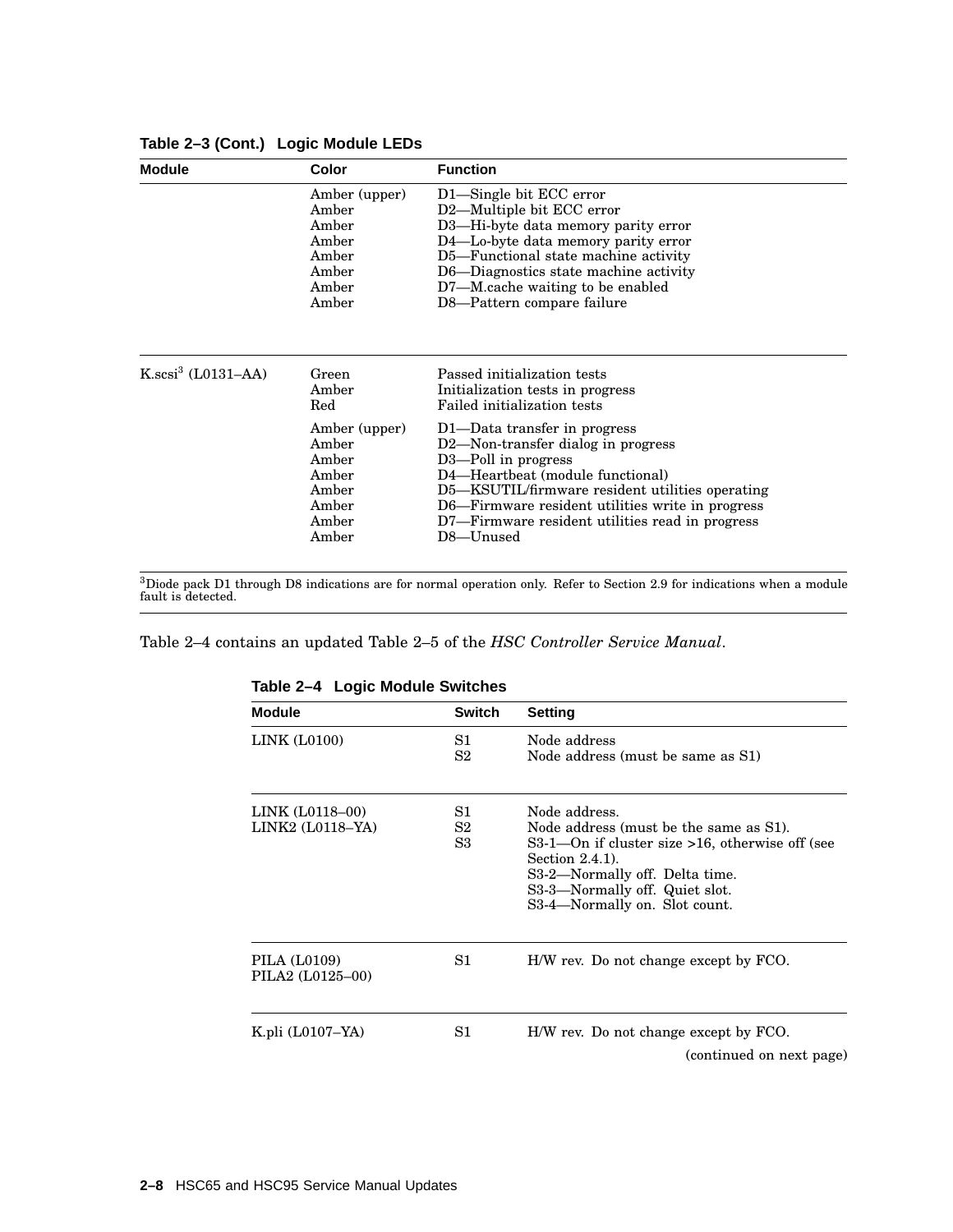| <b>Module</b>                                                                                                | <b>Switch</b>                        | <b>Setting</b>                                                                                                                                                                    |
|--------------------------------------------------------------------------------------------------------------|--------------------------------------|-----------------------------------------------------------------------------------------------------------------------------------------------------------------------------------|
| K.pli2 $(L0124–AA)$                                                                                          | S1<br>S <sub>2</sub><br>S3<br>S4     | Not used.<br>Repeats failing internal diagnostics. Mfg only.<br>Detects CI path failure. Mfg only.<br>Local diagnostic. Mfg only.                                                 |
| K.si 4-port $(L0119-YA)$<br>K.si 8-port $(L0119-YB)$                                                         | S1                                   | S1-1-Normally off. Loop on error. Mfg only.<br>S1-2—Normally off. Burn in. Mfg only.<br>S1-3-Normally off. Ext loop. Mfg or field use.<br>S1-4—Normally off. Ext clock. Mfg only. |
| P.ioc $(L0105-00)$<br>P.ioj $(L0111-00)$<br>P.ioj $(L0111-YA)$<br>P.ioj $(L0111-YC)$<br>P.ioj $(L0111 - YD)$ | S1                                   | Serial number. Mfg only.                                                                                                                                                          |
| Pioi2 (L0142–YC/YD)                                                                                          | $S1-1$<br>$S1-2$<br>$S1-3$<br>$S1-4$ | Boot ROM write enable<br>NVM test<br>XYLINX test<br>Halt on error (enabled with strap installed on<br>J(15)                                                                       |
| $M. std2 (L0117-00)$                                                                                         | S1                                   | RX33 timing. Mfg only.                                                                                                                                                            |
| M. std4 (L0123–AA)<br>$M. std5 (L0123-BA)$                                                                   | S1                                   | RX33 timing. Mfg only.                                                                                                                                                            |

**Table 2–4 (Cont.) Logic Module Switches**

# **2.4 Removal and Replacement Procedures (Chapter 3) Updates**

#### **2.4.1 Setting the Port Link Module Switches**

S1 and S2 are the node address switches on the port link module. The node address switches on the replacement module must be set identically to the switch settings on the removed port link module. The L0100–E2 and L0118 port link modules also have an additional switch pack (S3). This section contains information on how to locate and set these switches when replacing the LINK and LINK2 modules.

The switch configurations and their significance are as follows:

S1/S2—Node number S3-1—Cluster size (GT15) S3-2, S3-3—Delta time/quiet slot S3-4—Quiet slot count

Figure 2–3 shows the LINK module (L0100) node address switches.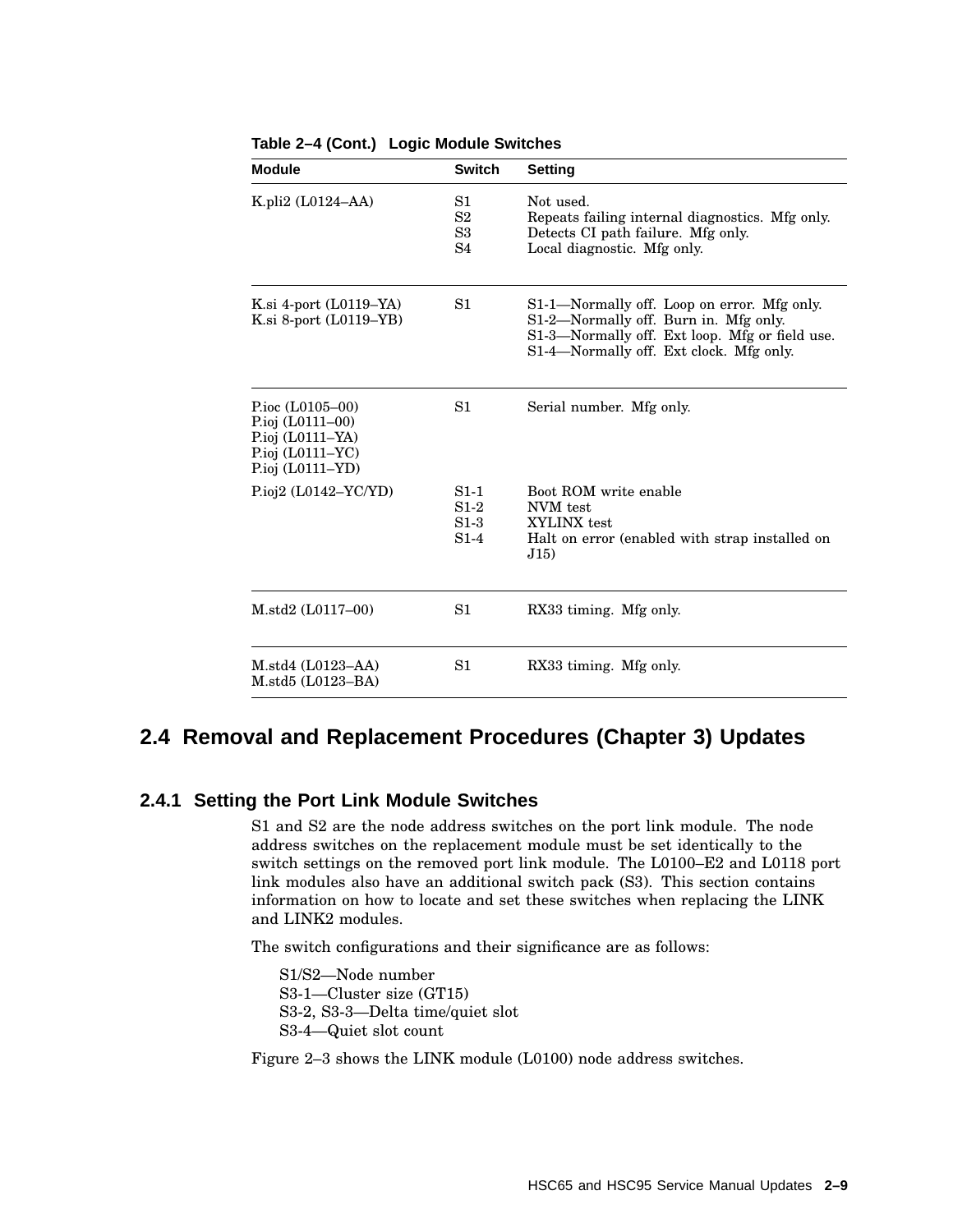

**Figure 2–3 LINK Module Node Address Switches**

Figure 2–4 shows the LINK module (L0100–E2/L0118) node address switches.

Incorrect switch and/or jumper settings on the CI interface modules in both the HSC controllers and the CI host nodes can cause various cluster disturbances, including:

- Disks in mount verification
- Many virtual circuit (VC) closures, resulting in shadow copy initiation on shadowed disks
- Various OpenVMS™ bugchecks, most commonly CLUEXIT

The cause of these disturbances is CI collisions caused by mismatched CI communications mechanisms. There are two mechanisms involved:

- Slot count timing (also called "quiet time")
- Cluster size

Settings for these mechanisms are selected by switch positions on the L0100/L0118 LINK modules in HSC controllers and older VAX™ host systems, and by backplane jumpers for CIBCA and CIXCD CI port adapters on newer VAX hosts.

Slot count timing has two possible settings: 7 or 10. At the time of HSC controller installation, all LINK and CI adapter modules in the cluster must be set to a consistent value to avoid cluster disturbances.

Digital™ highly recommends that the slot count timing for all CPU and HSC controller nodes within a cluster be set to a value of 10 (not 7). HSC60 and HSC90 controllers, as well as recently manufactured HSC40 and HSC70 controllers, are shipped with their LINK modules set to a slot count timing of 10.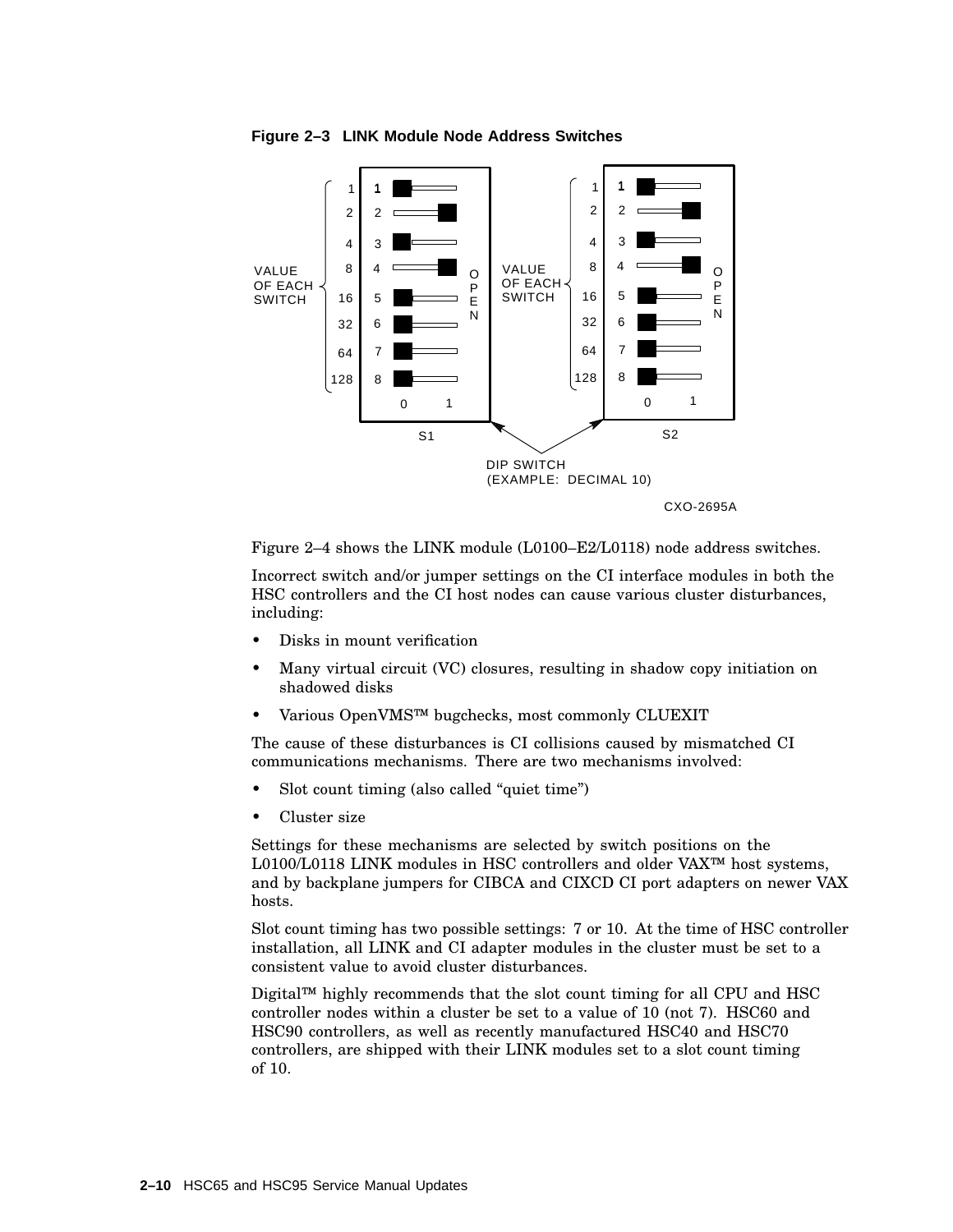



However, LINK modules for previously installed HSC controllers or CI port adapter modules in host systems may still be set at a slot count timing of 7. If your cluster does not contain a CIXCD adapter and is operating without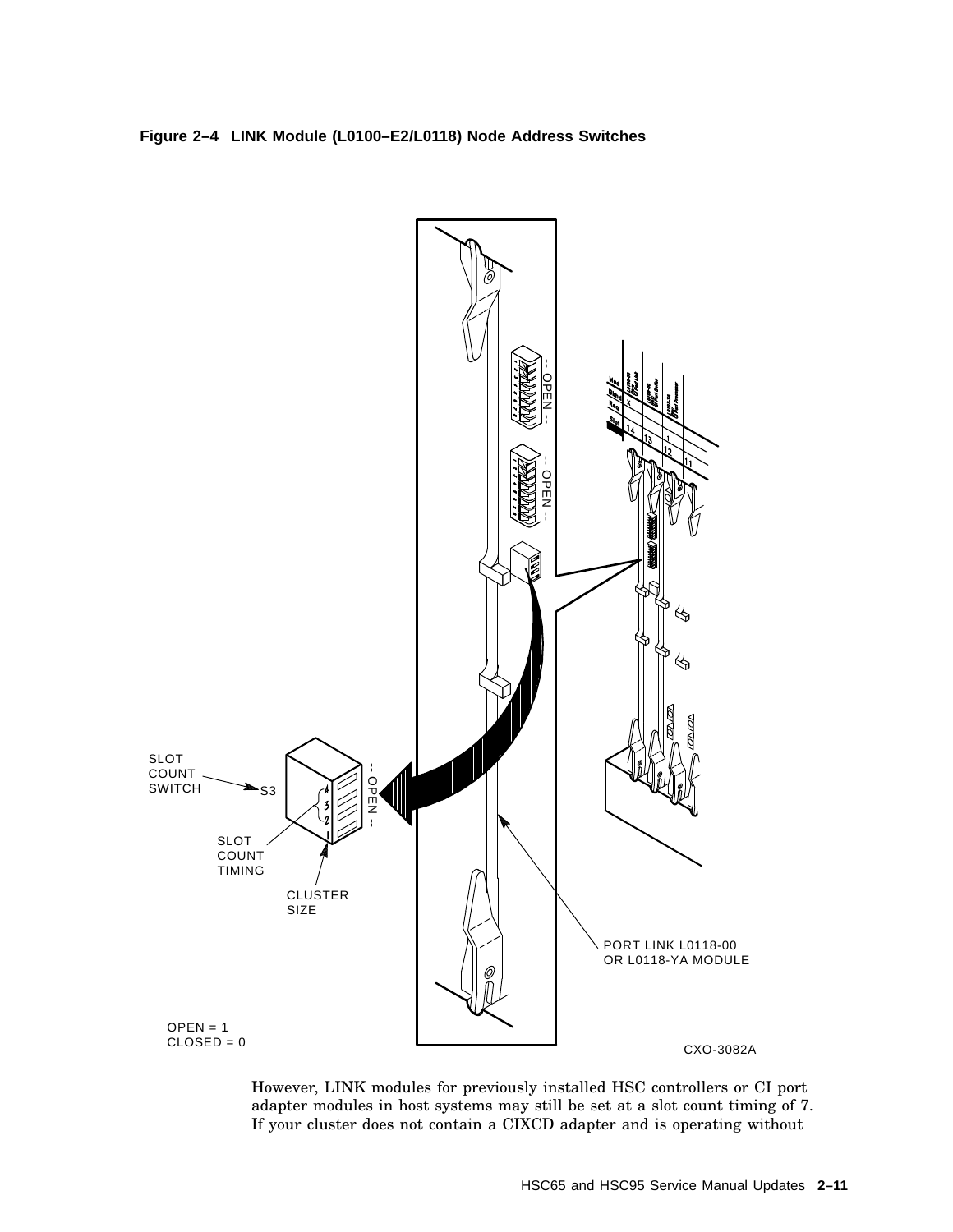problems at a slot count timing of 7, you may set the HSC60 or HSC90 controller LINK module to 7 for installation or replacement of the LINK module and defer resetting the entire cluster to a slot count timing of 10 until a more convenient time.

If your cluster contains a CIXCD, all LINK and CI adapter modules should already be set to 10, because the CIXCD does not support a slot count timing of 7.

To assist you with setting the slot count timing in your cluster, Table 2–5 lists LINK and adapter module switch and jumper settings.

In addition, the cluster size parameter must be consistent throughout the cluster at a value of either 16 or 32. If **all** nodes in your cluster are numbered in the range of 0 to 15, you may select a cluster size of either 16 or 32. If your cluster has **any** node numbered in the range of 16 to 31, you must select a cluster size of 32. Table 2–5 also contains a list of LINK and adapter module switch and jumper settings to select the appropriate cluster size.

| Adapter<br>Type                       | <b>Host</b><br>System                                                               | <b>LINK</b><br><b>Module</b> | <b>Function</b>                                            | Switch/Jumper<br><b>Setting</b>                                                |
|---------------------------------------|-------------------------------------------------------------------------------------|------------------------------|------------------------------------------------------------|--------------------------------------------------------------------------------|
| CI750<br>CI780<br><b>CIBCI</b>        | $VAX-11/750$ TM<br>VAX-11/78x, VAX 86x0<br>VAX 82x0, VAX 83x0<br>VAX 87x0, VAX 8800 | L0100 Rev $E^1$ <sup>2</sup> | $Slot = 7$<br>$Slot = 10$<br>$Clu$ _size=16                | $S3-1=Open$<br>$S3-1=Closed$<br>Fixed                                          |
|                                       | HSC40, HSC50, HSC70                                                                 | L0118 Rev $B^3$              | $Slot = 7$<br>$Slot = 10$<br>$Clu$ size=16<br>Clu size=32  | $S3-4=Open$<br>$S3-4=Closed$<br>$S3-1=Open$<br>S3-1=Closed                     |
|                                       | HSC60, HSC90<br>HSC65, HSC95                                                        | $L0118 - YA$                 | $Slot = 7$<br>$Slot = 10$<br>$Clu$ size=16<br>Clu size=32  | $S3-4=Open$<br>$S3-4=Closed$<br>$S3-1=Open$<br>$S3-1=Closed$                   |
| CIBCA-Ax,<br>$CIBCA-Bx4$ <sup>5</sup> | VAX 82x0, VAX 83x0<br>VAX 85x0, VAX 8700<br>VAX 88x0, VAX 6000™                     | T <sub>1025</sub><br>T1046   | $Slot = 7$<br>$Slot = 10$<br>$Clu$ size=16<br>Clu size=32  | Jumper E11-41=Out<br>Jumper E11-41=In<br>Jumper D30-60=Out<br>Jumper D30-60=In |
| $CIXCD-xx^5$                          | VAX 6000, VAX 9000™                                                                 | T2080                        | $Slot = 7$<br>$Slot = 10$<br>$Clu$ _size=16<br>Clu size=32 | Not Supported<br>Jumper $E15-45=In$<br>Jumper D15-45=Out<br>Jumper D15-45=In   |

**Table 2–5 L0118 LINK Module and CI Adapter Module Switch/Jumper Settings**

 $1$ L0100 Rev "D" modules are not supported.

 $2$ On L0100 Rev "E" modules, S3-2 serves no function.

 $3$ On L0118 modules, all on-module jumpers must be left in their default positions and S3-2 and S3-3 must remain open.

<sup>4</sup>For CIBCA options, all referenced jumpers are located on the backplane slot for the PORT (T1015/T1045) module, *not* the slot alllocated to the LINK (T1025/T1046) module. For CIBCA options, all reference jumpers are on the backplane slot for the PORT (T1015 or T1045 module).

<sup>5</sup>For CIBCA and CIXCD options, install *only* those backplane jumpers listed and those required to specify the node address.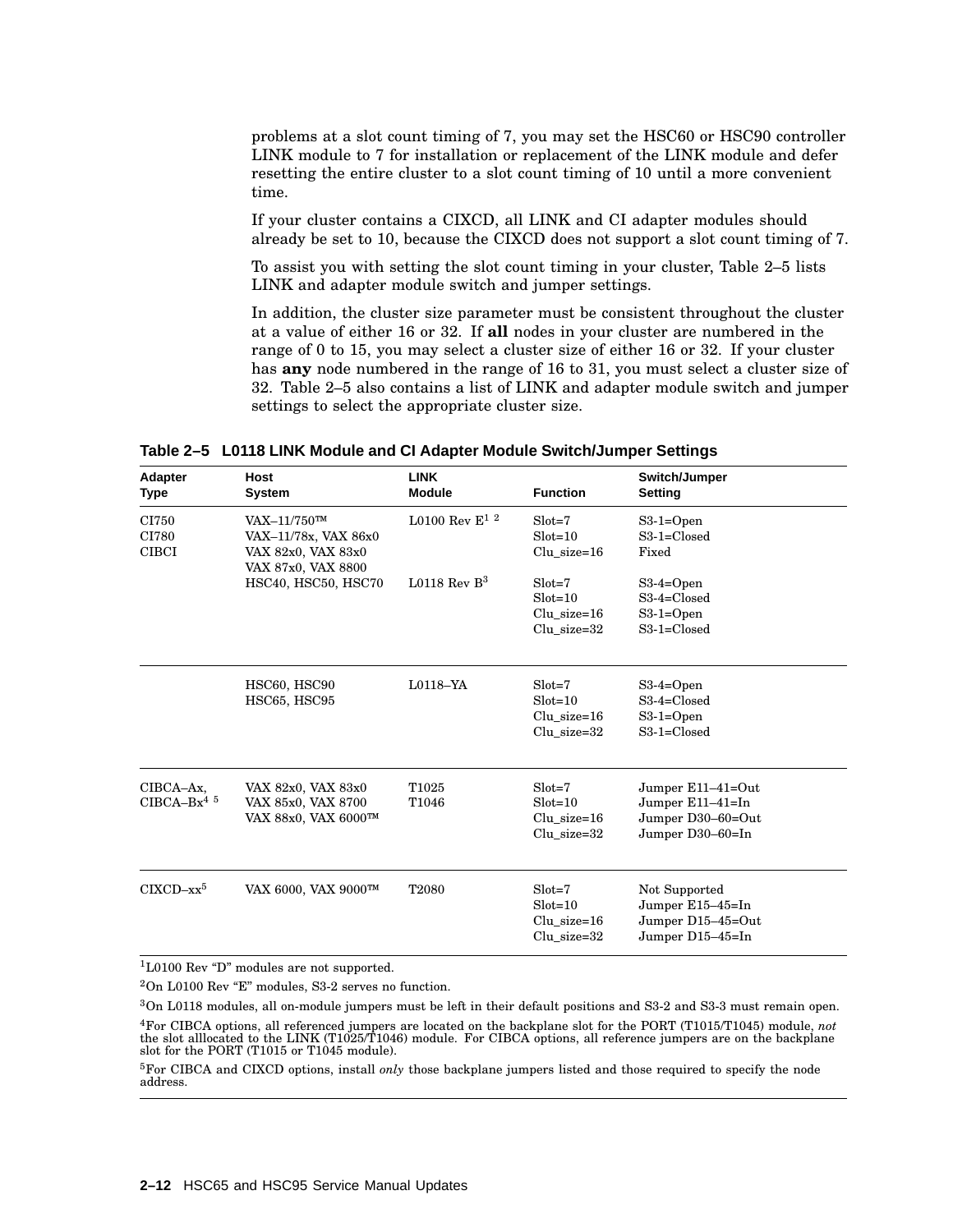Refer to Section 3.5.4 of the *HSC Controller Service Manual* when removing and replacing the P.ioj2 module. Figure 2–5 shows the location of the jumpers on the P.ioj2 module. Table 2–6 contains a listing of the P.ioj2 module jumpers.



## **Figure 2–5 P.ioj2 Module Locations**

CXO-3629A-TI

| Table 2-6 P.ioj2 Module Jumpers |  |  |
|---------------------------------|--|--|
|---------------------------------|--|--|

| Jumper | <b>Purpose</b>                     | <b>Setting</b>                                                 |
|--------|------------------------------------|----------------------------------------------------------------|
| J3     | Alternate configuration serial ROM | In: E132 used for boot<br>Out: E131 used for boot<br>(default) |
| J13    | HSC65/HSC95 select                 | In: HSC95 controller<br>Out: HSC65 controller                  |
| J15    | Strap for halt on error            | Jumper installed w/S1-4<br>closed enables halt on<br>error     |
| J16.   | Static bus arbitration             | Do not remove                                                  |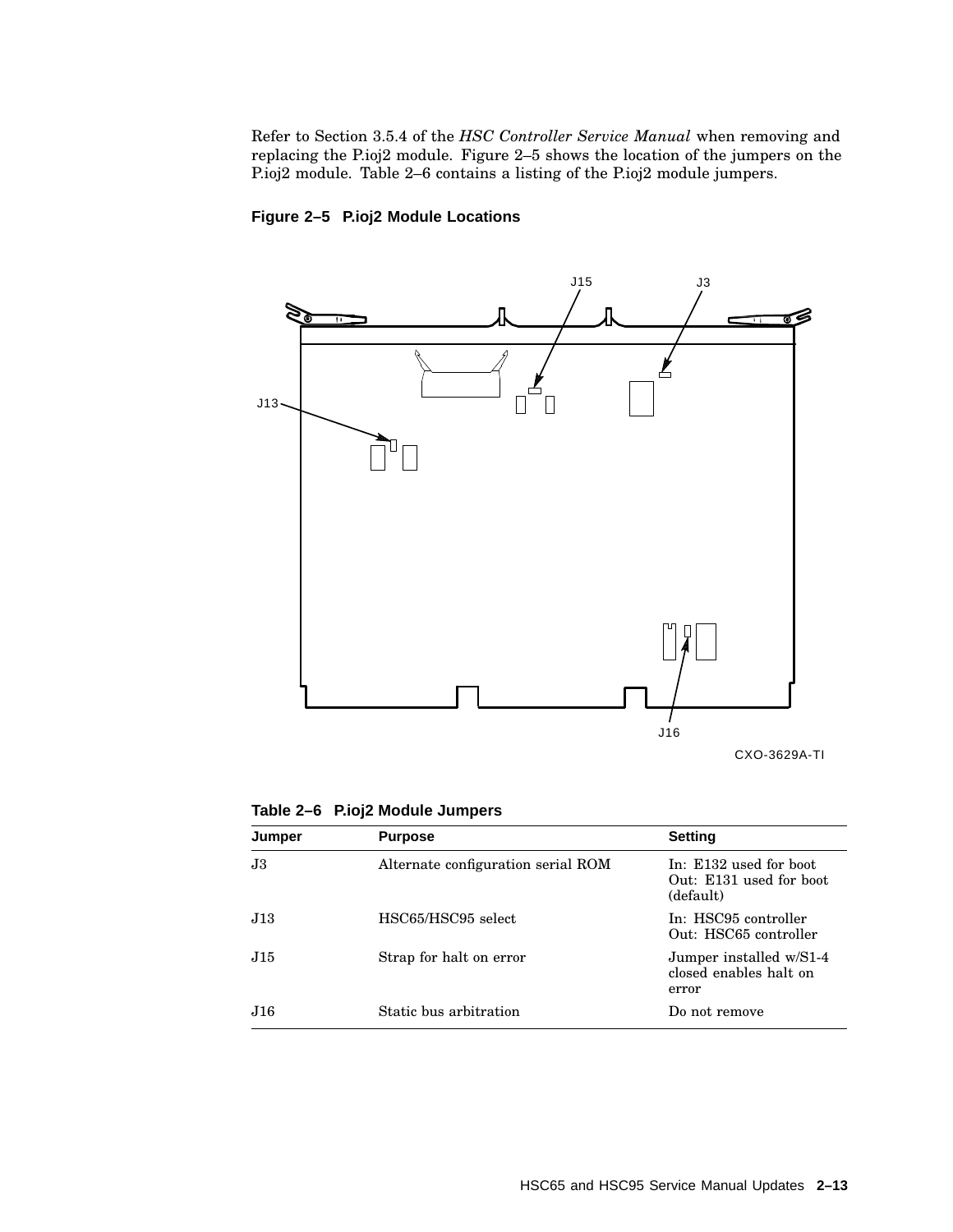## **2.4.2 Removing and Replacing the HSC Memory Module (M.std5)**

Refer to the procedure given in Section 3.5.9 of the *HSC Controller Service Manual* to remove and replace the M.std5 memory module used in the HSC65 and HSC95 controllers. See Figure 2–6 for the location of the jumpers on this module. These jumpers must be installed for HSC65 and HSC95 controllers and removed for HSC60 and HSC90 controllers.

#### **Figure 2–6 Memory Module M.std5 Jumper Locations**





CXO-3774A-MC

## **2.4.3 Removing and Replacing the SCSI Data Channel Module (K.scsi)**

When replacing the K.scsi module, see Tables 2–7 and 2–8 and verify that jumpers and terminators are installed correctly on the K.scsi module board, and that the correct PROMs are installed. Configure and check out the K.scsi module according to the directions in the *Supplementary Installation Information for HSC65 and HSC95 Controllers* included with the replacement module.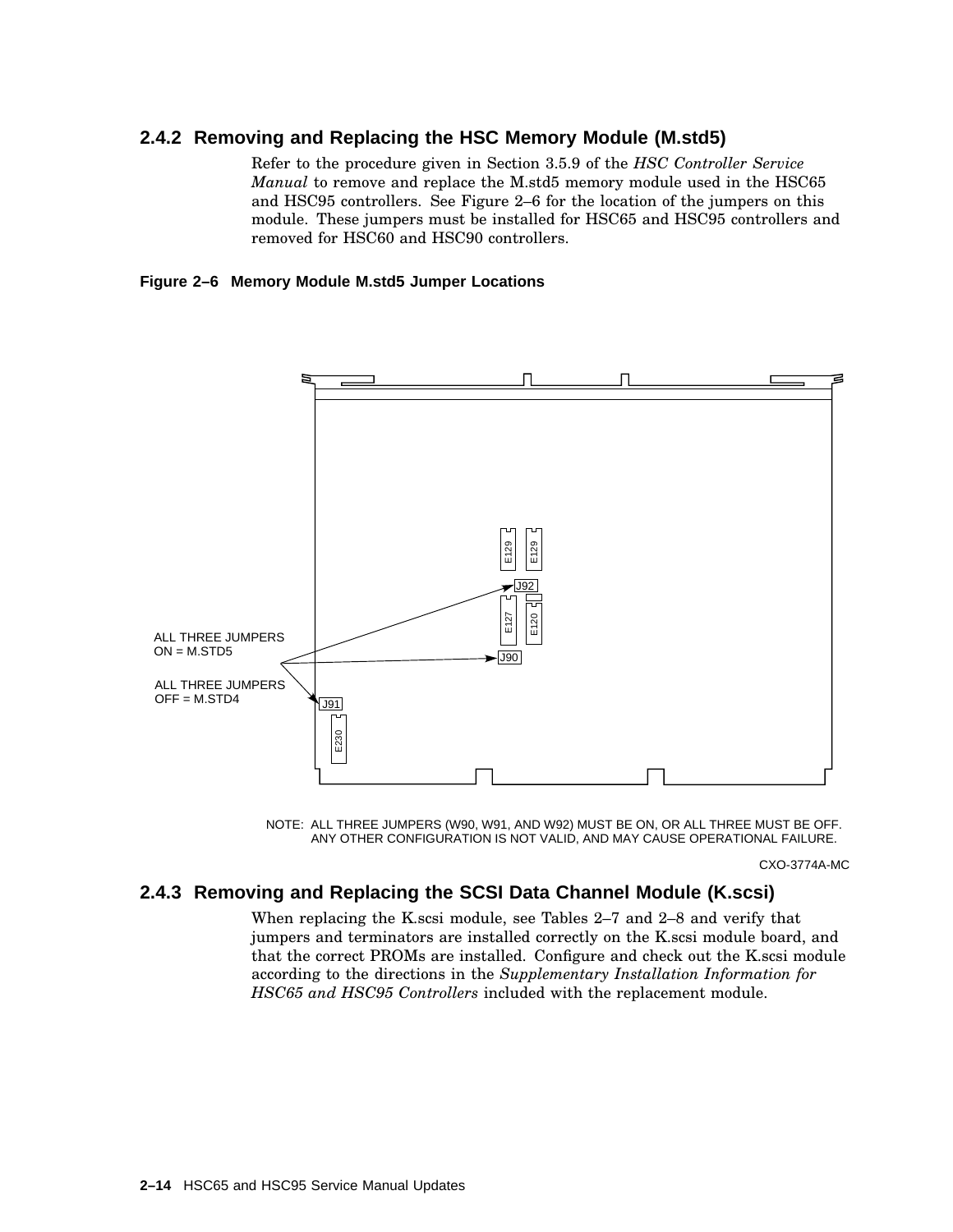|                | <b>HSC SCSI Data Channel Module Jumpers</b> |                     |            |                                                                   |
|----------------|---------------------------------------------|---------------------|------------|-------------------------------------------------------------------|
|                |                                             | <b>Jumper Pins</b>  |            |                                                                   |
| Jumper         | <b>From</b>                                 | To                  | State      | <b>Function and Comments</b>                                      |
| JP1.           | 1                                           | $\overline{2}$      | In         | 32 MHz clock                                                      |
| JP2            | $\mathbf{1}$                                | $\overline{2}$      | In         | 48 MHz clock                                                      |
| JP3            | N/A                                         | N/A                 | Out        | Not used—No jumper installed                                      |
| JP4            | N/A                                         | N/A                 | Out        | Not used—No jumper installed                                      |
| JP5.           | N/A                                         | N/A                 | Out        | Not used—No jumper installed                                      |
| $J\mathrm{P}6$ | 1<br>$\overline{2}$                         | $\overline{2}$<br>3 | In<br>Out  | Reset control                                                     |
| JP7.           | N/A                                         | N/A                 | Out        | Not used—No jumper installed                                      |
| JP8.           | 1                                           | $\overline{2}$      | In.        | MFP clock H                                                       |
| JP9.           | 1                                           | $\mathbf{2}$        | In.        | MFP clock L                                                       |
| JPI1           | 1<br>$\overline{2}$                         | $\overline{2}$<br>3 | Out<br>In. | No internal termination power source required.<br><b>TERM PWR</b> |
| JPI2           | 1                                           | $\overline{2}$      | In         | Supply SCSI bus TERM PWR                                          |

**Table 2–7 K.scsi Module Jumpers**

#### **Table 2–8 K.scsi Module Terminators**

| <b>Device</b>    | <b>Action</b> | <b>Function</b>                  |
|------------------|---------------|----------------------------------|
| U163             | Remove        | Differential SCSI bus terminator |
| U164             | Remove        | Differential SCSI bus terminator |
| U <sub>165</sub> | Remove        | Differential SCSI bus terminator |
| U166             | Remove        | Single-ended SCSI bus terminator |
| U167             | Remove        | Single-ended SCSI bus terminator |

# **2.4.4 Relative Device Speeds**

Table 2–9 contains an updated relative device speeds table for use when configuring the backplane of all HSC controllers. This table supersedes Table 3–5 of the *HSC Controller Service Manual*.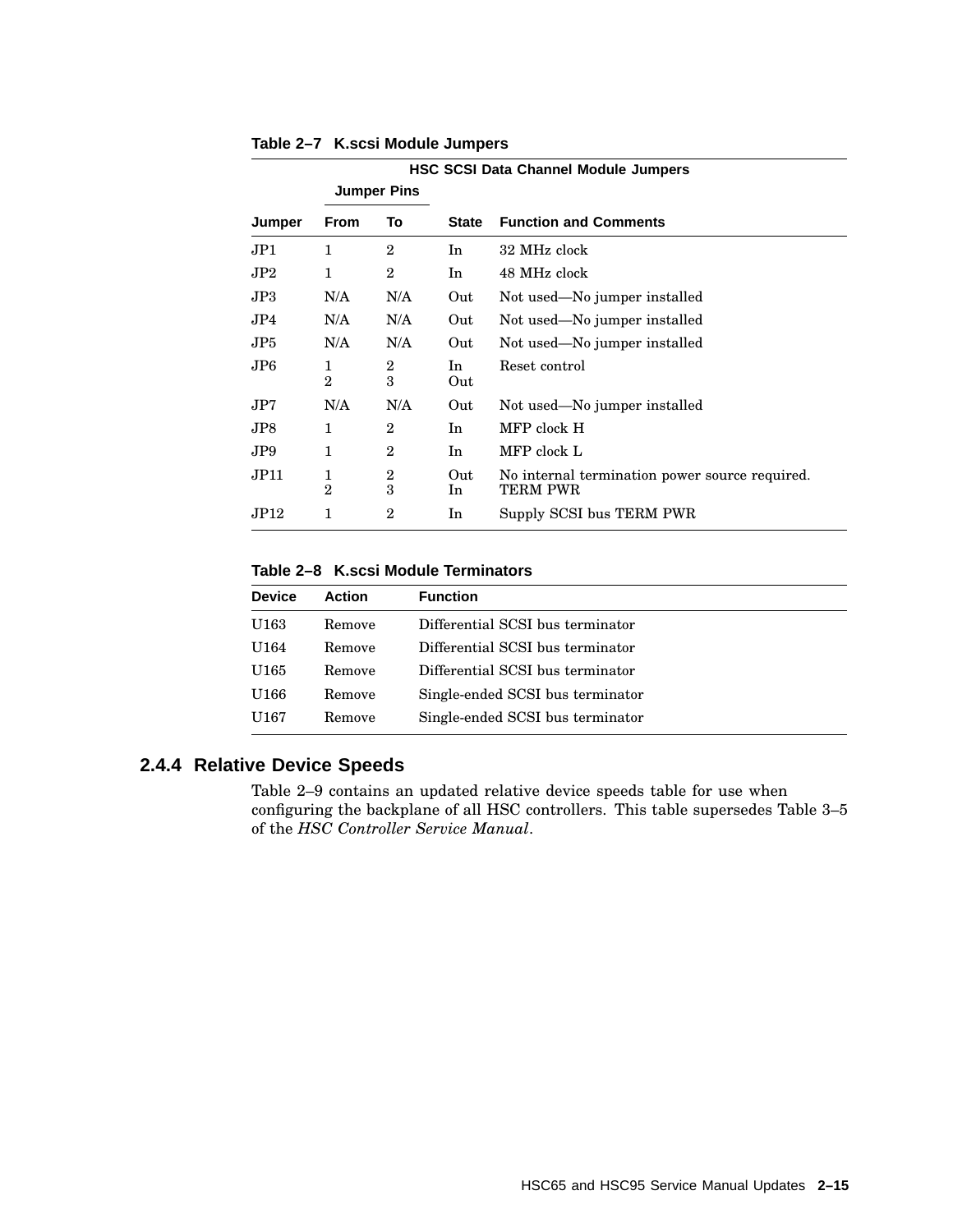| <b>Device</b>                                | <b>Relative Speed</b> | <b>Priority</b> |
|----------------------------------------------|-----------------------|-----------------|
| TA™9x, SA™10x/TA8x7 tape<br>drive            | Fastest               | Highest         |
| $R\Lambda^{TM}90$ or $R\Lambda92$ disk drive |                       | ٠               |
| RA73 disk drive                              | $\bullet$             |                 |
| ESE or EP-ESE storage element                |                       |                 |
| RA82 disk drive                              |                       |                 |
| RA81 disk drive                              |                       |                 |
| RA71 or RA72 disk drive                      |                       |                 |
| RA60 disk drive                              |                       |                 |
| RA70 disk drive                              | ٠                     |                 |
| RA80 disk drive                              |                       |                 |
| Other DSA tape drives                        |                       |                 |
| SCSI tape drives                             | $\bullet$             |                 |
| SCSI disk drives                             | Slowest               | Lowest          |

**Table 2–9 Disk and Tape Drive Configurations**

Refer to Table 2–3 for information to supplement Table 3–7 of the *HSC Controller Service Manual*. The removal and replacement procedures for the M.cache2 and M.std5 modules are identical to the procedures given in Sections 3.5.8 and 3.5.9 of the *HSC Controller Service Manual*.

#### **2.4.5 Jumpers for Rev A5 RX33 Disk Drive**

See Figure 2–7 for a diagram of the factory setting for jumpers on the RX33 disk drive. This figure supplements Section 3.6.1.2 of the *HSC Controller Service Manual*. You should verify the location of these jumpers when replacing the disk drive in an HSC controller. Note that the drive position selector jumper, D0 is set for drive 0; if you are replacing drive 1 you should move this jumper to the D1 position.

# **2.5 Initialization Procedures (Chapter 4) Updates**

The HSC65 and HSC95 controllers initialize in the same manner as the other HSC controller models.

# **2.6 Device Integrity Tests (Chapter 5) Updates**

The HSC65 and HSC95 controllers introduce no new device integrity tests (DITs).

#### **2.6.1 ILTAPE**

The instructions for ILTAPE state that if you specify a memory region in the range of 8000 through FFFF hexadecimal as a response to the MEMORY REGION NUMBER prompt, you will be further prompted for diagnostic parameters. **This is incorrect.** For all drive types, specifying a memory region in the range of 8000 through FFFF hexadecimal causes a subsequent prompt for scratch media. There is an intervening prompt for diagnostic parameters only if the unit being tested is a TA9x tape drive.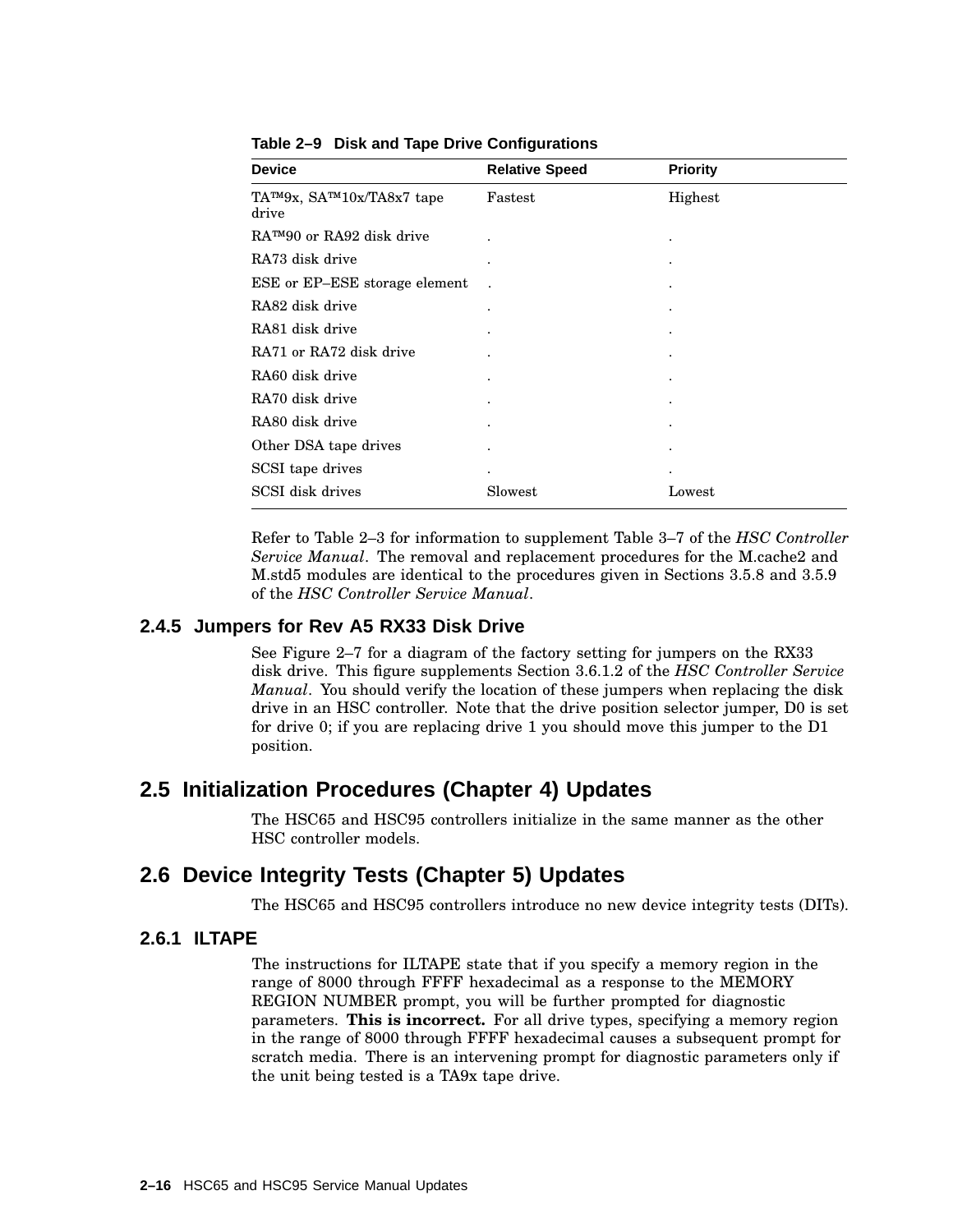

**Figure 2–7 Revision A5 Jumper Configurations**

CXO-3756A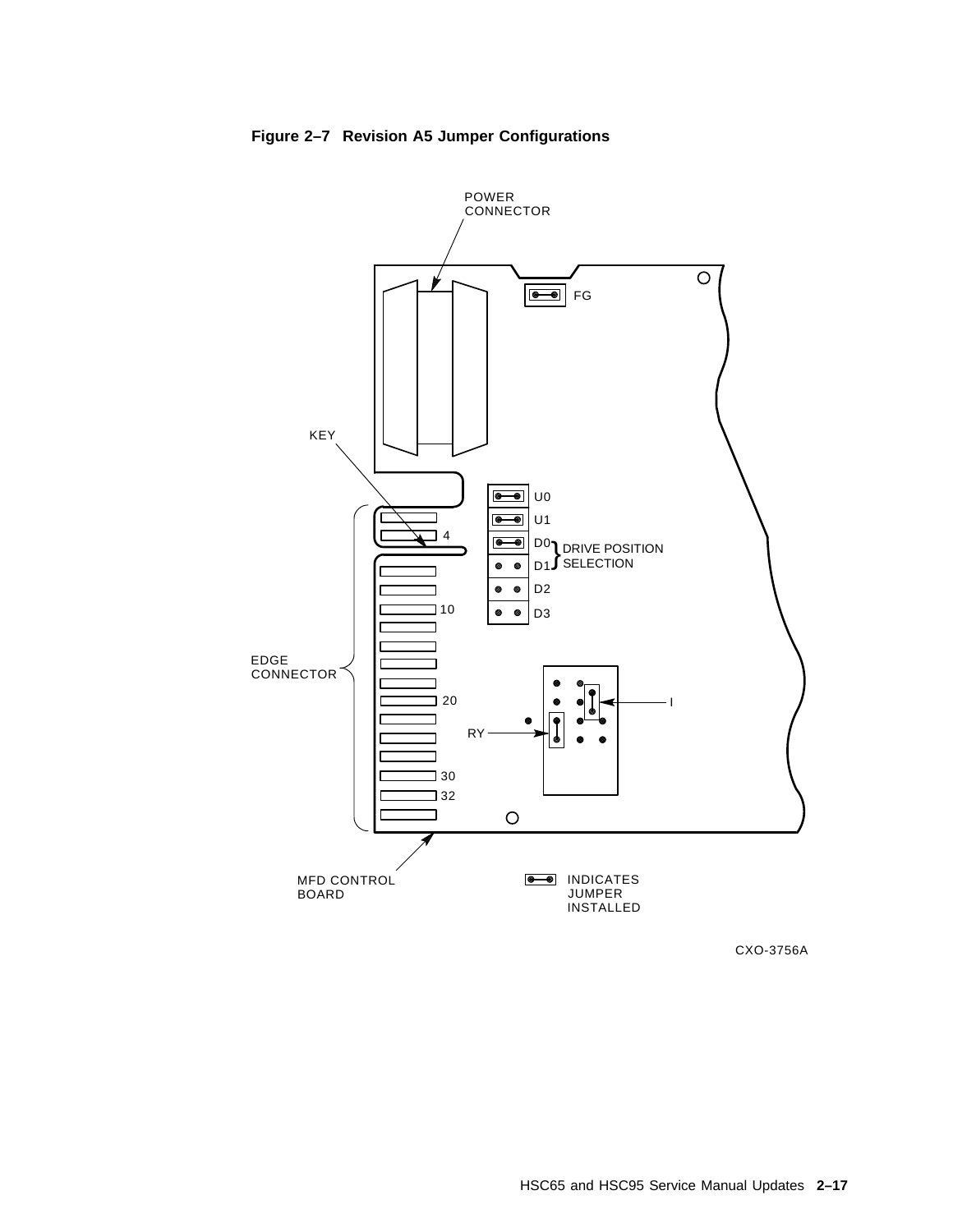# **2.7 Offline Diagnostics (Chapter 6) Updates**

The following sections describe two new offline diagnostics and updates several existing diagnostics.

#### **2.7.1 CONFIG—Offline Configuration Diagnostic**

The offline diagnostic CONFIG is intended to help the user determine if the current tested configuration is a valid HSC configuration. It also displays all other relevant system information such as memory type and requestor configuration.

The main difference between this new CONFIG diagnostic and older diagnostics like SIZER is that CONFIG determines the processor speed by using timing loops. For this reason, CONFIG does not rely on external jumper settings to determine if the processor is a 15Mhz or 18Mhz processor. CONFIG also flags any possible errors at the end of the listing.

#### **2.7.1.1 System Requirements**

The CONFIG diagnostic runs with any bootable configuration of the HSC controller from the offline mode.

#### **2.7.1.2 Operating Instructions**

At the ODL> prompt, enter the CONFIG command. The CONFIG diagnostic test indicates that it has been loaded by displaying the following:

ODL> HSC OFL System Configuration Version Vnnn

where: Version *Vnnn* is the version number.

Enter the HELP command if you wish more information regarding the CONFIG command.

#### **2.7.1.3 Typical CONFIG Diagnostic Test Run**

The following example shows the output of a typical CONFIG diagnostic test run on a fully equipped HSC90 controller:

#### ODL>**CONFIG**

HSC OFL System Configuration Version V601

| REO<br>SLT    | Configuration for HSC<br>DESCRIPTION | HSC TSTD | HSC 40 | HSC 60 HSC 70 |         | HSC 90  |
|---------------|--------------------------------------|----------|--------|---------------|---------|---------|
| 1             | L0111-YA, P.IOJ,15MHZ,3R             |          | Χ      |               |         |         |
| 1             | L0111-00, P.IOJ, 15MHZ, 8R           |          |        |               | Χ       |         |
| 1             | L0111-YD, P.IOJ, 18MHZ, 3R           |          |        | X             |         |         |
| 1             | L0111-YC, P.IOJ, 18MHZ, 8R           | X        |        |               |         | Χ       |
| 2             | L0117, M.STD2                        |          | Χ      |               | Χ       |         |
| 2             | L0117, M.STD4                        | Χ        |        | Χ             |         | Χ       |
| 11            | L0121, M.CACHE                       | Χ        |        | OPT)          |         | (OPT)   |
| $3 - 10$ 2-9  | L0119-YA, K.SI, 4 PORT, REO= 2       | 78       | 234    | 234           | 2345678 | 2345678 |
| $3 - 10$ 2-9  | L0119-YB, K.SI, 8 PORT, REO= 3456    |          |        | 234           |         | 3456    |
| $3 - 102 - 9$ | L0108-YA,K.SDI,<br>REO=              |          | 234    | 234           | 2345678 | 2345678 |
| $3 - 10$ 2-9  | $L0108 - YB$ , K.STI, REO=           |          | 234    | 234           | 2345678 | 2345678 |
| $12 - 14$     | L0107, L0109, L0118, K.CI            |          | Χ      |               | Χ       |         |
| $12 - 14$     | L0124, L0125, L0118, K.CI2           | X        |        | X             |         | Χ       |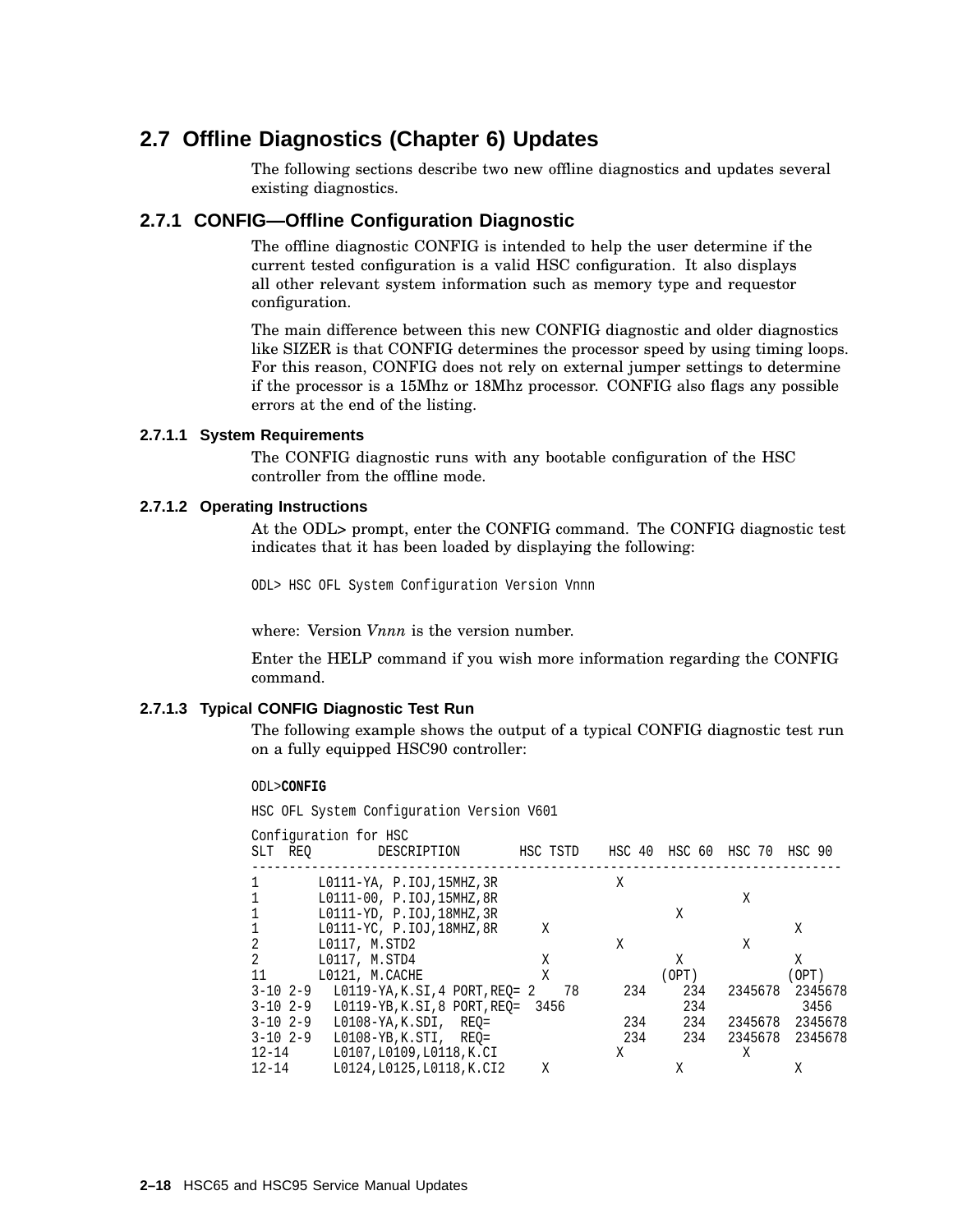#### **2.7.1.4 CONFIG Diagnostic Test Termination**

The test is self terminating. Upon exiting, the CONFIG diagnostic display shows if you have a valid configuration for your HSC controller or lists errors to show an invalid configuration.

#### **2.7.1.5 Error Information**

The error messages displayed by the CONFIG diagnostic describe the specific modules installed that are not valid for the tested HSC controller. These messages are self explanatory; refer to Table 2–1 for a detailed listing of all valid HSC controller configurations.

#### **2.7.2 ROM—Offline ROM Update Diagnostic**

The offline ROM update diagnostic (ROM) is an enhancement utility that allows the boot ROM software in the P.ioj2 module to be updated. The diagnostic can also display the version number of the currently installed ROM software for you to compare with the version number of the boot ROM software residing on the current HSC software distribution diskette. If you desire, you can select the correct options and update the ROM.

The ROM software file names as distributed on the HSC software diskette are ROMPG0.SAV and ROMPG1.SAV. This software resides on all HSC software (V7.0 and above) distribution diskettes as well as on the offline diskettes associated with that software.

Never load a lower version of software into the boot ROM than is already installed.

#### **2.7.2.1 System Requirements**

The ROM update diagnostic only runs on HSC controllers equipped with the L0142 P.ioj2 module; no other modules have the capability of updating the boot ROM.

#### **2.7.2.2 Operating Instructions**

At the ODL> prompt, enter the ROM command. The ROM update diagnostic test indicates that it has been loaded by displaying the following information:

ODL> HSC OFL ROM LOADER UPDATE UTILITY Version Vnnn

where: Version *Vnnn* is the version number.

Enter the HELP command if you wish more information regarding the ROM command.

The test then asks you to specify the RX33 drive containing the new boot ROM software:

Which drive do you want to load ROM files from [0] ?

Enter the drive number and press Return. You can update the boot ROM from either of the HSC controller's floppy disk drives. In the event that the functional software distribution diskette has a later version of the boot ROM software than is on the offline distribution diskette, run ROM from drive 0 and leave the functional software in drive 1. Then, at the previous prompt, enter 1 to perform the update from drive 1.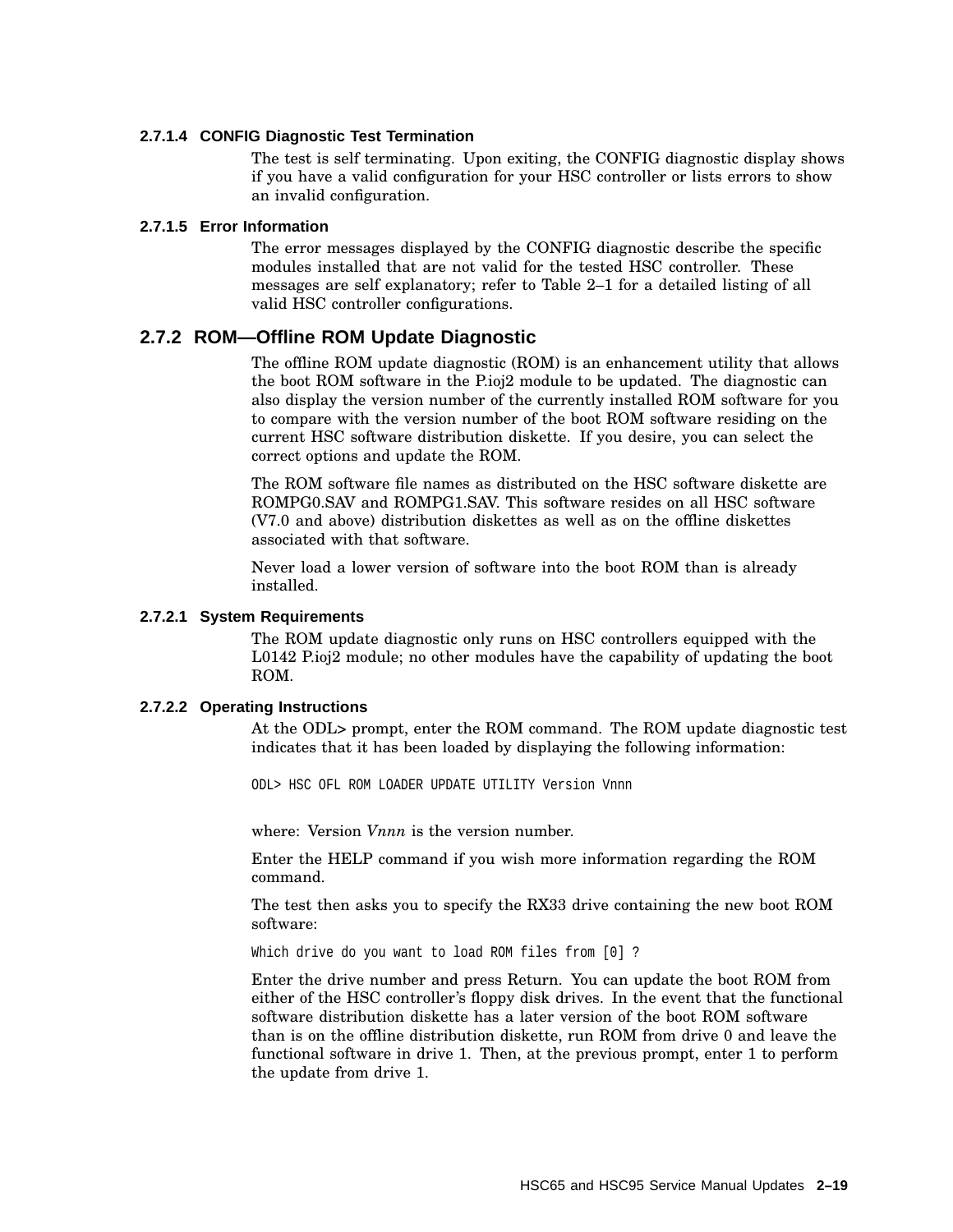If you only wish to get information about the current boot ROM software, enter the number of the drive containing the offline distribution diskette with the ROM diagnostic. Subsequent prompts allow you to exit the diagnostic without updating the boot ROM.

The ROM diagnostic then displays the following information about the current boot ROM software (example display data shown):

Current ROM VERSION Number is 000703 Current number of times your ROM has been written is 00002 New ROM Version Number to be loaded is 0000704 To enable ROM Update, set switch 1 to the OFF (down) position, Type <CR> ?

If you only want to read the version number of the current boot ROM software, leave the switch in the ON position and press Return, or enter N at the next prompt.

If you want to update the boot ROM, set switch 1 on the P.ioj2 module as directed. The diagnostic then asks for confirmation before performing the update:

Are you sure you want to update  $(Y/N)$  ?  $[N]$ 

If you enter N or press the Return key, the diagnostic is aborted; if you enter Y to initiate an update, ROM displays the following status (example display data shown):

Page 0 ROM successfully updated with new ROM image from Floppy Loading page 1 of ROM from RX33 to Program Memory Page 1 ROM successfully updated with new ROM image from Floppy

WARNING: Remember to reset switch 1 back to the 0 (ON) position

The test terminates at normal completion of the update. If you fail to set the switch as indicated, ROM returns an appropriate error message and aborts with no update performed.

**Note**

As indicated by the warning message, do not forget to reset switch SW1 back to the 0 (ON) position. Running with the switch enabled can cause unrecoverable errors to the boot ROM software.

#### **2.7.2.3 Error Information**

Error messages produced by this test conform to the HSC generic diagnostic error message format as contained in the *HSC Controller Service Manual*. The following list describes each error:

- **Failed to update ROM with new Write count**—After each update performed by the ROM software, the total number of writes is incremented by 1. If for any reason this value could not be updated, this error is displayed. Getting this error does not affect the actual ROM update operation; that is, the new version of boot ROM software has been successfully written when this error is displayed. If you get this error, first retry the ROM update procedure. If the retry does not resolve the error, replace the P.ioj2 module.
- **Calculated EDC does not match expected EDC of** *nnnnnn*—After the boot ROM has been updated, an EDC (error detection code) calculation is performed on the newly written page. This error is displayed if the value obtained is not the same as the expected EDC as listed in the update version of boot ROM software. This error renders the boot ROM inoperable because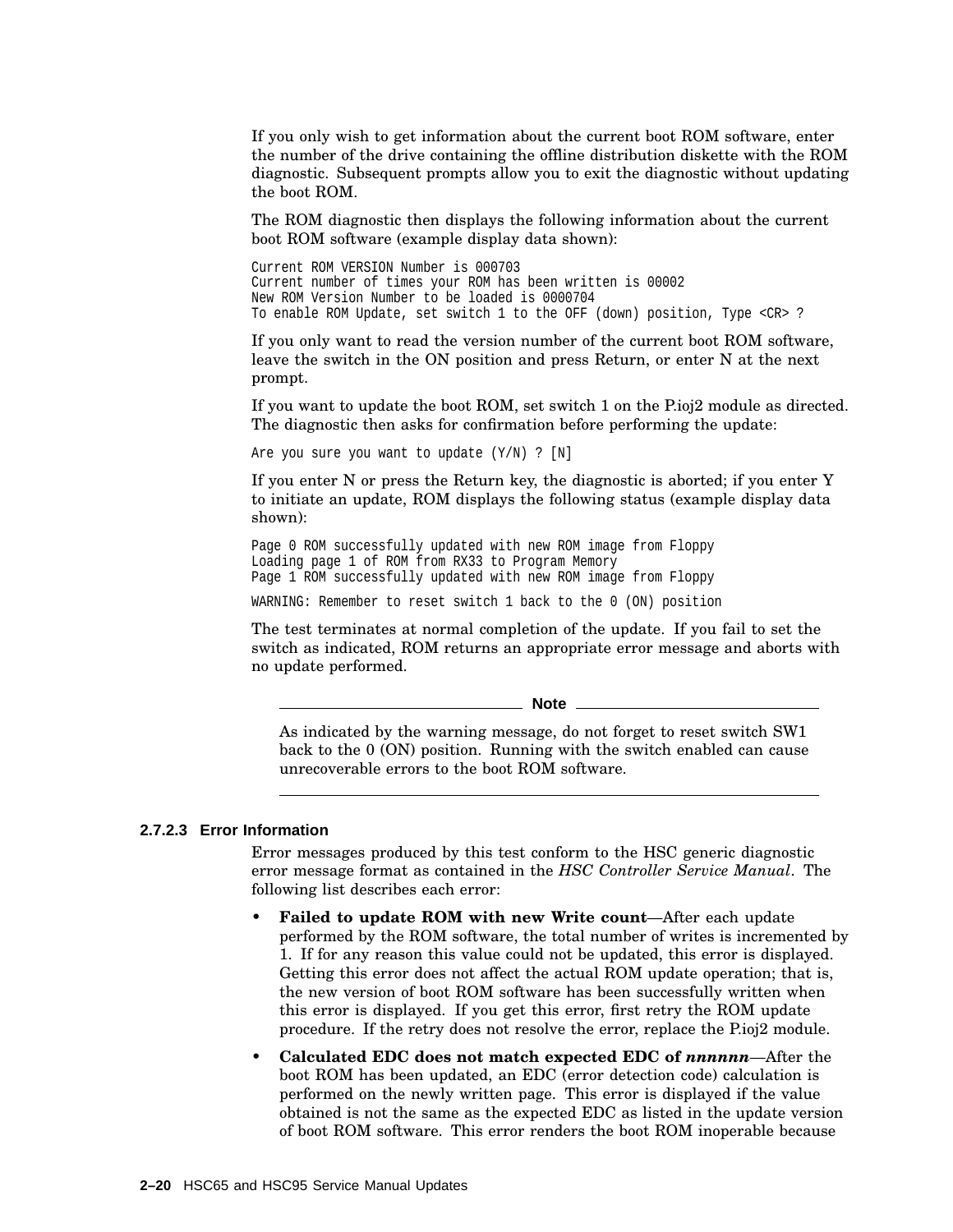any subsequent boot will cause the check diagnostic to also fail. The expected EDC is given in address 17776776 (octal). If you get this error, first retry the ROM update procedure. If the retry does not resolve the error, replace the P.ioj2 module.

- **Exceeded maximum number of writes for current ROM device** After all information is read from the boot ROM device, the write count is incremented. If this value exceeds 10000, the maximum number of updates allowed by the ROM manufacturer, this error is displayed. If you get this error, first retry the ROM update procedure. If the retry does not resolve the error, replace the P.ioj2 module.
- **ERROR: Incorrect program memory or ROM memory address detected**—This error is displayed if, after the ROM page is updated, the ending or last address is not 17777000 (octal). If you get this error, first retry the ROM update procedure. If the retry does not resolve the error, replace the P.ioj2 module.
- **ERROR: Could not access page 1 of ROM memory**—This error is displayed if, after updating page 0 ROM, the diagnostic cannot select page 1 ROM. If you get this error, first retry the ROM update procedure. If the retry does not resolve the error, replace the P.ioj2 module.
- **ERROR: Could not re-access page 0 of ROM memory**—After updating page 1 of ROM, the software reselects page 0. If page 0 cannot be accessed, this error is displayed. If you get this error, first retry the ROM update procedure. If the retry does not resolve the error, replace the P.ioj2 module.

#### **2.7.3 Updates to OMEM—Offline Memory Test**

The following changes only apply when running OMEM with a L0142 P.ioj2 module. All other documentation remains the same as given in the *HSC Controller Service Manual*.

The following new prompt has been added to test the program memory on the P.ioj2 module:

Enter 0 for P.IOJ Program Memory, 1 for M.STD Program Memory (D) [D] ?

Under certain conditions, you may wish to select the M.std module program memory. After this prompt is displayed, and if the slow memory on the M.std5 module is selected, the following message is displayed:

WARNING: To ensure fast memory re-enabling after a CNTRL-Y, clear bit 15 in the window index register (17770020)

This message is displayed because, if test memory is left abruptly while accessing M.std5 module slow memory, the slow memory may still have access enabled and cause fatal errors. If this occurs, perform either a hard or soft reboot of the HSC controller to clear the problem.

#### **2.7.4 Updates to OFLRXE—Offline RX33 Exerciser**

The following changes have been made to the OFLRXE diagnostic. These changes only apply when running OFLRXE with a L0142 P.ioj2 module. All other documentation remains the same as given in the *HSC Controller Service Manual*.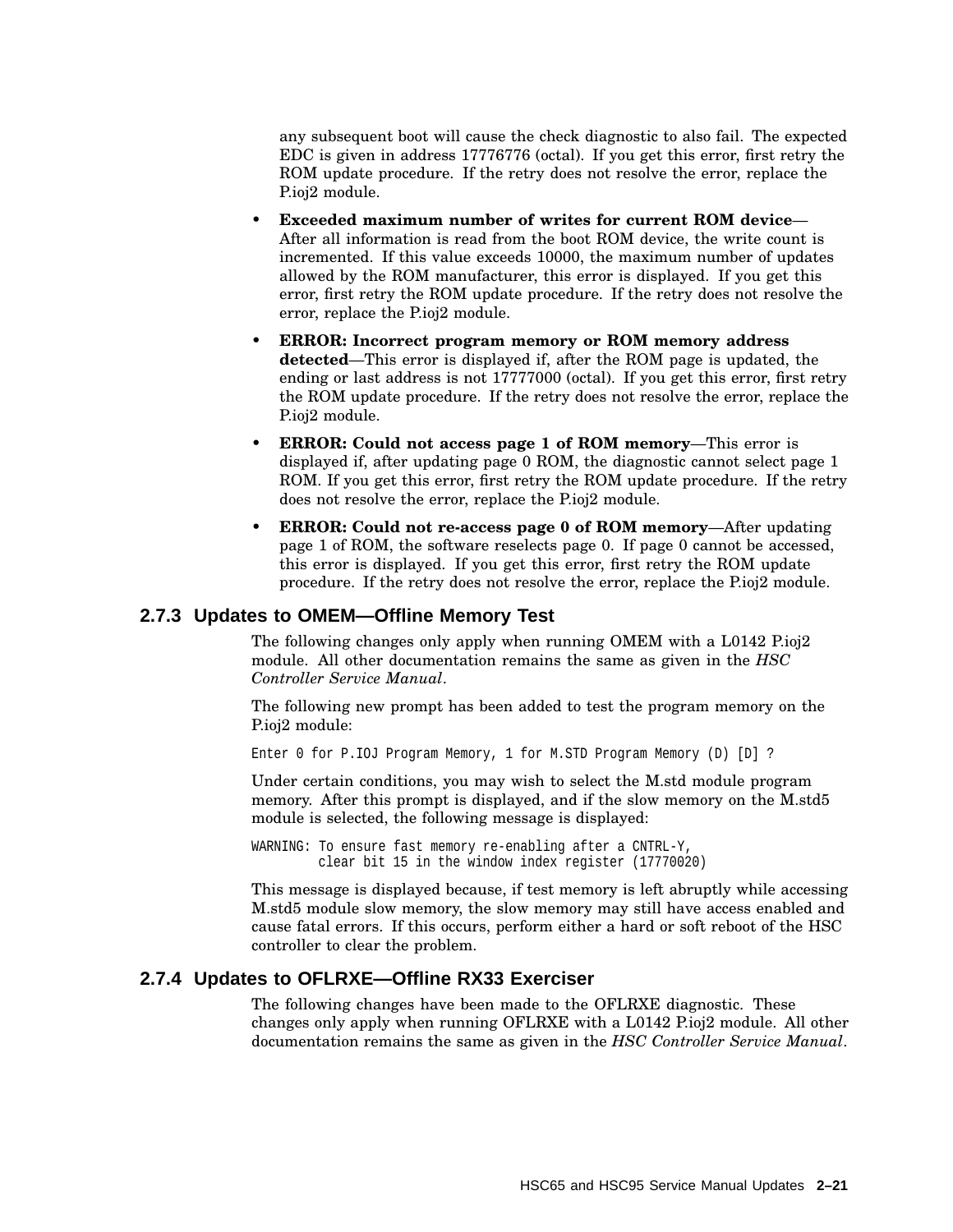To allow direct memory access (DMA) between the disk drive and either the slow memory on the M.std5 module or the fast memory on the P.ioj2 module, the following new prompt has been added:

Perform DMA transfers to FAST(0) or SLOW(1) memory [0] ?

Enter 0 or press Return to select fast memory. Enter 1 to select slow memory.

To allow DMA transfers between the disk drive and either program, data, or control memory, a new feature on the P.ioj2 module, the following new prompt has been added:

Perform ALL RX transfers to PROGRAM(0), DATA(1), or CONTROL(2) memories [0] ?

Enter the appropriate response to select a memory, or press Return to select the program memory for transfer.

# **2.8 Utilities (Chapter 7) Updates**

The HSC65 and HSC95 controllers require no new utilities, and there are no changes to existing utilities.

## **2.9 Troubleshooting Techniques (Chapter 8) Updates**

This section contains additional servicing information for the HSC65 and HSC95 controllers.

#### **2.9.1 Updates to the OCP Fault Code Displays**

Refer to the *HSC Controller Service Manual*, and find the paragraph on page 8–12 that references Table 8–4, Required Configuration Checks for HSC Controllers. In this paragraph, it is stated that fault code 33 checks for an illegal configuration of modules in the HSC backplane. This is true. However, for HSC Software™ V7.0, you may get fault code 33 on the OCP with no message on the console if you have the illegal configuration of a P.ioj2 module with no accompanying M.std5 module.

The P.ioj2 module features a writeable boot ROM that is write enabled with module switch S1-1. Because having write enable mistakenly set can destroy the contents of the boot ROM, this condition is flagged by the system during the configuration checks and the boot is aborted. The offline diagnostics, however, will boot the HSC controller under this condition.

Table 2–10 is an update for Table 8–4 in the *HSC Controller Service Manual*.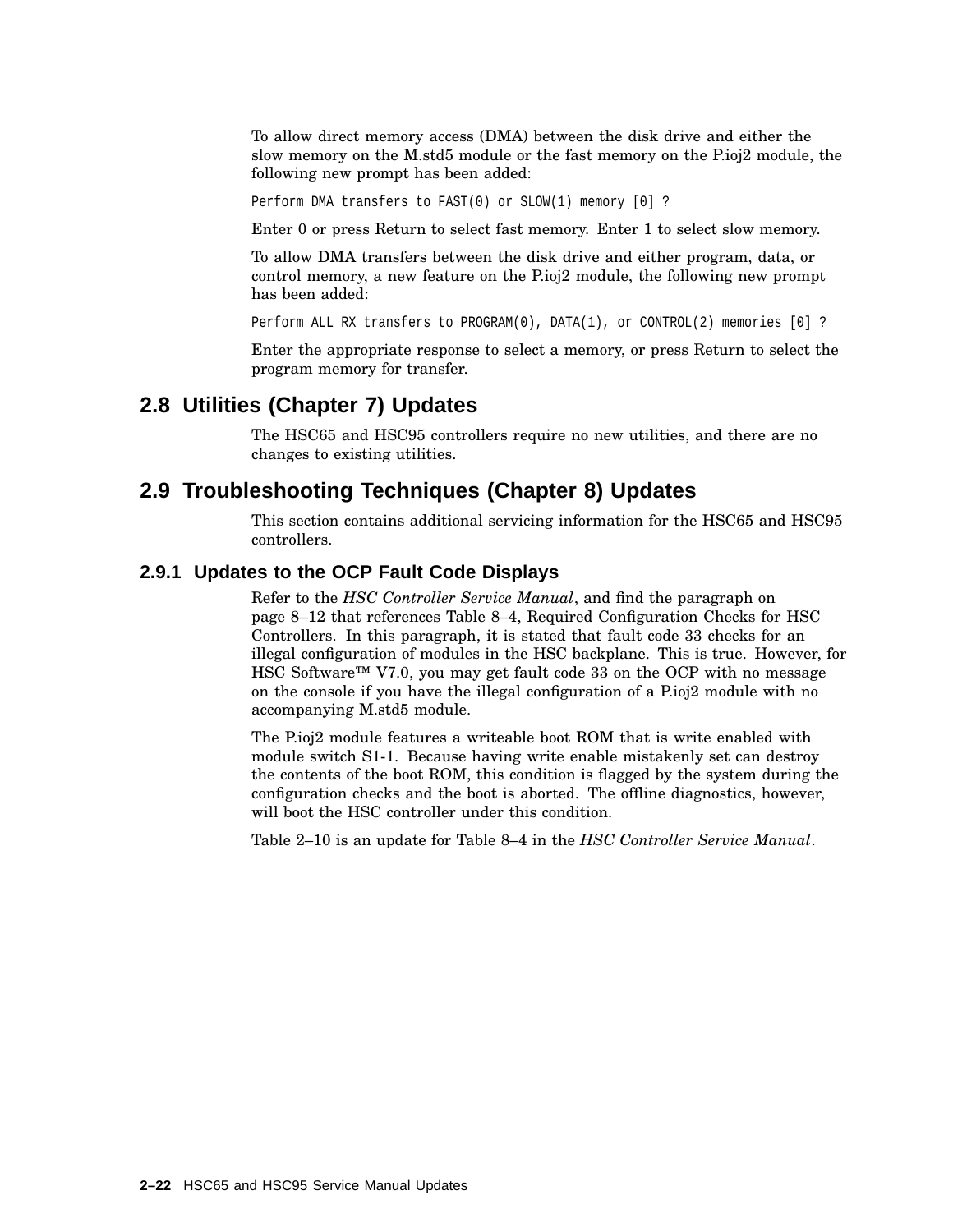**Table 2–10 Required Configuration Checks for HSC Controllers**

| <b>HSC Model</b>  | <b>Configuration Check</b>                                                                                                                                                                                                                                                                                                                              |
|-------------------|---------------------------------------------------------------------------------------------------------------------------------------------------------------------------------------------------------------------------------------------------------------------------------------------------------------------------------------------------------|
| HSC <sub>40</sub> | 15 MHz IO processor module (L0111–YA) installed<br>K.pli2 Port processor module (L0124–AA) not installed<br>No 8-port K.si modules (L0119–YB) installed in any requestors<br>No modules installed in requestors 5 through 9<br>No 32-Mbyte M.cache (L0121–AA) module installed<br>No 64-Mbyte M.cache (L0121–BA) module installed                       |
| HSC70             | 15 MHz IO processor module (L0111–00) installed<br>K.pli2 Port processor module (L0124-AA) not installed<br>No 8-port K.si modules (L0119-YB) installed in any requestors<br>No 32-Mbyte M.cache (L0121-AA) module installed<br>No 64-Mbyte M.cache (L0121–BA) module installed                                                                         |
| HSC60             | 18 MHz IO processor module (L0111–YD) installed<br>M.std4 memory module (L0123–AA) installed<br>K.pli Port processor module (L0107–YA) not installed<br>No 8-port K.si module (L0119–YB) installed in requestor 2<br>No modules installed in requestors 5 through 9<br>No 64-Mbyte M.cache (L0121-BA) module installed                                  |
| HSC <sub>90</sub> | 18 MHz IO processor module (L0111–YC) installed<br>M.std4 memory module (L0123-AA) installed<br>K.pli Port processor module (L0107–YA) not installed<br>No 8-port K si modules (L0119–YB) installed in requestors 2, 7, 8, or 9<br>No 64-Mbyte M.cache (L0121–BA) module installed                                                                      |
| HSC65             | 18 MHz IO processor module (L0142–YD) installed<br>M.std5 memory module (L0123–BA) installed<br>K.pli Port processor module (L0107-YA) not installed<br>No 8-port K.si module (L0119–YB) installed in requestor 2<br>No modules installed in requestors 5 through 9<br>No 32-Mbyte M.cache (L0121-AA) module installed<br>Boot ROM write is not enabled |
| HSC95             | 18 MHz IO processor module (L0142–YC) installed<br>M.std5 memory module (L0123–BA) installed<br>K.pli Port processor module (L0107–YA) not installed<br>No 8-port K.si modules (L0119–YB) installed in requestors 2, 7, 8, or 9<br>No 32-Mbyte M.cache (L0121–AA) module installed<br>Boot ROM write is not enabled                                     |

#### **2.9.2 Module LEDS**

Refer to the *HSC Controller Service Manual*, section 8.3.2, Module LEDs. Note from Table 2–3 that the P.ioj2 module contains many new indicators.

The yellow diagnostic mode indicators in LED packs D5 and D6 of the P.ioj2 module are used during offline boot only. These indicators show the current test number in octal format. For example, if the binary code 00 001 000 was displayed on D7–D0, it would indicate test number 10 (octal) is running. These indicators are not used in functional mode on the HSC65 controller.

#### **2.9.3 K.scsi Module Diagnostic Codes**

Table 2–11 lists the K.scsi module power on self-tests in the sequence of execution. The diagnostic code and the most probable cause of a failure are also listed.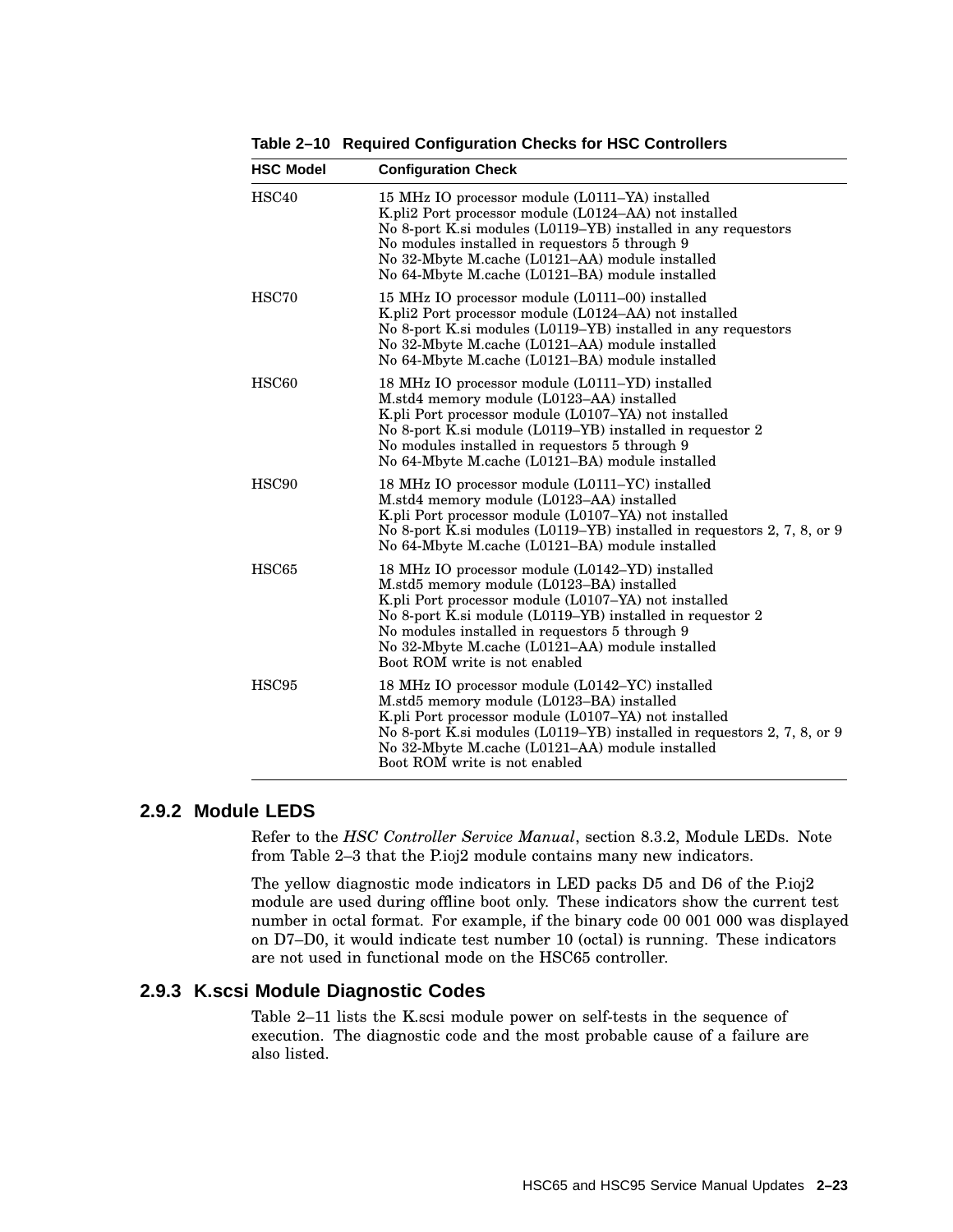| <b>Self Test Sequential</b><br>Listing | <b>Primary LED</b><br>Value (Hex) | <b>Secondary LED</b><br>Value (Hex) | <b>Status</b><br>Code <sup>1</sup> | Cause of Failure <sup>2</sup>                             |
|----------------------------------------|-----------------------------------|-------------------------------------|------------------------------------|-----------------------------------------------------------|
| 68000 register test                    | 2                                 | 3 through 7                         | 013                                | SCSI data channel module                                  |
| 68901 MFP test                         | 2                                 | 8 through F                         | 013                                | SCSI data channel module                                  |
| 68681 DUART test                       | 3                                 | 1 through 8                         | 013                                | SCSI data channel module                                  |
| MAC BC test                            | 3                                 | 9 through C                         | 301                                | SCSI data channel module                                  |
| D-memory interface <sup>3</sup>        | 4                                 | 0 through F                         | 302                                | SCSI data channel module or<br>M.std memory module        |
| C-memory interface <sup>3</sup>        | 6                                 | 0 through 5                         | 103                                | SCSI data channel module                                  |
| RAM                                    | C, D                              | 9 through B                         | 106                                | SCSI data channel module                                  |
| Flash ROM                              | D                                 | 1 through 4                         | 106                                | SCSI data channel module                                  |
| Single-ended ESP test                  | E                                 | 1 through 9                         | 307                                | SCSI data channel module,<br>cabling, TCB, or termination |
| Differential SCSI test                 | F                                 | 1 through 9                         | 307                                | SCSI data channel module                                  |

#### **Table 2–11 Diagnostic Codes**

<sup>1</sup>Diagnostic status

<sup>2</sup>Most *probable* cause of failure

<sup>3</sup>Test not fully run unless requested

Failure of any part of the power on self-test generates the following display:

- The green LED (LED 5) is Off.
- The red LED (LED 6) is On.
- LEDs 7 through 10, the lower LED block, are not part of the error code display.
- The top four yellow LEDs (LEDs 1 through 4) display the code of the *first* test failed.

## **2.9.4 Alphabetical List of HSC Software V8.0 Out-of-Band Messages**

The following messages are in addition to those in Section 8.5 of the *HSC Controller Service Manual*.

Duplicate Tape Unit *xx*

**Error Type:** Tape functional out-of-band (001145)

**Severity:** Informational

**Description:** Tape unit numbers are duplicated within the system.

**Action:** Locate the duplicate tape units and change the unit number on one of them.

**Possible FRUs:** This message could be caused by a failed drive module. The unit number sensing on the drive may be at fault. (Refer to the drive service manual.)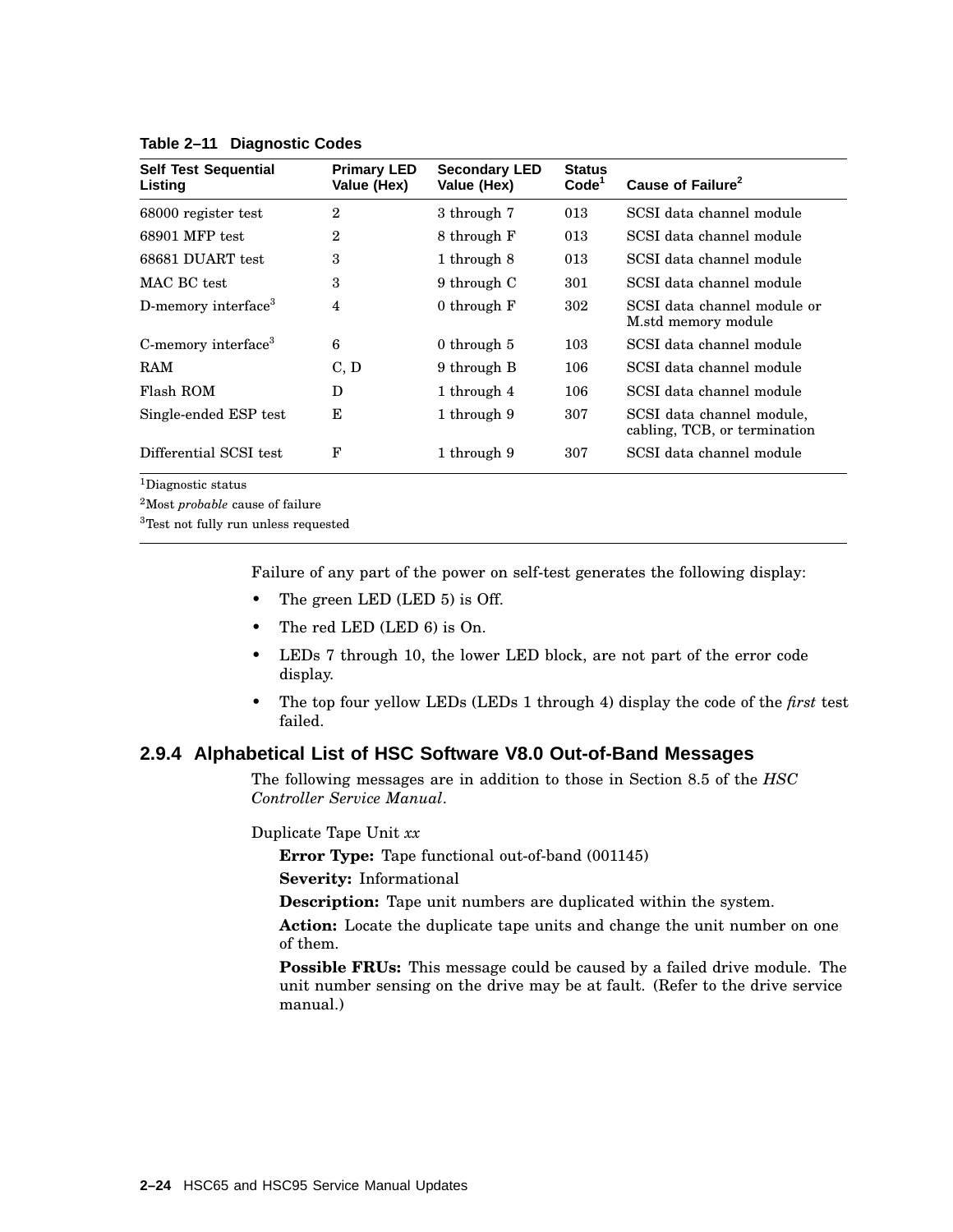Insufficient memory for cache initialization. Cache disabled.

**Error Type:** SINI out-of-band (000046)

**Severity:** Error

**Description:** The cache server failed to allocate enough memory for its internal data structures. Without this memory, the cache server cannot function.

**Action:** Use the HSC software offline diagnostics to verify memory on the M.std memory module and on the M.cache cache module.

#### **Possible FRUs:**

- Memory module
- M.cache module

M.cache Disabled Due to Time Out of Command.

**Error Type:** DEMON out-of-band (001642)

**Severity:** Error

**Description:** The M.cache module did not respond to a command issued by the ILCACH diagnostic within the command timeout period.

**Action:** Cycle dc power on the HSC controller. If the problem persists, replace the M.cache module.

**Possible FRUs:** M cache module

Non-zero P.io serial number = *nnnnnn*

**Error Type:** CI-detected out-of-band (001341)

**Severity:** Information

**Description:** The CI manager has detected a nonzero value in the P.io module serial number register. The serial number *nnnnnn* is an octal number of up to six digits. In normal operation, the serial number register should contain all zeros.

Action: There may be an incorrect jumper set on the P.ioj module. This condition is not a problem, but you should investigate the cause of this message.

VC closed with node *nn* due to credit request timeout

**Error Type:** CI-detected out-of-band (001301)

**Severity:** Warning

**Description:** The VC was closed after a request for credits was not serviced within the timeout period.

Action: An occasional occurrence is of no consequence. However, if this condition occurs frequently, it may be caused by high load on the HSC controller or CI bus.

**Possible FRUs:** K.ci module set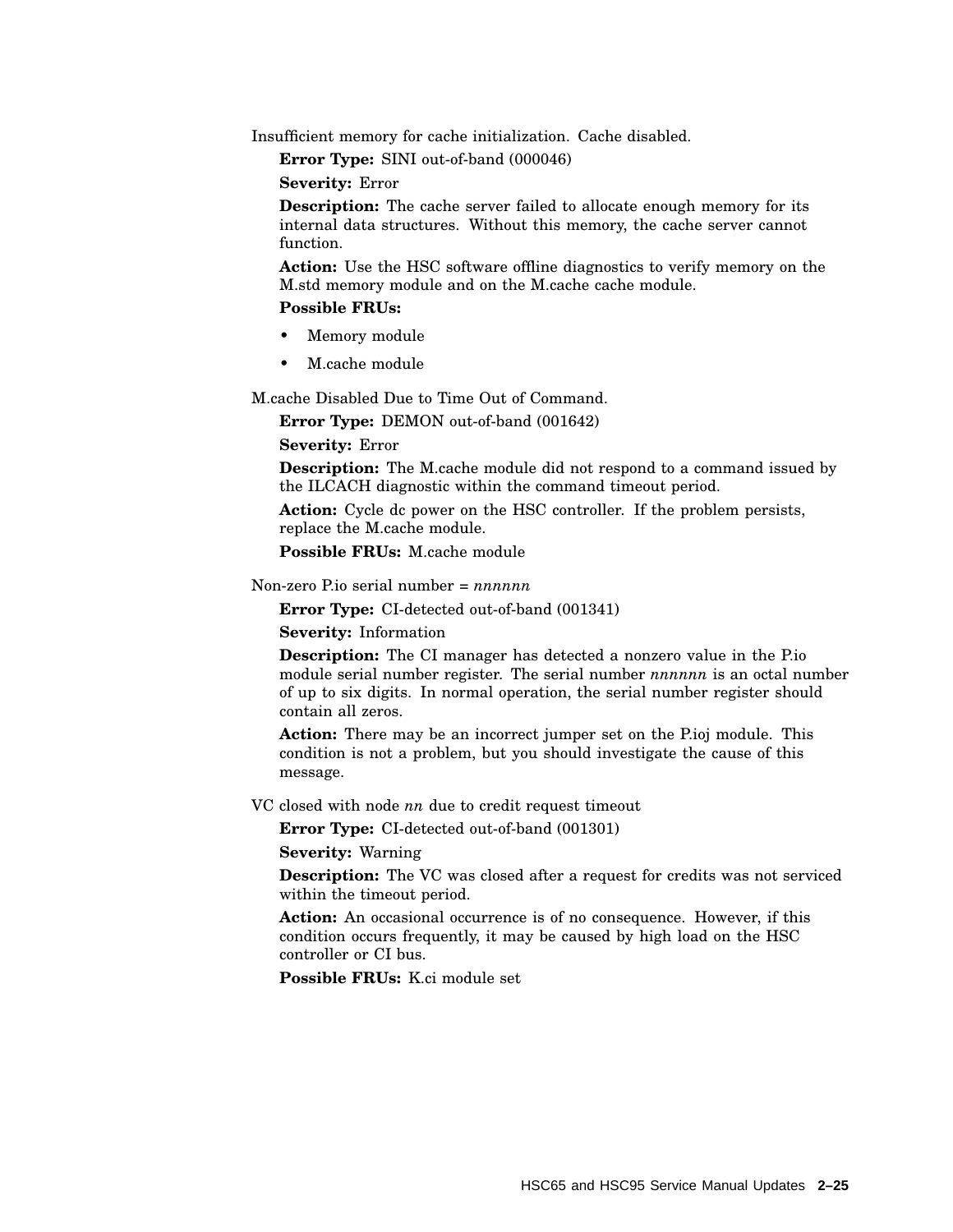# **2.10 Appendices A through D**

The following software exception codes are in addition to those listed in Appendix B of the *HSC Controller Service Manual*.

#### **DISK**

#### **002020**

SCSI disk unit protocol inconsistency

**Facility:** DEMON, ILDISK

**Explanation:** ILDISK detected an inconsistency when trying to bring a SCSI drive on line.

**Action:** Submit an SPR with the crash dump. Include the user's responses to ILDISK questions.

#### **004134**

Unknown variant protocol

#### **Facility:** DISK, SDI

**Explanation:** The disk server received a variant protocol request from a disk drive, but the protocol specified was unknown.

**Action:** Submit an SPR with the crash dump.

#### **TAPE**

#### **006061**

While retiring TRBs, a block was encountered that is not a TRB

**Facility:** TAPE, TFSERVER

**Explanation:** While retiring tape request blocks (TRB), the tape server performs consistency checks on the blocks being retired. A block was encountered that was of the wrong type.

**Action:** Submit an SPR with the crash dump.

#### **006062**

Outstanding TRB count has been decremented below zero

**Facility:** TAPE, TFSERVER

**Explanation:** The tape server maintains a count of outstanding tape request blocks (TRB). While doing TRB completion processing, the TRB count dropped below zero.

**Action:** Submit an SPR with the crash dump.

#### **006137**

DCB attempting to advance sequence numbers is not the one that backed them up

**Facility:** TAPE, TFSTI

**Explanation:** During DCB error processing, the port DCB sequence number is backed up to prevent new work from starting. When the error DCB completes, the number is re-advanced.

**Action:** Submit an SPR with the crash dump.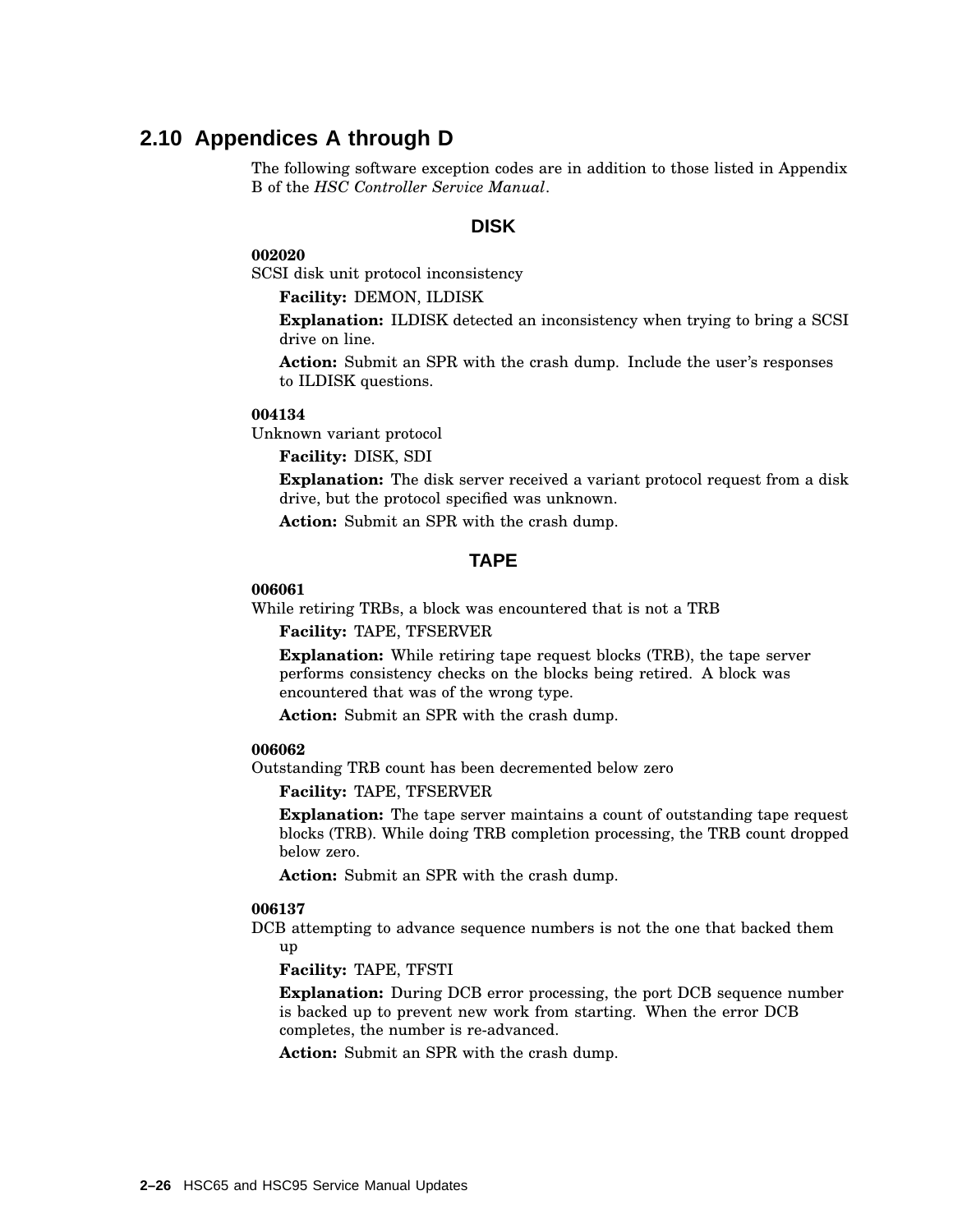#### **006142**

Interrupt from K.sti with no known TFCB

**Facility:** TAPE, TFATNAVL

**Explanation:** An interrupt has occurred from a K.sti tape data channel module for which a tape formatter control block (TFCB) does not exist. **Action:** Submit an SPR with the crash dump.

#### **2.10.1 Normal Operation Status Codes**

Table 2–12 contains an update to Table D-1 in Appendix D of the *HSC Controller Service Manual*, listing the normal operation status codes for K-requestors.

| <b>Status Code</b><br>(Octal) | <b>Description</b>                                                     |  |
|-------------------------------|------------------------------------------------------------------------|--|
|                               |                                                                        |  |
| 001                           | K.ci host interface with proper parity                                 |  |
| 002                           | K.sdi/K.si disk data channel module with proper parity                 |  |
| 004                           | K si data channel module with proper parity and no microcode<br>loaded |  |
| 007                           | 8-port K.si data channel module with microcode loaded.                 |  |
| 010                           | K <sub>ci</sub> 2 host interface with no microcode loaded              |  |
| 015                           | K.scsi data channel module                                             |  |
| 076                           | Secondary Pio module with proper parity                                |  |
| 203                           | K.sti/K.si tape data channel module with proper parity                 |  |
| 205                           | 4-port K.si data channel module with disk microcode loaded             |  |
| 206                           | 4-port K.si data channel module with tape microcode loaded             |  |
| 211                           | K.ci2 host interface with microcode loaded                             |  |
| 212                           | 8-port K si data channel module with no microcode loaded               |  |
| 277                           | Proc module with proper parity                                         |  |
| 377                           | No requestor present                                                   |  |
|                               |                                                                        |  |

**Table 2–12 Normal Operation Status Codes for K-Requestors**

Status codes other than those listed in Table 2–12 indicate that the K-requestor has detected an error. Error status is indicated if bit 6 of the K status bits is set.

#### **2.10.2 K.scsi Module Internal Self Test**

The K.scsi module conducts an internal self-test when the system is turned on. This test is composed of 80 individual tests and is organized into three levels: Primary tests, Secondary tests, and Low-Level tests.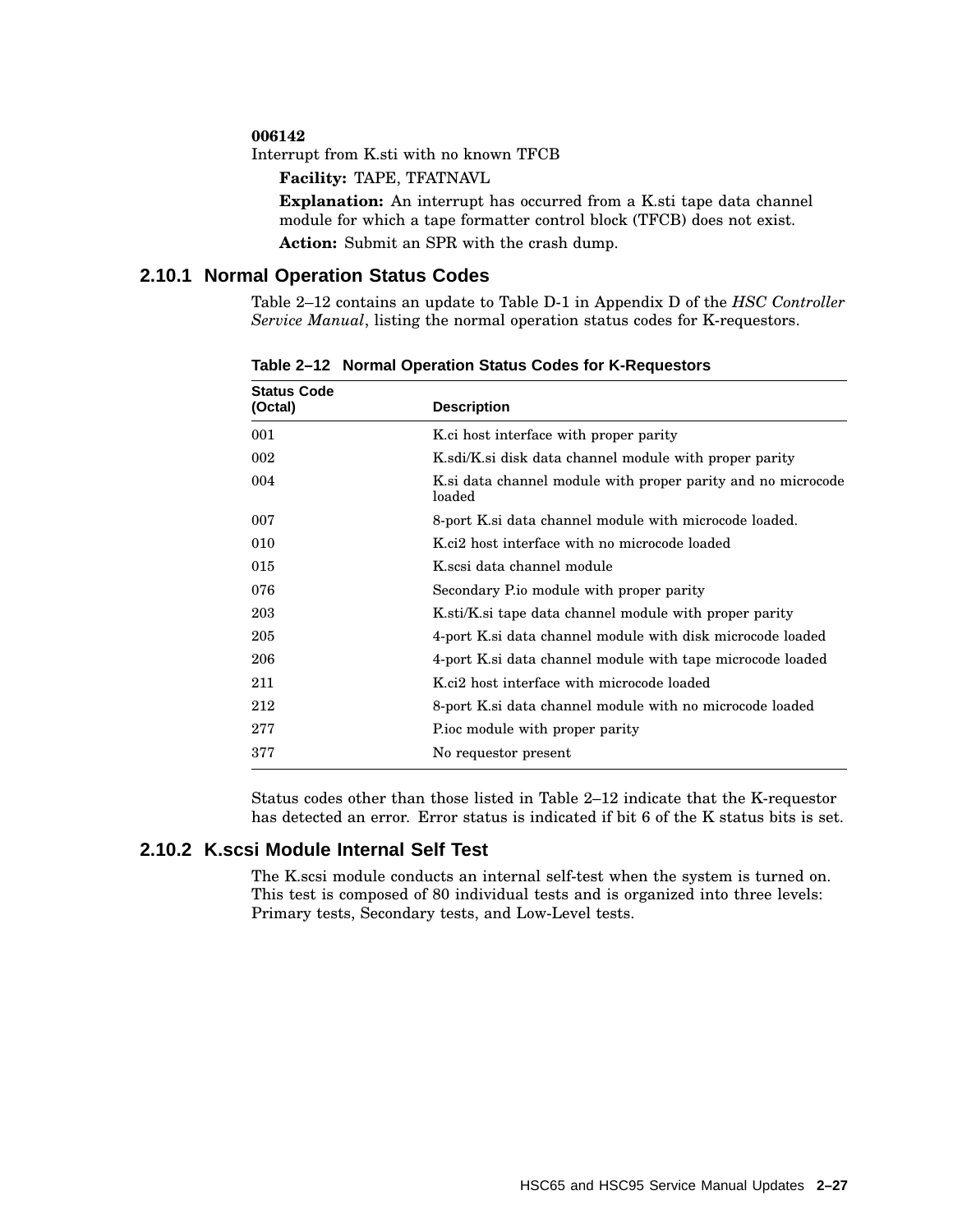| <b>Test Number</b> | <b>Test Description</b>                                        |
|--------------------|----------------------------------------------------------------|
|                    | Fundamental (68000, Stack, PROM, Bus Error, 68901, 68681, MAC) |
| $\overline{2}$     | Data Memory Interface tests                                    |
| 3                  | Control Memory Interface tests                                 |
| 6                  | Memory (Program RAM, Flash ROM, Buffer RAM) tests              |
|                    | ESP chips                                                      |

There are five primary tests, as listed in the following table:

Each primary test is further divided into logical secondary and low-level tests. These tests are listed in Table 2–13.

| Table 2-13 K.scsi Diagnostic Codes |  |  |  |
|------------------------------------|--|--|--|
|------------------------------------|--|--|--|

|                                                       | K_status (Octal)    |                  | LED Value (HEX)         | <b>Console Output</b> |
|-------------------------------------------------------|---------------------|------------------|-------------------------|-----------------------|
| <b>Test Description</b>                               | (K_status Register) | Upper            | Lower                   | (Decimal)             |
| 1.00 Microprocessor test                              |                     |                  |                         |                       |
| 1.10 68000 microprocessor internal test               | 301                 | $\overline{2}$   | 3                       |                       |
| 1.10 68000 microprocessor RAM test                    | 301                 | $\overline{2}$   | 4                       |                       |
| 1.20 Stack test                                       | 301                 | $\overline{2}$   | 5                       |                       |
| 1.30 Bus error test                                   | 301                 | $\overline{2}$   | 6                       |                       |
| 1.40 PROM checksum test                               | 301                 | $\overline{2}$   | 7                       |                       |
| 1.00 68901 multifunction peripheral (MFP) device test |                     |                  |                         |                       |
| 1.51 Reset conditions test                            | 301                 | $\boldsymbol{2}$ | 8                       |                       |
| 1.52 Registers readability test                       | 301                 | $\overline{2}$   | 9                       |                       |
| 1.53 Basic register read/write test                   | 301                 | 2                | A                       |                       |
| 1.54 Timer/counter readability test                   | 301                 | $\overline{2}$   | B                       |                       |
| 1.55 Timer B test                                     | 301                 | $\overline{2}$   | $\mathbf C$             |                       |
| 1.56 Serial port loopback test                        | 301                 | $\overline{2}$   | D                       |                       |
| 1.57 Serial port interrupt test                       | 301                 | $\overline{2}$   | Е                       |                       |
| 1.58 Timer A interrupt test                           | 301                 | $\overline{2}$   | F                       | 158                   |
| 1.59 Timer B interrupt test                           | 301                 | 3                | $\mathbf{0}$            | 159                   |
| 1.00 68681 DUART test                                 |                     |                  |                         |                       |
| 1.61 Reset conditions test                            | 301                 | 3                | 1                       | 161                   |
| 1.62 Register readability test                        | 301                 | 3                | 1                       | 162                   |
| 1.63 Mode register read/write test                    | 301                 | 3                | 3                       | 163                   |
| 1.64 Channel A loopback test                          | 301                 | 3                | $\overline{\mathbf{4}}$ | 164                   |
| 1.65 Channel A FIFO overrun test                      | 301                 | 3                | 5                       | 165                   |
| 1.66 Channel B loopback test                          | 301                 | 3                | 6                       | 166                   |
| 1.67 Channel B FIFO overrun test                      | 301                 | 3                | 7                       | 167                   |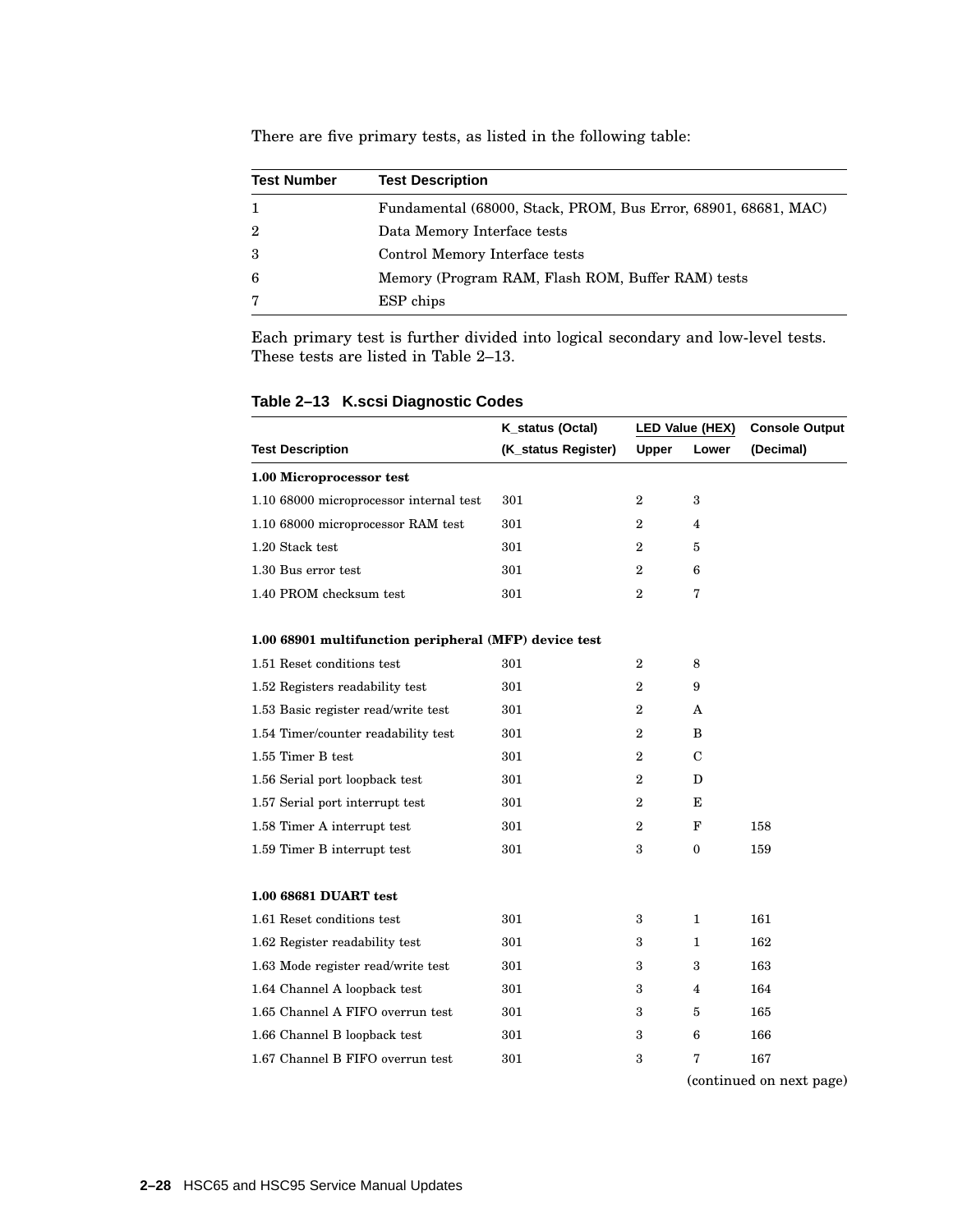|                                                                   | K_status (Octal)    |              | LED Value (HEX)  | <b>Console Output</b> |
|-------------------------------------------------------------------|---------------------|--------------|------------------|-----------------------|
| <b>Test Description</b>                                           | (K_status Register) | <b>Upper</b> | Lower            | (Decimal)             |
| 1.68 Interrupt test                                               | 301                 | 3            | 8                | 168                   |
| 1.00 MAC-200 chip tests                                           |                     |              |                  |                       |
| 1.71 Reset buffer controller test                                 | 301                 | 3            | 9                | 171                   |
| 1.72 Control and configuration registers<br><b>RST</b>            | 301                 | 3            | A                | 172                   |
| 1.73 Init buffer controller test                                  | 301                 | 3            | B                | 173                   |
| 1.74 Control, address, limit and reload                           | 301                 | 3            | C                | 174                   |
| 2.00 Data memory interface test                                   | 302                 | 4            | 0                | 200                   |
| 2.10 Configuration register and data<br>test                      | 302                 | 4            | 0                | 210                   |
| 2.20 Control register address and data<br>test                    | 302                 | 4            | 1                | 220                   |
| 2.30 Sequencer diagnostic mode and<br>control register count test | 302                 | 4            | $\boldsymbol{2}$ | 230                   |
| 2.40 Sequencer normal mode and<br>read/write transfer length      | 302                 | 4            | 3                | 240                   |
| 2.50 Address register test                                        | 302                 | 4            | 4                |                       |
| 2.51 Part 1 (write preset register)                               | 302                 | 4            | $\overline{4}$   | 251                   |
| 2.52 Part 2 (write load address 0:2)                              | 302                 | 4            | 5                | 252                   |
| 2.53 Part 3 (write load address 3:6)                              | 302                 | 4            | 6                | 253                   |
| 2.54 Part 4 (write fixed addresses 0:3)                           | 302                 | 4            | 7                | 254                   |
| 2.55 Part 5 (write fixed addresses 4:5)                           | 302                 | 4            | 8                | 255                   |
| 2.56 Part 6 (counter test)                                        | 302                 | 4            | 9                | 256                   |
| $2.60$ EDC test                                                   | 302                 |              |                  |                       |
| 2.61 EDC seed value test                                          | 302                 | 4            | A                | 261                   |
| 2.62 EDC data test                                                | 302                 | 4            | B                | 262                   |
| 2.70 Interrupt test                                               | 302                 | 4            | C                | $270\,$               |
| 3.00 Memory interface test                                        | 103                 | 6            | $\boldsymbol{0}$ | 300                   |
| 3.10 Error register power-up test                                 | 103                 | 6            | $\boldsymbol{0}$ | 310                   |
| 3.20 Configuration register CCY MUX<br>test                       | 103                 | 6            | 1                | 320                   |
| 3.30 Address register test                                        | 103                 | 6            | $\boldsymbol{2}$ | 330                   |
| 3.40 Data register test                                           | 103                 | 6            | 3                | 340                   |
| 3.50 Parity test                                                  | 103                 | 6            | 4                | 350                   |
| 3.60 Interrupt test                                               | 103                 | 6            | $\sqrt{5}$       | 360                   |

# **Table 2–13 (Cont.) K.scsi Diagnostic Codes**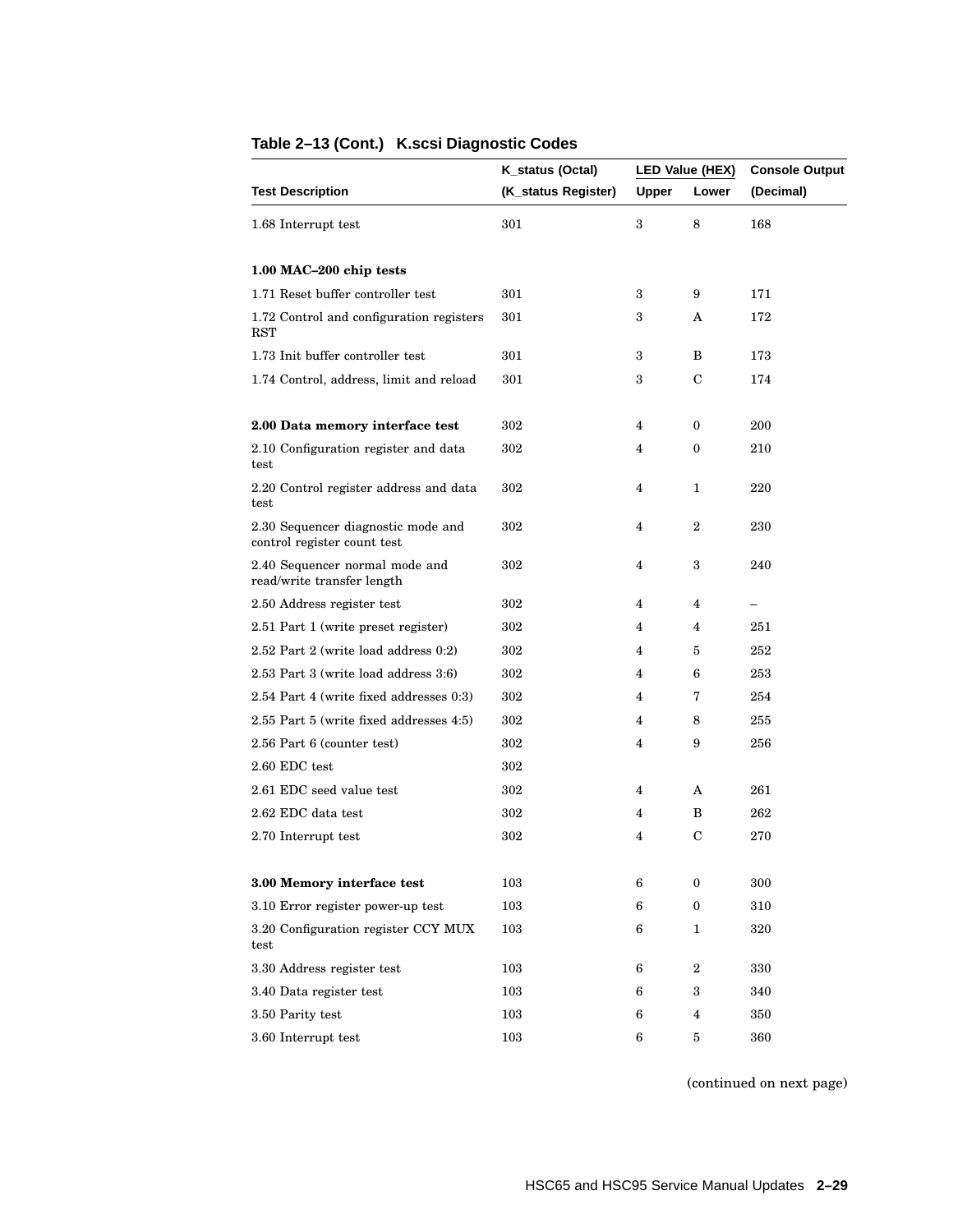|                                                               | K_status (Octal)    |             | LED Value (HEX)         | <b>Console Output</b> |
|---------------------------------------------------------------|---------------------|-------------|-------------------------|-----------------------|
| <b>Test Description</b>                                       | (K_status Register) | Upper       | Lower                   | (Decimal)             |
| 6.00 RAM tests                                                | 106                 |             |                         |                       |
| 6.11 Program RAM steering test                                | 106                 | C           | 9                       | 611                   |
| 6.12 Program RAM longword data†                               | 106                 | $\mathbf C$ | A                       | 612                   |
| 6.13 Program RAM word data†                                   | 106                 | C           | B                       | 613                   |
| 6.21 Flash identifier test                                    | 106                 | D           | 1                       | 621                   |
| 6.22 Flash write/read test†                                   | 106                 | D           | $\boldsymbol{2}$        | 622                   |
| 6.23 Flash erase/clear test†                                  | 106                 | D           | 3                       | 623                   |
| 6.24 Flash param block checksum                               | 106                 | D           | $\overline{4}$          | 624                   |
| 6.31 Buffer RAM longword data                                 | 106                 | D           | 9                       | 631                   |
| 6.32 Buffer RAM word data†                                    | 106                 | D           | A                       | 632                   |
| 7.00 ESP 236 device tests,<br>single ended chip tests         | 307                 | Е           | 1                       |                       |
| 7.01 Register reset conditions tests                          | 307                 | Е           | 1                       | 701                   |
| 7.02 FIFO reset conditions test                               | 307                 | Е           | $\overline{2}$          | 702                   |
| 7.03 FIFO data test                                           | 307                 | Е           | 3                       | 703                   |
| 7.04 FIFO flush test                                          | 307                 | Е           | 4                       | 704                   |
| 7.05 FIFO flags test                                          | 307                 | Е           | 5                       | 705                   |
| 7.06 FIFO overflow test                                       | 307                 | Е           | 6                       | 706                   |
| 7.07 Transfer count/counter test                              | 307                 | E           | 7                       | 707                   |
| 7.08 Invalid command test                                     | 307                 | E           | 8                       | 708                   |
| 7.09 Interrupt test/differential chip<br>tests                | 307                 | E           | 9                       | 709                   |
| 7.11 Register reset conditions test                           | 307                 | F           | 1                       | 711                   |
| 7.12 FIFO reset conditions test                               | 307                 | F           | $\overline{2}$          | 712                   |
| 7.13 FIFO data test                                           | 307                 | F           | 3                       | 713                   |
| 7.14 FIFO flush test                                          | 307                 | F           | $\overline{\mathbf{4}}$ | 714                   |
| 7.15 FIFO flags test                                          | 307                 | F           | 5                       | 715                   |
| 7.16 FIFO overflow test                                       | 307                 | F           | 6                       | 716                   |
| 7.17 Transfer count/counter test                              | 307                 | F           | 7                       | 717                   |
| 7.18 Invalid command test                                     | 307                 | F           | 8                       | 718                   |
| 7.19 Interrupt test                                           | 307                 | F           | 9                       | 719                   |
| †Implies comprehensive (manufacturing) mode only (JP7:1-2 IN) |                     |             |                         |                       |

#### **Table 2–13 (Cont.) K.scsi Diagnostic Codes**

The test numbering scheme is set up into a 3-digit unique numbering scheme. The first digit is the primary test number, the second is the secondary test number, and the third digit is the low-level test number.

The test number is displayed in three areas:

- In the HSC controller's K-status register
- Through the external serial terminal port connected to the K.scsi module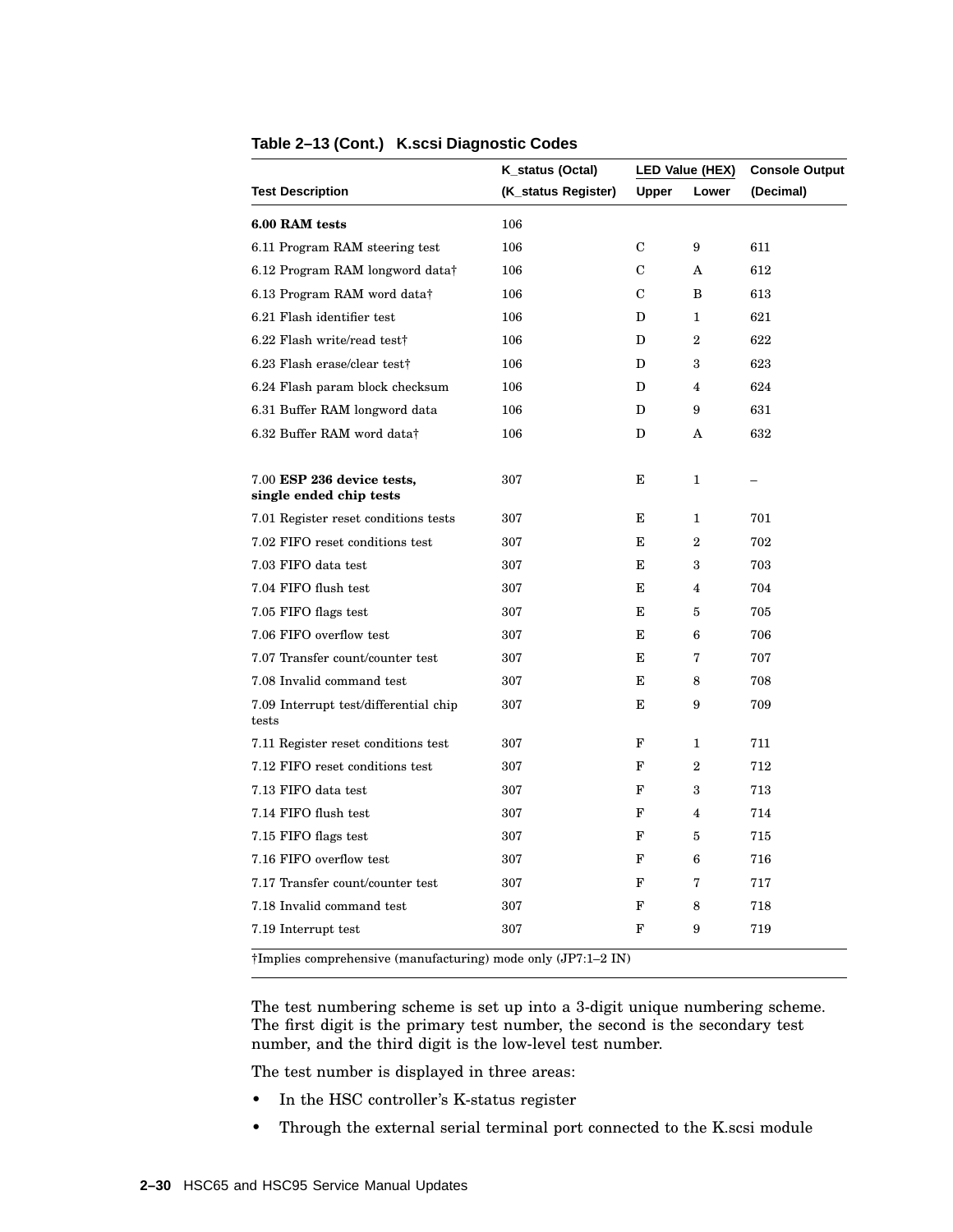• On the K.scsi module LED indicators

The HSC controller's K-status register contains the primary test number only. That is, for each primary test, the K-status register is loaded once. The only significant bits in the K-status register are bits 0 through 5. The two most significant bits are used for parity only, so they may be discarded when looking at the error value.

The external serial terminal port can be connected to K.scsi module connector JP6. Whenever the self-tests are run the actual test number is displayed to the terminal prior to the invocation of the test. Note that the tests displayed to the terminal start at test 158. A test complete message (''pass'') is displayed at the completion of the self-tests. The following is an example of the terminal output:

Return

```
158,159,161,162,163,164,165,166,167,168,171,172,173,174
200,210,220,230,240,251,252,253,254,255,256,261,262,270
300,310,320,330,340,350,360
611,612,621,624,631
701,702,703,704,705,706,707,708,709,711,712,713,714,715,716,717,718,719
PASS
```
The output shown in this example is with no jumpers installed. The jumpers enable manufacturing mode and should only be installed when directed by Digital Services.

| LED            | <b>Test Number</b>                 |
|----------------|------------------------------------|
| 1 (upper LED)  | Bit 0 of the primary test number   |
| $\overline{2}$ | Bit 1 of the primary test number   |
| 3              | Bit 2 of the primary test number   |
| 4              | Bit 4 of the secondary test number |
|                |                                    |
| 5              | Bit 3 of the secondary test number |
| 6              | Bit 2 of the secondary test number |
| 7              | Bit 1 of the secondary test number |
| 8 (lower LED)  | Bit 0 of the secondary test number |

The LEDs are set up into two packs of four LEDs each, as follow:

For example, the LED display for an error of 701, which is primary test 7 with secondary test 1 would be displayed as follows:

LED 1 is ON (Bit 0 of the primary test number) LED 2 is ON (Bit 1 of the primary test number) LED 3 is ON (Bit 2 of the primary test number) LED 4 is OFF (Bit 4 of the secondary test number) LED 5 is OFF (Bit 3 of the secondary test number) LED 6 is OFF (Bit 2 of the secondary test number) LED 7 is OFF (Bit 1 of the secondary test number) LED 8 is ON (Bit 0 of the secondary test number)

In this example, you would read the primary test number on LEDs 1 through 3 as 7 and the secondary test number on LEDs 4 through 8 as 1. Note that LED 1 shows the least significant bit of the primary test number, while LED 8 shows the least significant bit of the secondary test number.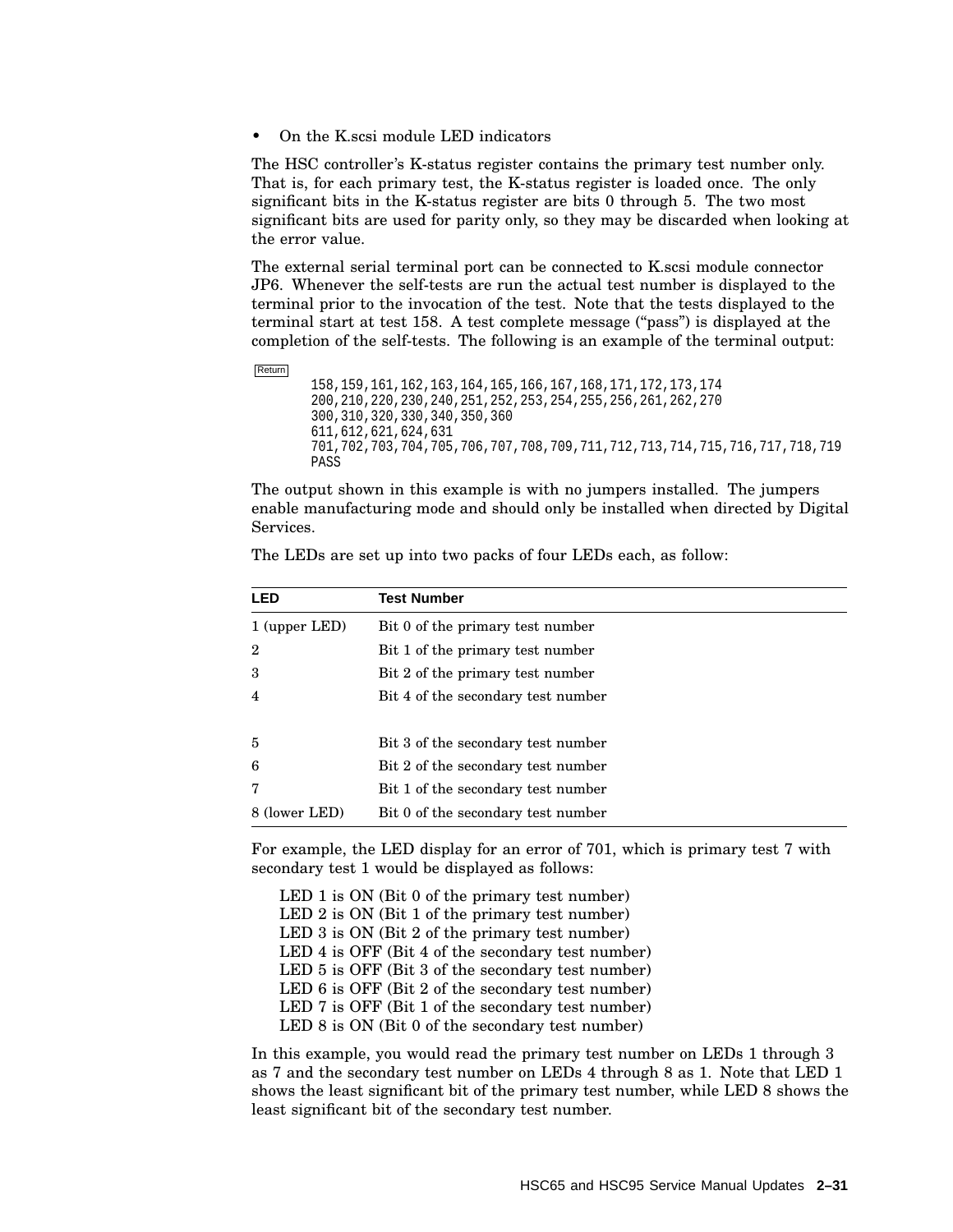# **2.11 SCSI Error Log Interpretation**

This section describes the SCSI error log as shown in Example 2–1.

#### **Example 2–1 SCSI Error Log**

| DATE/TIME 24-0CT-1992 02:36:19:.62<br>SYSTEM UPTIME: 24 DAYS 06:36:55 |          | SYS TYPE 00000000<br>VAX/VMS $V5.5-2$                                                                                 |
|-----------------------------------------------------------------------|----------|-----------------------------------------------------------------------------------------------------------------------|
|                                                                       |          | ERL\$LOGMESSAGE ENTRY KA865 HW REV# 3. SERIAL# 1493 MFG PLANT 15.                                                     |
| I/O SUB-SYSTEM, UNIT _HSC008\$DUA66:                                  |          |                                                                                                                       |
| MESSAGE TYPE                                                          | 0001     | DISK MSCP MESSAGE                                                                                                     |
| MSLG\$L_CMD_REF 00000000<br>MSLG\$W_UNIT                              | 0042     | UNIT #66.                                                                                                             |
| MSLG\$W SEO NUM                                                       | 0001     | SEOUENCE #1.                                                                                                          |
| MSLG\$B_FORMAT                                                        | 03       |                                                                                                                       |
| MSLG\$B FLAGS                                                         | 41       | SDI ERROR                                                                                                             |
| MSLG\$W_EVENT                                                         | 00EB     | SEQUENCE NUMBER RESET<br>OPERATION CONTINUING                                                                         |
| MSLG\$Q CNT ID                                                        | 0000F708 | DRIVE ERROR<br>DRIVE DETECTED ERROR                                                                                   |
|                                                                       | 01200000 | UNIQUE IDENTIFIER, 00000000F708(X)<br>MASS STORAGE CONTROLLER<br>HSC70                                                |
| MSLG\$B CNT SVR                                                       | 3C       |                                                                                                                       |
| MSLG\$B_CNT_HVR                                                       | 00       | CONTROLLER SOFTWARE VERSION #60.                                                                                      |
| MSLG\$W_MULT_UNT 0021<br>MSLG\$0 UNIT ID 00000000                     | 02FF0000 | CONTROLLER HARDWARE REVISION \$0.                                                                                     |
|                                                                       |          | UNIQUE IDENTIFIER, 000000000000(X)<br>DISK CLASS DEVICE (166)<br>MODEL = $255$                                        |
| MSLG\$B_UNIT_SVR                                                      | 00       | UNIT SOFTWARE VERSION #0.                                                                                             |
| MSLG\$B_UNIT_HVR                                                      | 00       | UNIT HARDWARE REVISION #0.                                                                                            |
| MSLG\$L_VOL_SER 00000000                                              |          | VOLUME SERIAL #0.                                                                                                     |
| MSLG\$L_HDR_CODE 00000000                                             |          | LOGICAL BLOCK #0.                                                                                                     |
| MSLG\$Z_SDI<br>REQUEST                                                | 1F       | GOOD LOGICAL SECTOR                                                                                                   |
|                                                                       |          | RUN/STOP SWITCH IN<br>PORT SWITCH IN<br>LOG INFORMATION IN EXTENDED AREA<br>SPINDLE READY<br>PORT B RECEIVERS ENABLED |
| MODE                                                                  | 00       | 512-BYTE SECTOR FORMAT                                                                                                |
| ERROR                                                                 | 00       |                                                                                                                       |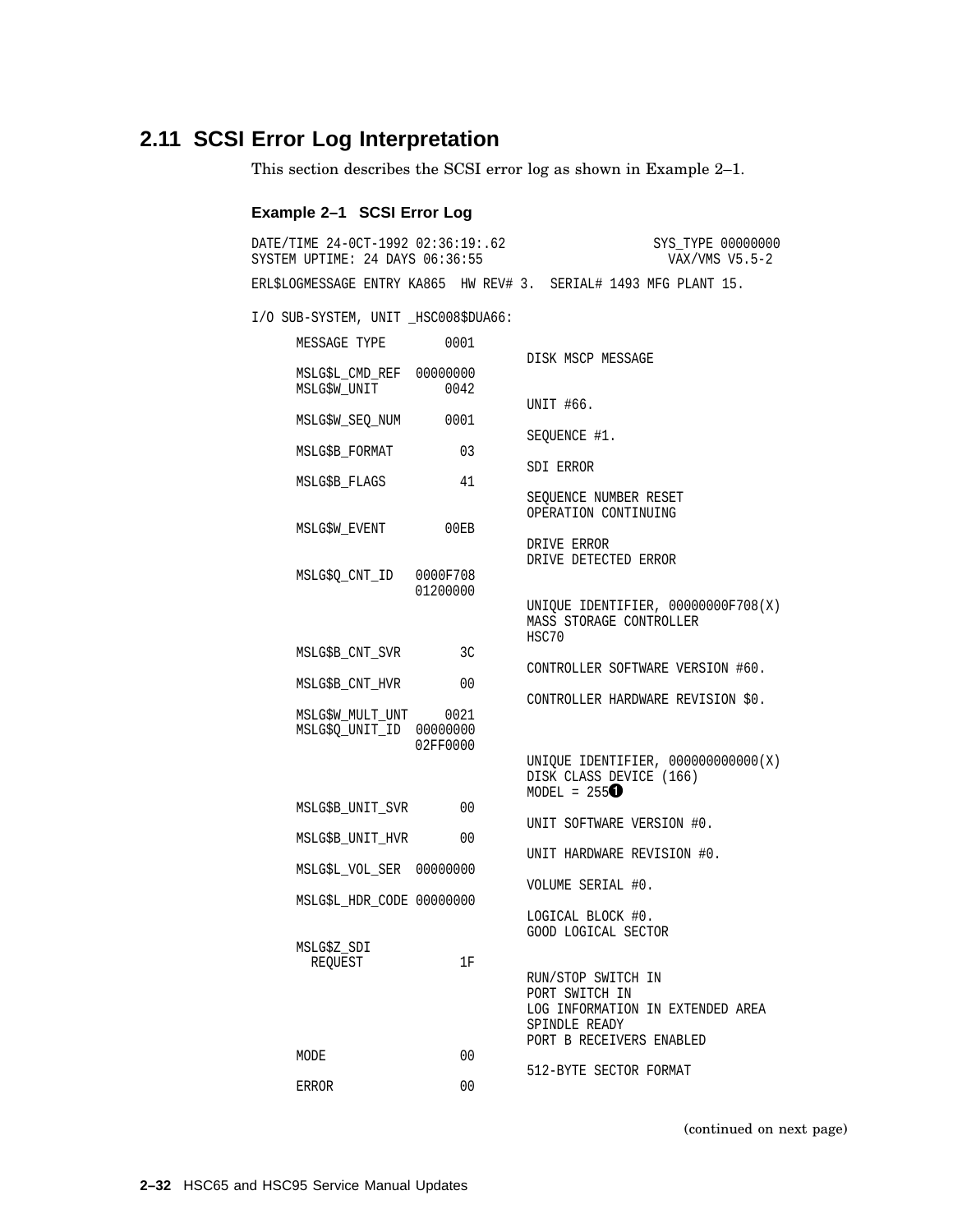#### **Example 2–1 (Cont.) SCSI Error Log**

| CONTROLLER                   |                | 0 <sub>0</sub> | NORMAL DRIVE OPERATION                                                                                   |
|------------------------------|----------------|----------------|----------------------------------------------------------------------------------------------------------|
| RETRY                        |                | 70             | $<<$ SENSE DATA FORMAT BYTE $0$ 2<br>112. RETRIES                                                        |
| DEVICE DEPENDENT INFORMATION |                |                |                                                                                                          |
|                              |                |                | LONGWORD 1. 00002906 <<< SENSE DATA FORMAT BYTES $2, 12, 13, 3$<br>( . ) /                               |
| LONGWORD 2.                  |                |                | 02000000 <<< SENSE DATA FORMAT BYTES $4,5,6$ REQUESTOR $\sharp \bigcirc$<br>$/ \, . \, . \, . \, . \, /$ |
| LONGWORD 3.                  |                |                | $00000001$ <<< DRIVE PORT # $\bullet$<br>$/$ $/$                                                         |
| LONGWORD                     | 00000000<br>4. |                |                                                                                                          |

**This is a generic model number for all SCSI devices.** 

- **2** This is byte 0 of the sense data format error code. If this field is equal to 0, refer to Section 2.11.1.
- This longword is read from right to left; the first two bits (06) are byte 2 of the sense data format error code; refer to Table  $2-14^1$  to read this byte.

The next two (29) are byte 12, the next two (00) are byte 13. These bytes are read together, as described in Table  $2-15^1$ .

The leftmost bits (00) are byte 3 and are read in conjunction with bytes 4, 5, and 6 as described in item 4.

**4** This longword is read from right to left; the first two bits (00) are byte 4 of the sense data format error code, the next two (00) are byte 5, the next two (00) are byte 6, and the leftmost bits (02) designate the requestor number of the K.scsi module reporting the error.

The contents of the information field represented by bytes 3 through 6 is device type or command specific and is defined within the appropriate section of the SCSI documentation related to that device or command. Target devices must implement this information field. Unless otherwise specified, this field contains the following information<sup>1</sup>:

- a. The unsigned logical block address associated with the sense key, for direct-access devices (device type 0), write-once devices (device type 4), CD–ROM devices (device type 5), and optical memory devices (device type 7).
- b. The difference (residue) of the requested length minus the actual length in either bytes or blocks, as determined by the command for sequential access devices (device type 1), printer devices (device type 2), processor devices (device type 3), and some direct access device commands, except as defined in item c. Negative values are indicated by two's compliment notation.
- c. The difference (residue) of the requested number of blocks minus the actual number of blocks copied or compared for the current segment descriptor of a Copy, Compare, or Copy and Verify command.

<sup>1</sup> This information is taken from the Draft Proposed American Standard for Information Systems Small Computer System Interface-2 (SCSI-II), prepared by the X3T9–Interface Accredited Standards Committee, March 1990.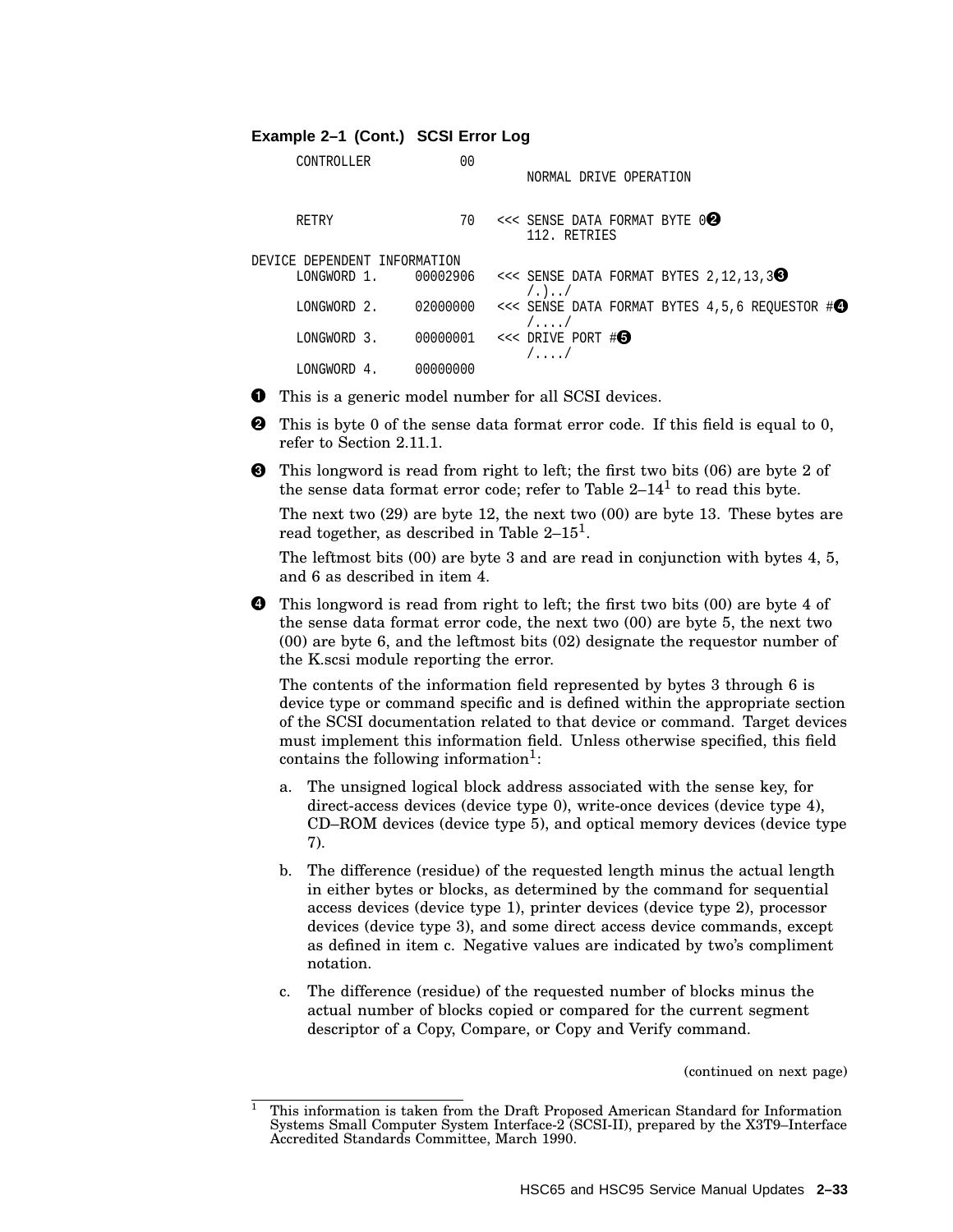#### **Example 2–1 (Cont.) SCSI Error Log**

- d. For sequential access devices operating in buffered modes 01 or 02 hexadecimal that detect an unrecoverable write error when unwritten data blocks, file marks, or set marks remain in the buffer, the value of the information field for all commands is:
	- The total number of data blocks, file marks, and set marks in the buffer if the device is in fixed block mode (block length field of the Mode Sense block descriptor is non-zero and the fixed bit of the Write command is one).
	- The number of bytes in the buffer, including file marks and set marks, if the device is in variable mode (the fixed bit of the Write command is zero).
- This is the port number of the K.scsi module reporting the error.

**Table 2–14 Sense Key Byte 02**

| <b>Sense Key</b><br>(hexadecimal) Description |                                                                                                                                                                                                                                                                                                                                                                                                                                                                                                                                                   |
|-----------------------------------------------|---------------------------------------------------------------------------------------------------------------------------------------------------------------------------------------------------------------------------------------------------------------------------------------------------------------------------------------------------------------------------------------------------------------------------------------------------------------------------------------------------------------------------------------------------|
| $\theta$                                      | No Sense There is no specific sense key information to be reported for the designated<br>logical unit. This would be the case for a successful command or a command that received<br>Check Condition or Command Terminated status because one of the filemarks, EOM, or ILI<br>bits is set to one.                                                                                                                                                                                                                                                |
| $\mathbf 1$                                   | <b>Recovered Error</b> The last command completed successfully with some recovery action<br>reported by the target unit. Details of this status may be determined by examining<br>additional sense bytes and the information field. When multiple recovered errors occur<br>during one command, the choice of which error to report (such as first, last, most severe) is<br>device specific.                                                                                                                                                     |
| $\overline{2}$                                | Not Ready The logical unit addressed cannot be accessed. Operator intervention may be<br>required to correct this condition.                                                                                                                                                                                                                                                                                                                                                                                                                      |
| 3                                             | <b>Medium Error</b> The command terminated with a non-recovered error condition that was<br>probably caused by a flaw in the medium or an error in the recorded data. This sense key<br>may also be returned if the target is unable to distinguish between a flaw in the media and<br>a specific hardware failure (sense key 4)                                                                                                                                                                                                                  |
| 4                                             | <b>Hardware Error</b> The target device detected a non-recoverable hardware failure, such as a<br>controller failure, device failure, or parity error, while performing the command or during a<br>self test.                                                                                                                                                                                                                                                                                                                                     |
| 5                                             | <b>Illegal Request</b> There was an illegal parameter in the command descriptor block or in<br>the additional parameters supplied as data for some commands. If the target detects an<br>invalid parameter in the additional parameters to the command, the target terminates the<br>command without altering the medium. If the target detects an invalid parameter in the<br>additional parameters supplied as data, it may have already altered the medium. This<br>sense key may also indicate that an invalid Identify message was received. |
| 6                                             | <b>Unit Attention</b> The removable medium may have been changed, or the target has been<br>reset.                                                                                                                                                                                                                                                                                                                                                                                                                                                |
| 7                                             | <b>Data Protect</b> A command that reads or writes the medium was attempted on a block that<br>is read or write protected. The read or write operation was not performed.                                                                                                                                                                                                                                                                                                                                                                         |
|                                               | (continued on next nage)                                                                                                                                                                                                                                                                                                                                                                                                                                                                                                                          |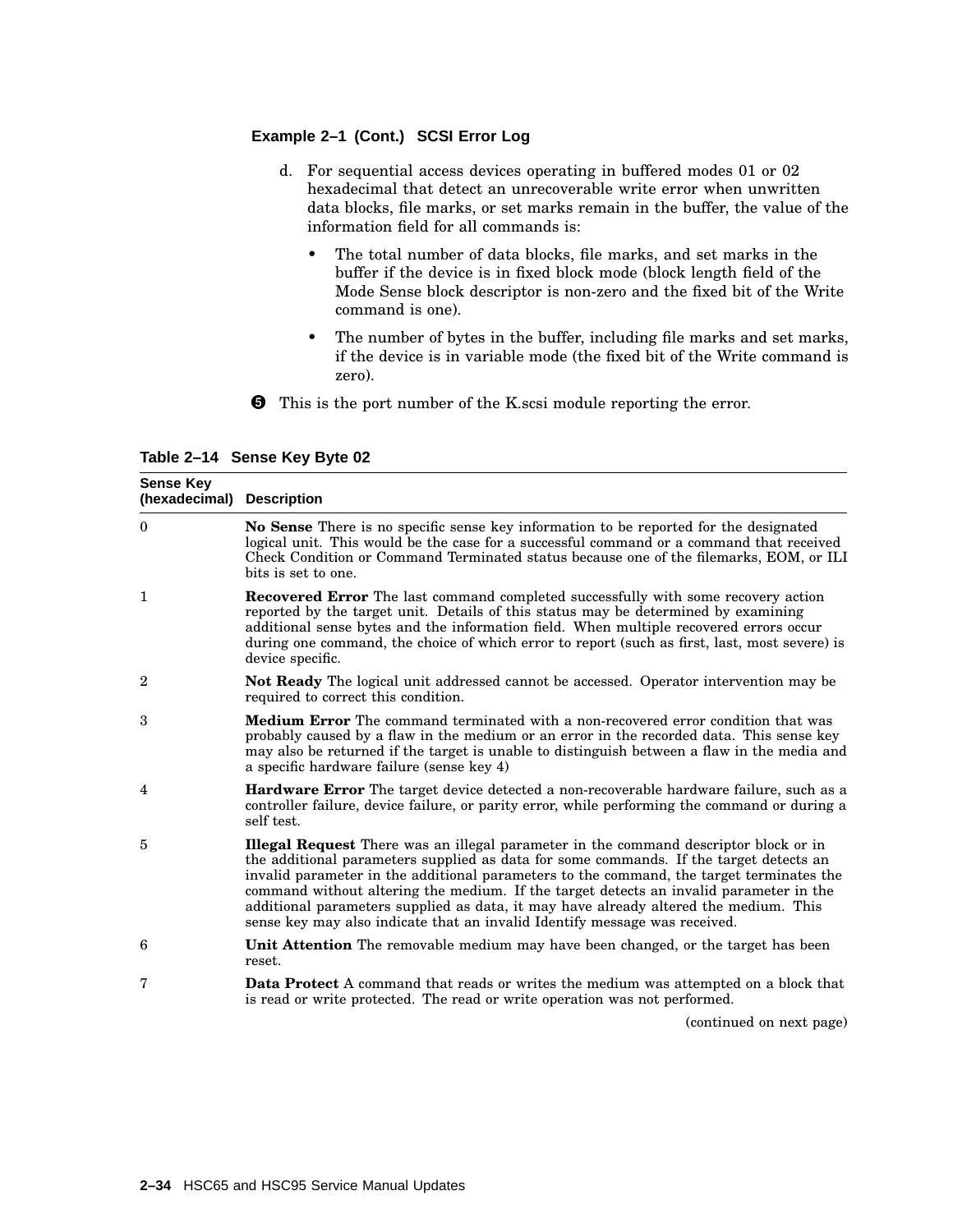#### **Table 2–14 (Cont.) Sense Key Byte 02**

| <b>Sense Key</b><br>(hexadecimal) Description |                                                                                                                                                                                                                                                                             |
|-----------------------------------------------|-----------------------------------------------------------------------------------------------------------------------------------------------------------------------------------------------------------------------------------------------------------------------------|
| 8                                             | <b>Blank Check</b> A write-once device or a sequential-access device encountered a blank<br>medium or format-defined end-of-data indication while reading, or a write-once device<br>encountered a non-blank medium while writing.                                          |
| 9                                             | Vendor Specific This sense key is available for reporting vendor-specific conditions.                                                                                                                                                                                       |
| A                                             | <b>Copy Aborted</b> A Copy, Compare, or Copy And Verify command was aborted due to an error<br>condition on the source device, the destination device, or both.                                                                                                             |
| B                                             | <b>Aborted Command</b> The target aborted the command. The initiating device may be able to<br>recover this condition by trying the command again.                                                                                                                          |
| C                                             | <b>Equal</b> A Search Data command has satisfied an equal comparison.                                                                                                                                                                                                       |
| D                                             | <b>Volume Overflow</b> A buffered peripheral device has reached the end-of-partition and data<br>that has not been written to the buffer may remain in the buffer. A Recover Buffered Data<br>command or commands may be issued to read the unwritten data from the buffer. |
| Е                                             | <b>Miscompare</b> The source data did not match the data read from the medium.                                                                                                                                                                                              |
| F                                             | <b>Reserved</b>                                                                                                                                                                                                                                                             |

#### **Table 2–15 ASC and ASCQ Assignments**

| <b>Byte</b><br>12 13 | DTLPWRSOMC+        | Description‡                                |
|----------------------|--------------------|---------------------------------------------|
| 00 00                | <b>DTLPWRSOMC</b>  | No additional sense information             |
| 00 01                | т                  | File mark detected                          |
| 00 02                | S                  | End-of-partition or medium detected         |
| 00 03                | Т                  | Set mark detected                           |
| 00 04                | Т<br>S             | Beginning-of-partition or medium detected   |
| 00 05                | т<br>S             | End-of-data detected                        |
| 00 06                | <b>DTLPWRSOMC</b>  | I/O process terminated                      |
| 00 11                | R                  | Audio play operation in progress            |
| 00 12                | R                  | Audio play operation paused                 |
| 00 13                | R                  | Audio play operation successfully completed |
| 00 14                | R                  | Audio play operation stopped due to error   |
| 00 15                | R                  | No current audio status to return           |
| 01 00                | W<br>$\Omega$<br>Ð | No index or sector signal                   |

†Read this code as follows:

**D** Direct access drive

**T** Sequential access drive **L** Printer device

**P** Processor device **W** Write once read multiple device **R** Read only (CD ROM) device **S** Scanner Device **O** Optical memory device

- 
- **M** Media changer device **C** Communication device

‡Codes not shown or blank are reserved.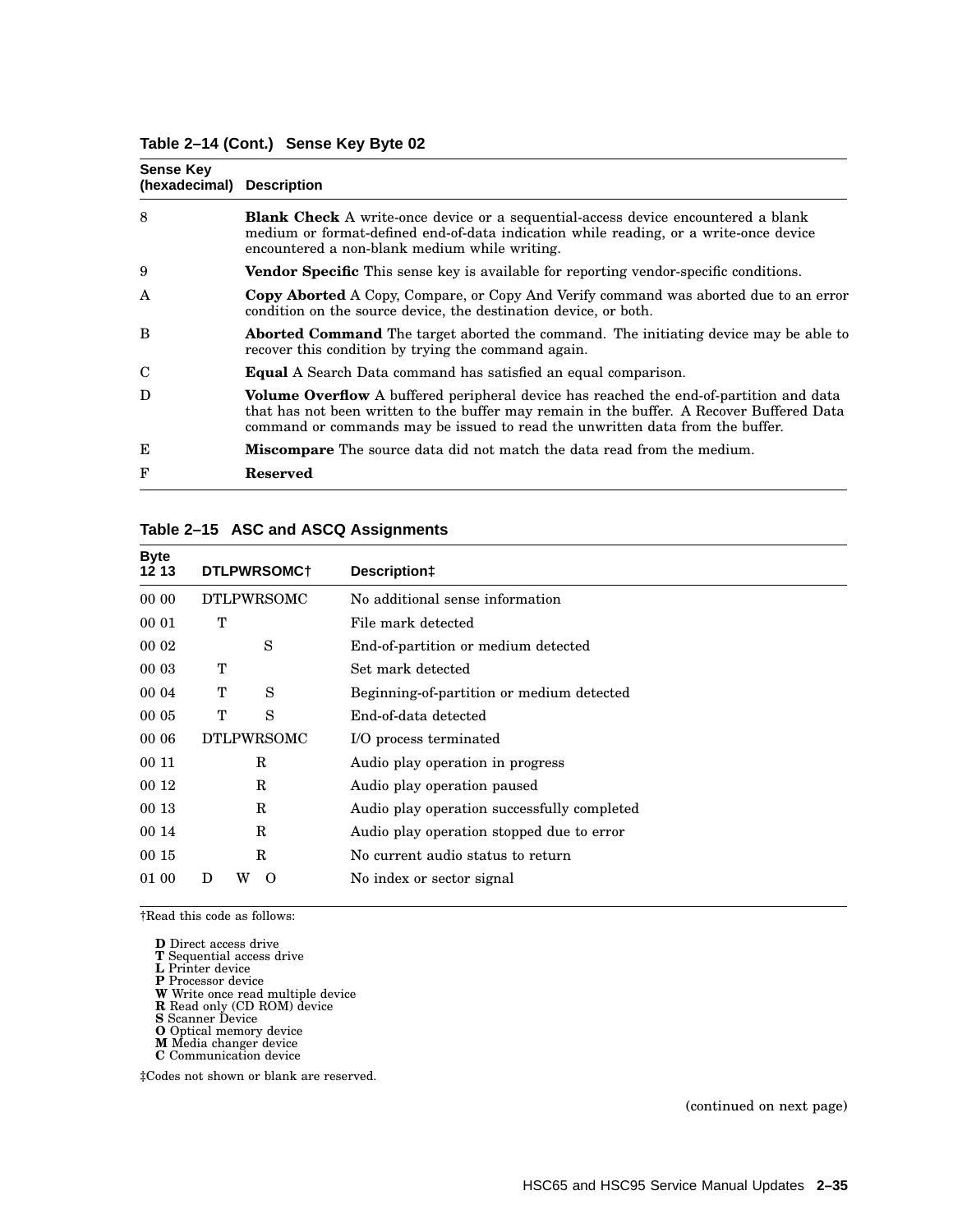| <b>Byte</b><br>12 13 | DTLPWRSOMC+            | Description‡                                          |
|----------------------|------------------------|-------------------------------------------------------|
| 02 00                | WR OM<br>D             | No seek complete                                      |
| 03 00                | DTL W SO               | Peripheral device write fault                         |
| 03 01                | T                      | No write current                                      |
| 03 02                | Т                      | Excessive write errors                                |
| 04 00                | <b>DTLPWRSOMC</b>      | Logical unit not ready, cause not reportable          |
| 04 01                | <b>DTLPWRSOMC</b>      | Logical unit is in process of becoming ready          |
| 04 02                | <b>DTLPWRSOMC</b>      | Logical unit not ready, initializing command required |
| 04 03                | <b>DTLPWRSOMC</b>      | Logical unit not ready, manual intervention required  |
| 04 04                | <b>DTL</b><br>$\Omega$ | Logical unit not ready, format in progress            |
| $05\ 00$             | DTL WRSOMC             | Logical unit does not respond to selection            |
| 06 00                | WR OM<br>D             | No reference position found                           |
| 07 00                | DTL WRSOM              | Multiple peripheral devices selected                  |
| 08 00                | DTL WRSOMC             | Logical unit communication failure                    |
| 08 01                | DTL WRSOMC             | Logical unit communication timeout                    |
| 08 02                | DTL WRSOMC             | Logical unit communication parity error               |
| 09 00                | WR O<br>DT             | Track following error                                 |
| 09 01                | WR O                   | Tracking servo failure                                |
| 09 02                | WR O                   | Focus servo failure                                   |
| 09 03                | WR O                   | Spindle servo failure                                 |
| 0A 00                | <b>DTLPWRSOMC</b>      | Error log overflow                                    |
| 0B 00                |                        |                                                       |
| 0C 00                | $\mathbf T$<br>S       | Write error                                           |
| 0C 01                | W<br>D<br>$\Omega$     | Write error recovered with auto reallocation          |
| 0C 02                | D<br>W<br>$\Omega$     | Write error, auto reallocation failed                 |
| 0D <sub>00</sub>     |                        |                                                       |
| 0E 00                |                        |                                                       |
| 0F 00                |                        |                                                       |
| 10 00                | D<br>W<br>0            | ID CRC or ECC error                                   |
| 11 00                | DТ<br>WRSO             | Unrecovered read error                                |
| 11 01                | W SO<br>DT             | Read retries exhausted                                |

**Table 2–15 (Cont.) ASC and ASCQ Assignments**

- 
- 

**D** Direct access drive<br>**T** Sequential access drive<br>**L** Printer device<br>**P** Processor device<br>**W** Write once read multiple device<br>**R** Read only (CD ROM) device<br>**S** Scanner Device<br>**M** Media changer device<br>**C** Communication de

- 
- 
- 
- 

‡Codes not shown or blank are reserved.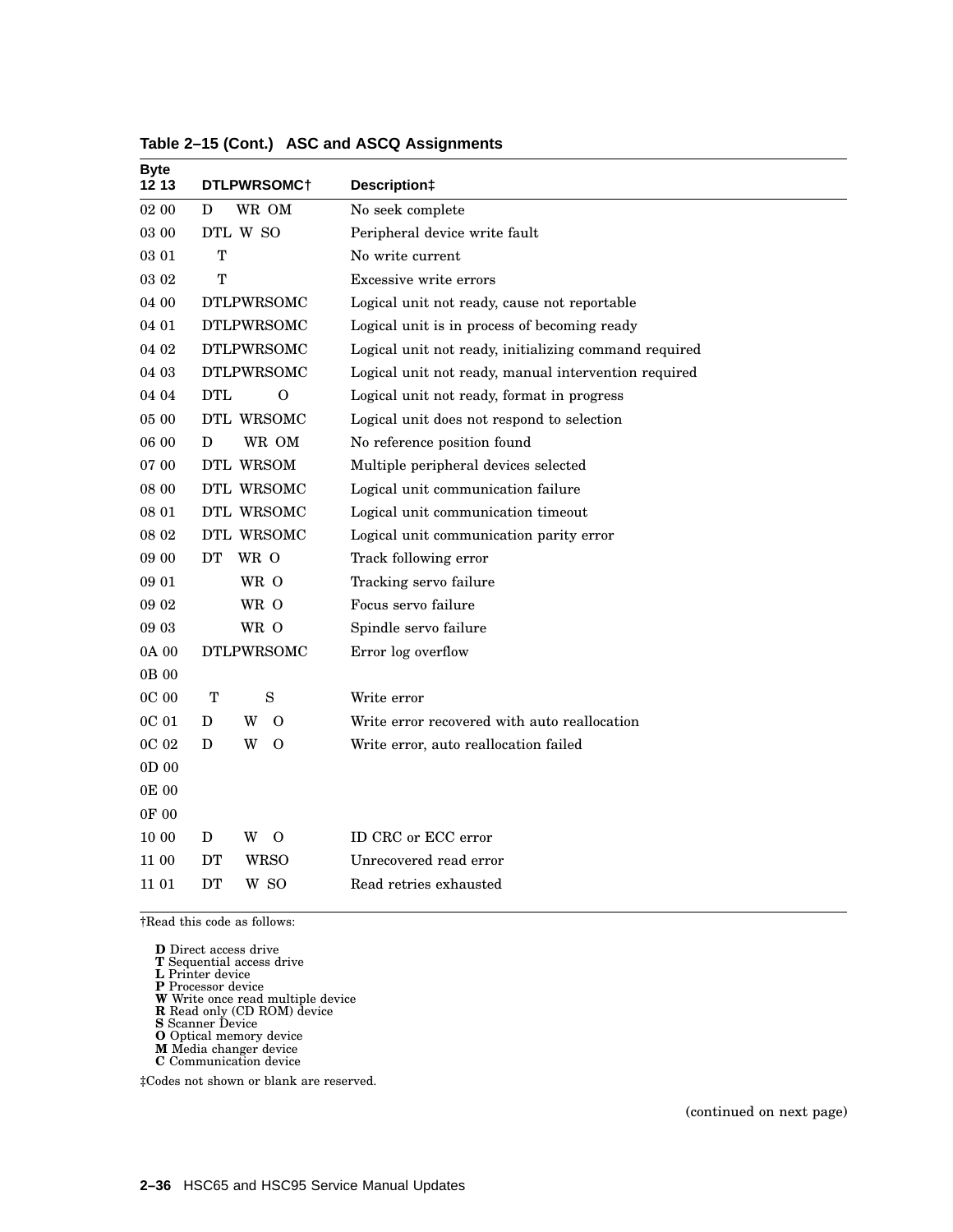| DTLPWRSOMC+                | Description‡                                       |
|----------------------------|----------------------------------------------------|
| <b>DT</b><br>W SO          | Error too long to correct                          |
| W SO<br>DT                 | Multiple read errors                               |
| D<br>W<br>$\Omega$         | Unrecovered read error, auto reallocate failed     |
| WR O                       | L-EC uncorrectable error                           |
| WR O                       | CIRC unrecovered error                             |
| W<br>$\mathbf O$           | Data resynchronization error                       |
| $\mathbf T$                | Incomplete block read                              |
| т                          | No gap found                                       |
| DT<br>$\Omega$             | Miscorrected error                                 |
| D<br>W<br>$\Omega$         | Unrecovered read error, recommend reassignment     |
| W<br>D<br>0                | Unrecovered read error, recommend rewrite the data |
| D<br>W<br>0                | Address mark not found for ID field                |
| D<br>W<br>$\Omega$         | Address mark not found for data field              |
| DTL WRSO                   | Recorded entity not found                          |
| DT<br>WR<br>$\overline{O}$ | Record not found                                   |
| T                          | Filemark or setmark not found                      |
| $\mathbf T$                | End-of-data not found                              |
| $\mathbf T$                | Block sequence error                               |
| DTL WRSOM                  | Random positioning error                           |
| DTL WRSOM                  | Mechanical positioning error                       |
| DT<br>WR<br>$\overline{O}$ | Positioning error detected by read of medium       |
| W<br>$\Omega$<br>D         | Data synchronization mark error                    |
| DT<br><b>WRSO</b>          | Recovered data with no error correction applied    |
| <b>DT</b><br><b>WRSO</b>   | Recovered data with retries                        |
| WR O<br>DТ                 | Recovered data with positive head offset           |
| DT<br>WR O                 | Recovered data with negative head offset           |
| <b>WR</b><br>$\Omega$      | Recovered data with retries and/or CIRC applied    |
| <b>WR</b><br>$\Omega$<br>D | Recovered data using previous sector ID            |
| W<br>$\Omega$<br>D         | Recovered data without ECC, data auto reallocated  |
| D<br>W<br>$\Omega$         | Recovered data without ECC, recommend reassignment |
|                            |                                                    |

**Table 2–15 (Cont.) ASC and ASCQ Assignments**

|        | <b>D</b> Direct access drive |  |
|--------|------------------------------|--|
| $\sim$ |                              |  |

- 
- 

**D** Direct access drive<br>**T** Sequential access drive<br>**L** Printer device<br>**P** Processor device<br>**W** Write once read multiple device<br>**R** Read only (CD ROM) device<br>**S** Scanner Device<br>**M** Media changer device<br>**C** Communication de

- 
- 
- 

‡Codes not shown or blank are reserved.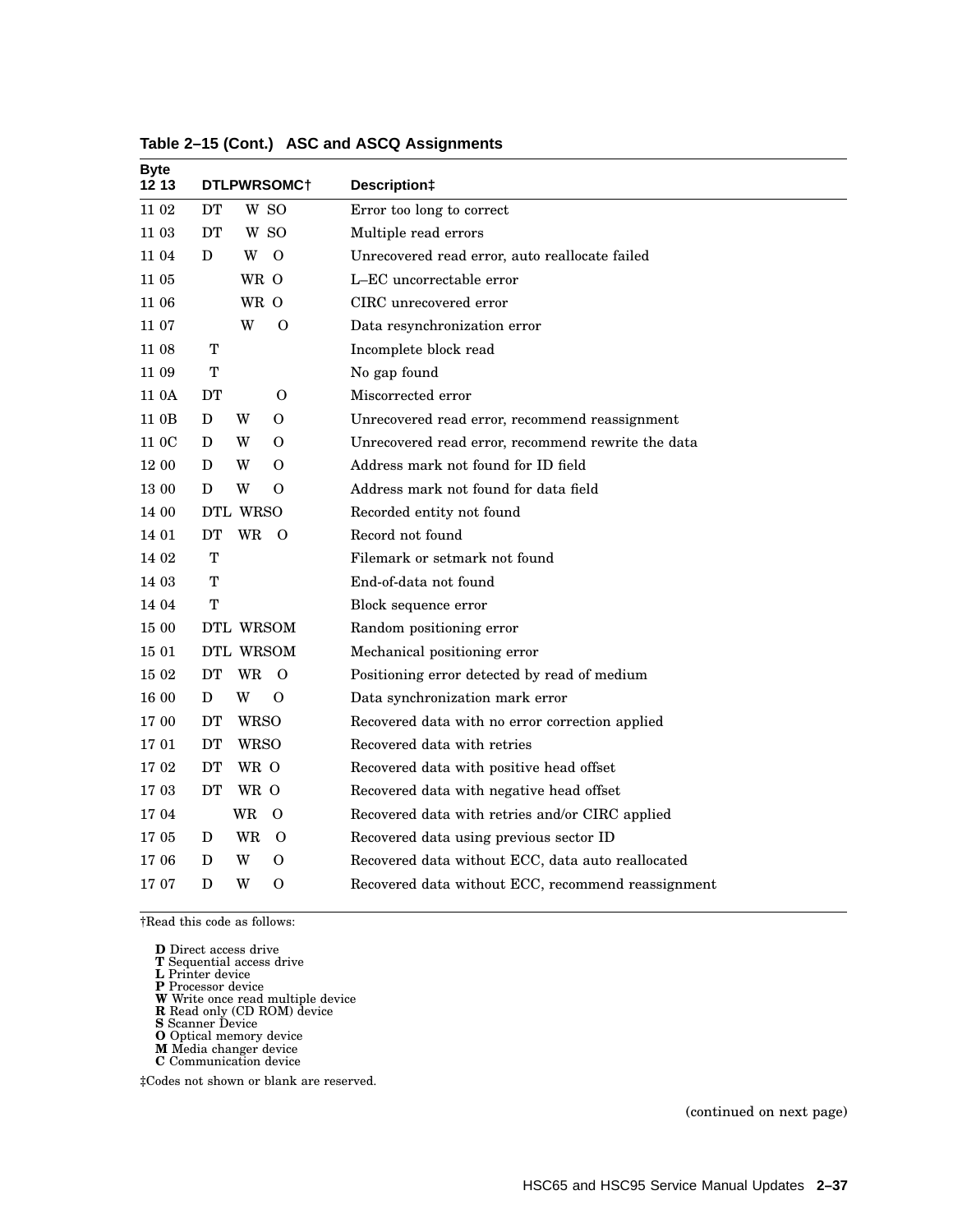| <b>Byte</b><br>12 13 | DTLPWRSOMC+                | Description‡                                             |
|----------------------|----------------------------|----------------------------------------------------------|
| 18 00                | DT<br>WR<br>$\Omega$       | Recovered data with error correction applied             |
| 18 01                | <b>WR</b><br>$\Omega$<br>D | Recovered data with error correction and retries applied |
| 18 02                | WR<br>$\Omega$<br>D        | Recovered data, data auto reallocated                    |
| 18 03                | R                          | Recovered data with CIRC                                 |
| 18 04                | R                          | Recovered data with LEC                                  |
| 18 05                | WR<br>$\Omega$<br>D        | Recovered data, recommend reassignment                   |
| 19 00                | D<br>0                     | Defect list error                                        |
| 19 01                | D<br>$\Omega$              | Defect list not available                                |
| 19 02                | D<br>0                     | Defect list error in primary list                        |
| 19 03                | D<br>0                     | Defect list error in grown list                          |
| 1A 00                | <b>DTLPWRSOMC</b>          | Parameter list length error                              |
| $1\mathrm{B}$ 00     | <b>DTLPWRSOMC</b>          | Synchronous data transfer error                          |
| $1\mathrm{C}$ 00     | D<br>0                     | Defect list not found                                    |
| 1C 01                | D<br>$\Omega$              | Primary defect list not found                            |
| 1C 02                | D<br>$\Omega$              | Grown defect list not found                              |
| 1D 00                | D<br>W<br>0                | Miscompare during verify operation                       |
| 1E 00                | D<br>W<br>$\Omega$         | Recovered ID with ECC correction                         |
| 1F 00                |                            |                                                          |
| 20 00                | <b>DTLPWRSOMC</b>          | Invalid command operation code                           |
| 21 00                | <b>DT</b><br>WR OM         | Logical block address out of range                       |
| 22 00                | D                          | Illegal function (should use 20 00, 24 00, or 26 00)     |
| 23 00                |                            |                                                          |
| 24 00                | <b>DTLPWRSOMC</b>          | Invalid field in CDB                                     |
| 25 00                | <b>DTLPWRSOMC</b>          | Logical unit not supported                               |
| 26 00                | <b>DTLPWRSOMC</b>          | Invalid field in parameter list                          |
| 26 01                | <b>DTLPWRSOMC</b>          | Parameter not supported                                  |
| 26 02                | <b>DTLPWRSOMC</b>          | Parameter value invalid                                  |
| 26 03                | <b>DTLPWRSOMC</b>          | Threshold parameters not supported                       |
| 27 00                | DT<br>W<br>$\Omega$        | Write protected                                          |
| 28 00                | <b>DTLPWRSOMC</b>          | Not ready to ready transition (medium may have changed)  |

**Table 2–15 (Cont.) ASC and ASCQ Assignments**

|        | <b>D</b> Direct access drive |  |  |
|--------|------------------------------|--|--|
| $\sim$ |                              |  |  |

- 
- 

**D** Direct access drive<br>**T** Sequential access drive<br>**L** Printer device<br>**P** Processor device<br>**W** Write once read multiple device<br>**R** Read only (CD ROM) device<br>**S** Scanner Device<br>**M** Media changer device<br>**C** Communication de

- 
- 
- 

‡Codes not shown or blank are reserved.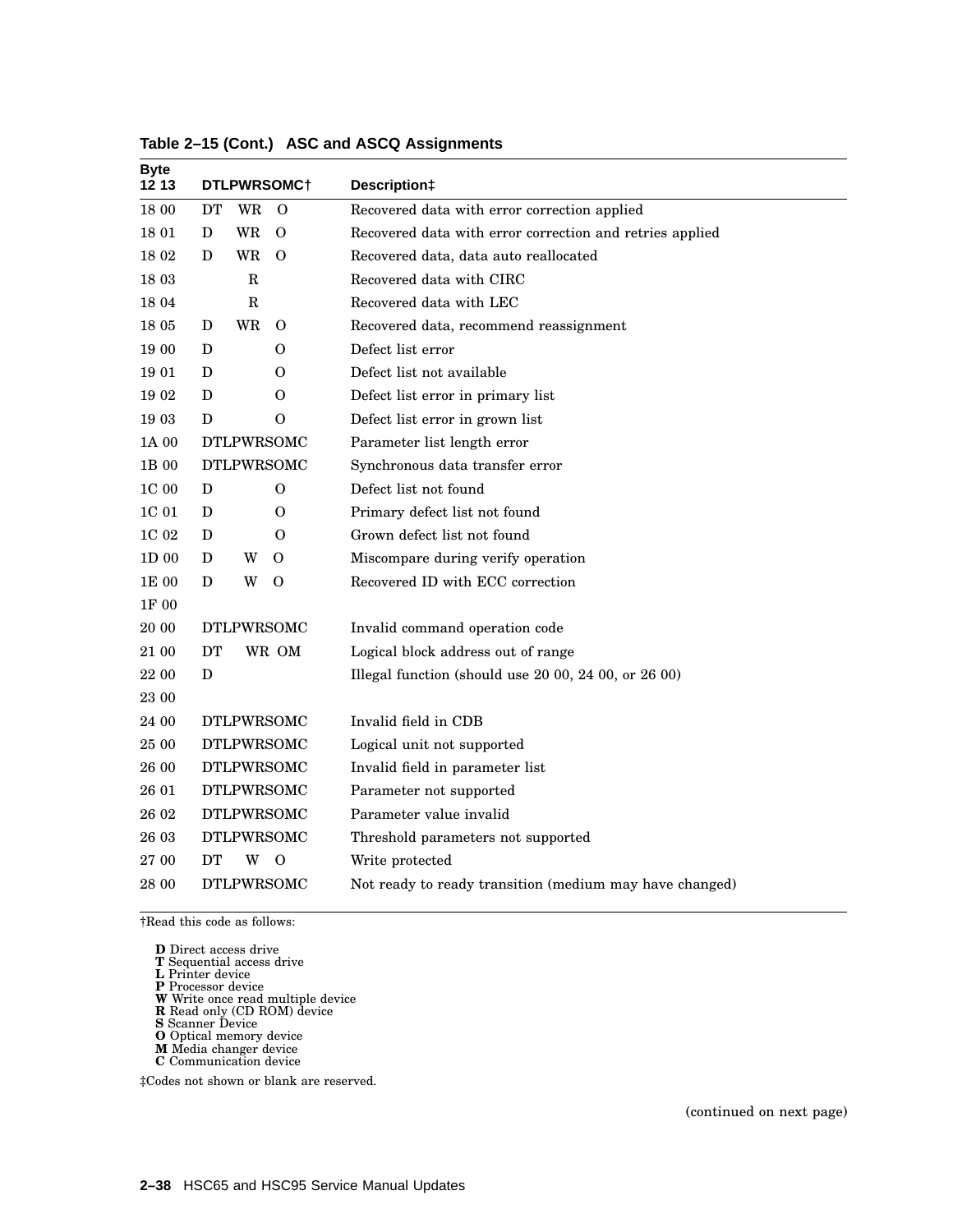| <b>Byte</b><br>12 13 | DTLPWRSOMC+                | Description‡                                     |
|----------------------|----------------------------|--------------------------------------------------|
| 28 01                | M                          | Import or export element accessed                |
| 29 00                | <b>DTLPWRSOMC</b>          | Power on, reset, or bus device reset occurred    |
| 2A 00                | DTL WRSOMC                 | Parameters changed                               |
| 2A 01                | DTL WRSOMC                 | Mode parameters changed                          |
| 2A 02                | DTL WRSOMC                 | Log parameters changed                           |
| 2B 00                | <b>DTLPWRSO</b><br>– C     | Copy cannot execute since host cannot disconnect |
| $2\mathrm{C}$ 00     | <b>DTLPWRSOMC</b>          | Command sequence error                           |
| 2C 01                | S                          | Too many parameters specified                    |
| $2\mathrm{C}$ 0 $2$  | S                          | Invalid combination of windows specified         |
| 2D 00                | T                          | Overwrite error on update in place               |
| 2E 00                |                            |                                                  |
| 2F 00                | <b>DTLPWRSOMC</b>          | Commands cleared by another initiator            |
| 30 00                | DT<br>WR OM                | Incompatible medium installed                    |
| 30 01                | WR O<br>DT                 | Cannot read medium, unknown format               |
| $30\ 02$             | DT<br>WR O                 | Cannot read medium, incompatible format          |
| 30 03                | DT                         | Cleaning cartridge installed                     |
| 31 00                | <b>DT</b><br>W<br>$\Omega$ | Medium format corrupted                          |
| $31\;01$             | D L<br>0                   | Format command failed                            |
| 32 00                | W<br>D<br>$\Omega$         | No defect spare location available               |
| 32 01                | W<br>D<br>$\Omega$         | Defect list update failure                       |
| 33 00                | т                          | Tape length error                                |
| 34 00                |                            |                                                  |
| 35 00                |                            |                                                  |
| 36 00                | L                          | Ribbon, ink, or toner failure                    |
| 37 00                | DTL WRSOMC                 | Saving parameters not supported                  |
| 3A 00                | DTL WRSOM                  | Medium not present                               |
| 3B 00                | TL                         | Sequential positioning error                     |
| 3B 01                | т                          | Tape position error at beginning of medium       |
| 3B 02                | Т                          | Tape position error at end of medium             |
| 3B 03                | L                          | Tape or electronic vertical forms unit not ready |

**Table 2–15 (Cont.) ASC and ASCQ Assignments**

- 
- 

**D** Direct access drive<br>**T** Sequential access drive<br>**L** Printer device<br>**P** Processor device<br>**W** Write once read multiple device<br>**R** Read only (CD ROM) device<br>**S** Scanner Device<br>**M** Media changer device<br>**C** Communication de

- 
- 

‡Codes not shown or blank are reserved.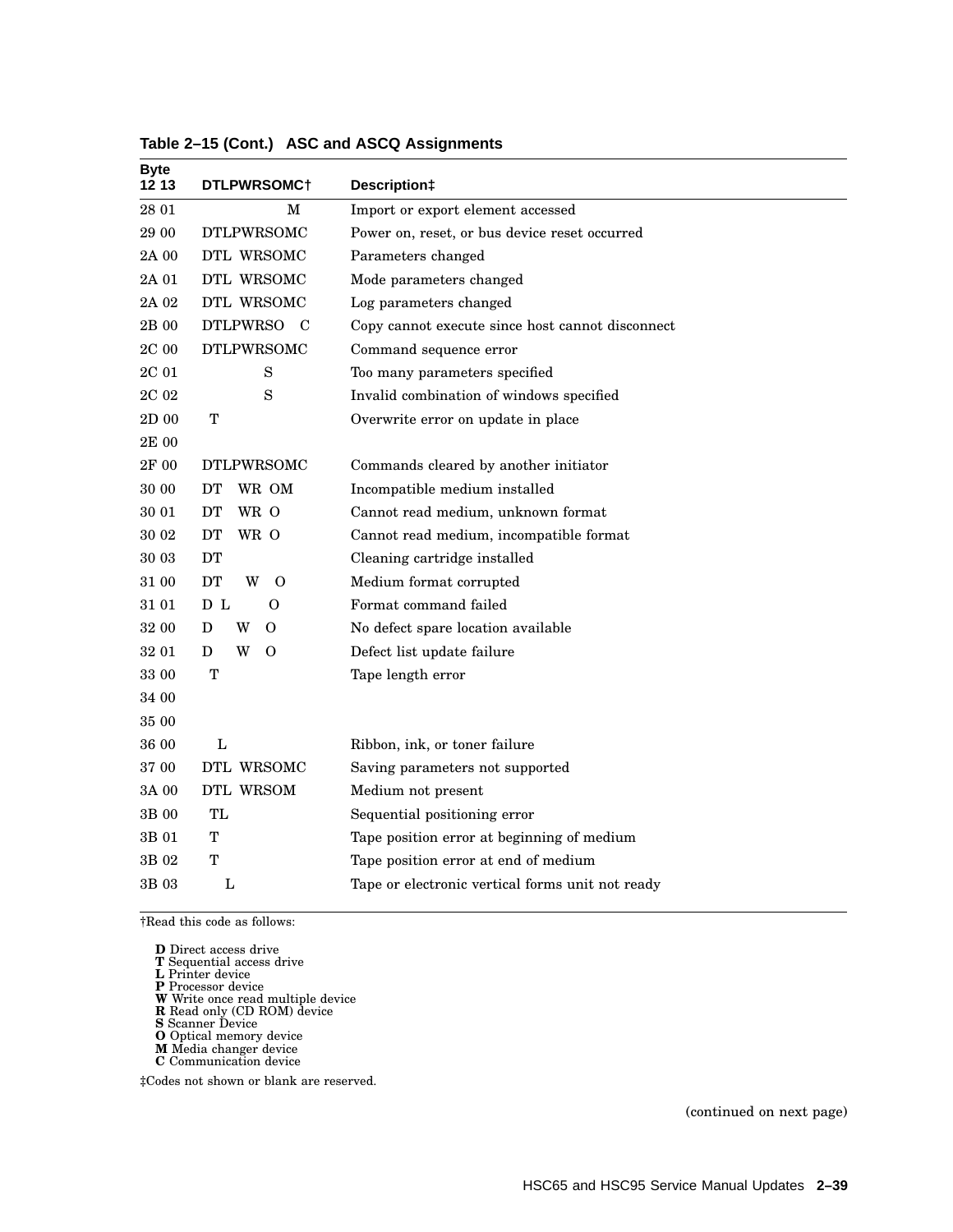| <b>Byte</b><br>12 13 | DTLPWRSOMC+       | Description‡                                                                       |
|----------------------|-------------------|------------------------------------------------------------------------------------|
| 3B 04                | L                 | Slew failure                                                                       |
| 3B 05                | L                 | Paper jam                                                                          |
| 3B 06                | L                 | Failed to sense top of form                                                        |
| 3B 07                | L                 | Failed to sense bottom of form                                                     |
| 3B 08                | т                 | Reposition error                                                                   |
| 3B 09                | S                 | Read past end of medium                                                            |
| 3B 0A                | S                 | Read past beginning of medium                                                      |
| 3B 0B                | S                 | Position past end of medium                                                        |
| 3B 0C                | S                 | Position past beginning of medium                                                  |
| 3B 0D                | M                 | Medium destination element full                                                    |
| $3\mathrm{BOE}$      | М                 | Medium source element empty                                                        |
| 3C 00                |                   |                                                                                    |
| 3D 00                | <b>DTLPWRSOMC</b> | Invalid bits in identify message                                                   |
| 3E 00                | <b>DTLPWRSOMC</b> | Logical unit has not self-configured yet                                           |
| 3F 00                | <b>DTLPWRSOMC</b> | Target operating conditions have changed                                           |
| 3F 01                | <b>DTLPWRSOMC</b> | Microcode has been changed                                                         |
| 3F 02                | <b>DTLPWRSOMC</b> | Changed operating definition                                                       |
| 3F 03                | <b>DTLPWRSOMC</b> | Inquiry data has changed                                                           |
| 40 00                | D                 | RAM failure (should use code 40 nn)                                                |
| 40 nn                | <b>DTLPWRSOMC</b> | Diagnostic failure on component (where $nn$ is hexadecimal value 80 through<br>FF) |
| 41 00                | D                 | Data path failure (should use code 40 nn)                                          |
| 42 00                | D                 | Power-on or self-test failure (should use code 40 nn)                              |
| 43 00                | <b>DTLPWRSOMC</b> | Message error                                                                      |
| 44 00                | <b>DTLPWRSOMC</b> | Internal target failure                                                            |
| 45 00                | <b>DTLPWRSOMC</b> | Select or reselect failure                                                         |
| 46 00                | <b>DTLPWRSOMC</b> | Unsuccessful soft reset                                                            |
| 47 00                | <b>DTLPWRSOMC</b> | SCSI parity error                                                                  |
| 48 00                | <b>DTLPWRSOMC</b> | Initiator detected error message received                                          |
| 49 00                | <b>DTLPWRSOMC</b> | Invalid message error                                                              |

**Table 2–15 (Cont.) ASC and ASCQ Assignments**

- 
- 
- 

**D** Direct access drive<br>**T** Sequential access drive<br>**L** Printer device<br>**P** Processor device<br>**W** Write once read multiple device<br>**R** Read only (CD ROM) device<br>**O** Optical memory device<br>**M** Media changer device

- 
- 
- 
- **C** Communication device

‡Codes not shown or blank are reserved.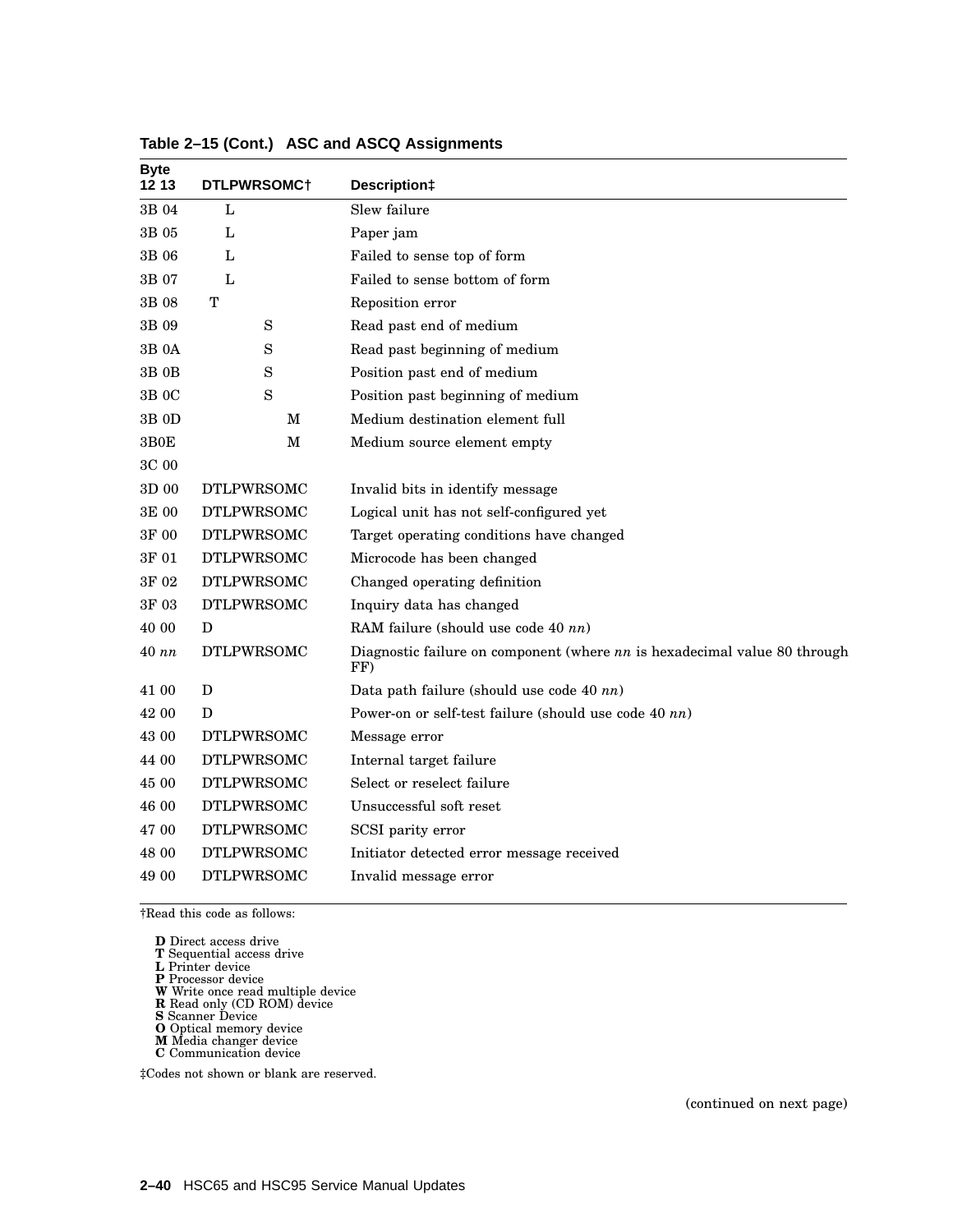| <b>Byte</b><br>12 13 | DTLPWRSOMC+           | Description‡                                         |
|----------------------|-----------------------|------------------------------------------------------|
| 4A 00                | <b>DTLPWRSOMC</b>     | Command phase error                                  |
| 4B 00                | <b>DTLPWRSOMC</b>     | Data phase error                                     |
| 4C 00                | <b>DTLPWRSOMC</b>     | Logical unit failed self configuration               |
| 4D 00                |                       |                                                      |
| 4E 00                | <b>DTLPWRSOMC</b>     | Overlapped commands attempted                        |
| 4F 00                |                       |                                                      |
| 50 00                | T                     | Write append error                                   |
| 50 01                | т                     | Write append position error                          |
| 50 02                | т                     | Position error related to timing                     |
| 51 00                | т<br>$\Omega$         | Erase failure                                        |
| 52 00                | T                     | Cartridge fault                                      |
| 53 00                | DTL WRSOM             | Media load or eject failed                           |
| 53 01                | T                     | Unload tape failure                                  |
| 53 02                | DT<br>WR OM           | Medium removal prevented                             |
| 54 00                | $\mathbf P$           | SCSI to host system interface failure                |
| 55 00                | P                     | System resource failure                              |
| 56 00                |                       |                                                      |
| 57 00                | $\mathbf R$           | Unable to recover table of contents                  |
| 58 00                | $\Omega$              | Generation does not exist                            |
| 59 00                | 0                     | Updated block read                                   |
| 5A 00                | <b>DTLPWRSOMC</b>     | Operator request or state change input (unspecified) |
| 5A 01                | DT<br>WR<br><b>OM</b> | Operator medium removal request                      |
| 5A 02                | DT<br>W<br>$\Omega$   | Operator selected write protect                      |
| 5A 03                | DT<br>W<br>0          | Operator selected write permit                       |
| 5B 00                | <b>DTLPWRSOM</b>      | Log exception                                        |
| 5B 01                | <b>DTLPWRSOM</b>      | Threshold condition met                              |
| 5B 02                | <b>DTLPWRSOM</b>      | Log counter at maximum                               |
| 5B 03                | <b>DTLPWRSOM</b>      | Log list codes exhausted                             |
| $5\mathrm{C}$ 00     | D<br>$\Omega$         | RPL status change                                    |
| 5C 01                | D<br>$\Omega$         | Spindles synchronized                                |

#### **Table 2–15 (Cont.) ASC and ASCQ Assignments**

†Read this code as follows:

- 
- 

**D** Direct access drive<br>**T** Sequential access drive<br>**L** Printer device<br>**P** Processor device<br>**W** Write once read multiple device<br>**R** Read only (CD ROM) device<br>**S** Scanner Device<br>**M** Media changer device<br>**C** Communication de

- 
- 
- 
- 
- 

‡Codes not shown or blank are reserved.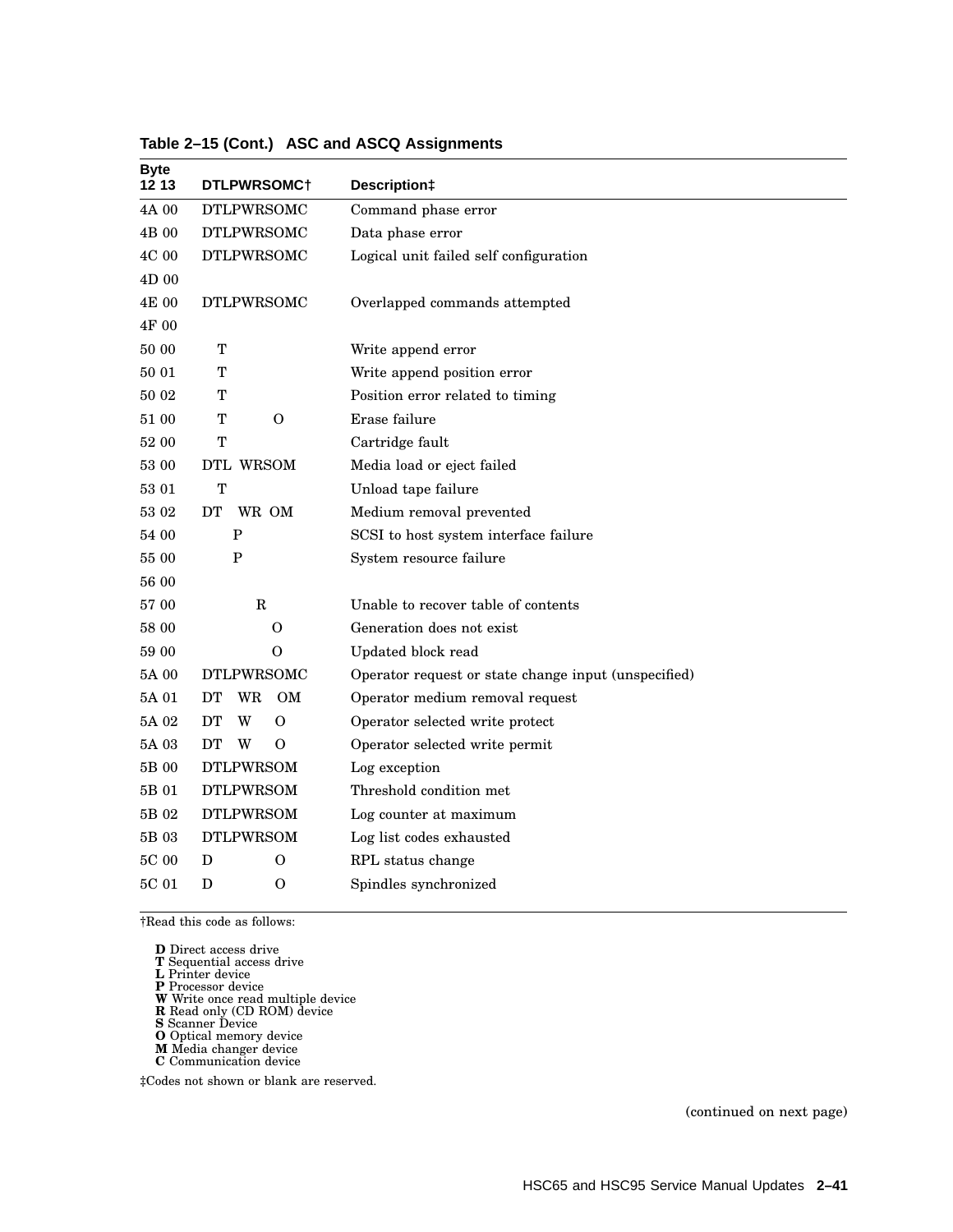| <b>Byte</b><br>1213 | DTLPWRSOMC <sup>+</sup>     | Description‡                               |
|---------------------|-----------------------------|--------------------------------------------|
| $5\mathrm{C}$ 02    | ${\bf D}$<br>$\overline{O}$ | Spindles not synchronized                  |
| $5\mathrm{D}$ 00    |                             |                                            |
| 5E 00               |                             |                                            |
| $5\mathrm{F}$ 00    |                             |                                            |
| 60 00               | $\mathbf S$                 | Lamp failure                               |
| $61\;00$            | $\mathbf S$                 | Video acquisition error                    |
| 61 01               | $\mathbf S$                 | Unable to acquire video                    |
| 61 02               | $\mathbf S$                 | Out of focus                               |
| 62 00               | $\mathbf S$                 | Scan head positioning error                |
| 63 00               | ${\bf R}$                   | End of user area encountered on this track |
| 64 00               | ${\bf R}$                   | Illegal mode for this track                |
| 65 00               |                             |                                            |
| 66 00               |                             |                                            |
| 67 00               |                             |                                            |
| 68 00               |                             |                                            |
| 69 00               |                             |                                            |
| 6A 00               |                             |                                            |
| $6\mathrm{B}$ 00    |                             |                                            |
| 6C 00               |                             |                                            |
| $6\mathrm{D}$ 00    |                             |                                            |
| $6\mathrm{F}$ 00    |                             |                                            |
| 70 00               |                             |                                            |
| 71 00               |                             |                                            |
| 72 00               |                             |                                            |
| $73\ 00$            |                             |                                            |
| 74 00               |                             |                                            |
| $75\ 00$            |                             |                                            |
| 76 00               |                             |                                            |
| $77\ 00$            |                             |                                            |
| $78\ 00$            |                             |                                            |

#### **Table 2–15 (Cont.) ASC and ASCQ Assignments**

†Read this code as follows:

- 
- 

**D** Direct access drive<br>**T** Sequential access drive<br>**L** Printer device<br>**P** Processor device<br>**W** Write once read multiple device<br>**R** Read only (CD ROM) device<br>**S** Scanner Device<br>**M** Media changer device<br>**C** Communication de

- 
- 
- 
- 

‡Codes not shown or blank are reserved.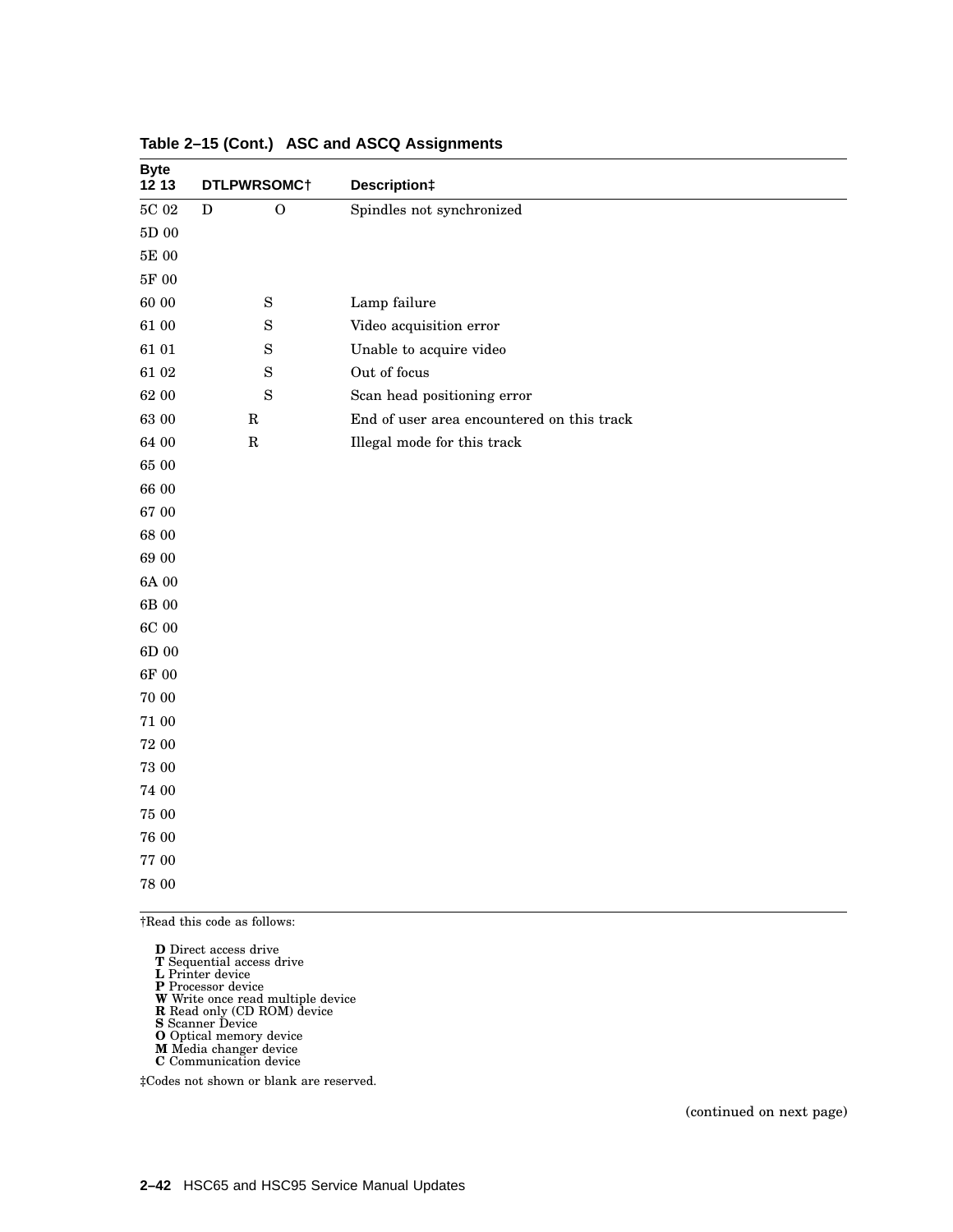| <b>Byte</b><br>12 13             | DTLPWRSOMC+   | Description‡                               |
|----------------------------------|---------------|--------------------------------------------|
| 79 00                            |               |                                            |
| 7A 00                            |               |                                            |
| 7B 00                            |               |                                            |
| 7C 00                            |               |                                            |
| 7D 00                            |               |                                            |
| 7E 00                            |               |                                            |
| 7F 00                            |               |                                            |
| <b>80 XX</b><br>through<br>FF XX |               | Vendor specific                            |
| XX 80<br>through<br>XX FF        |               | Vendor specific qualification standard ASC |
|                                  | $\sim$ $\sim$ |                                            |

**Table 2–15 (Cont.) ASC and ASCQ Assignments**

**D** Direct access drive<br> **T** Sequential access drive<br> **P** Processor device<br> **W** Write once read multiple device<br> **R** Read only (CD ROM) device<br> **S** Scanner Device **O** Optical memory device **M** Media changer device **C** Communication device

‡Codes not shown or blank are reserved.

# **2.11.1 Reading Retry Field=0**

If the retry field is equal to zero, the first byte is decoded as follows:

| <b>Bit</b> | Value                                  | <b>Description</b>                                                                                                                 |
|------------|----------------------------------------|------------------------------------------------------------------------------------------------------------------------------------|
| 1,2        | EЕ<br>09<br>0 <sub>F</sub><br>2B<br>40 | Internal error<br>message_opcode frame error<br>Write lock error<br>Invalid command read/write diagnostic<br>Invalid memory region |
| 3,4        | FC                                     | FCT error; subcode in bits 5,6                                                                                                     |